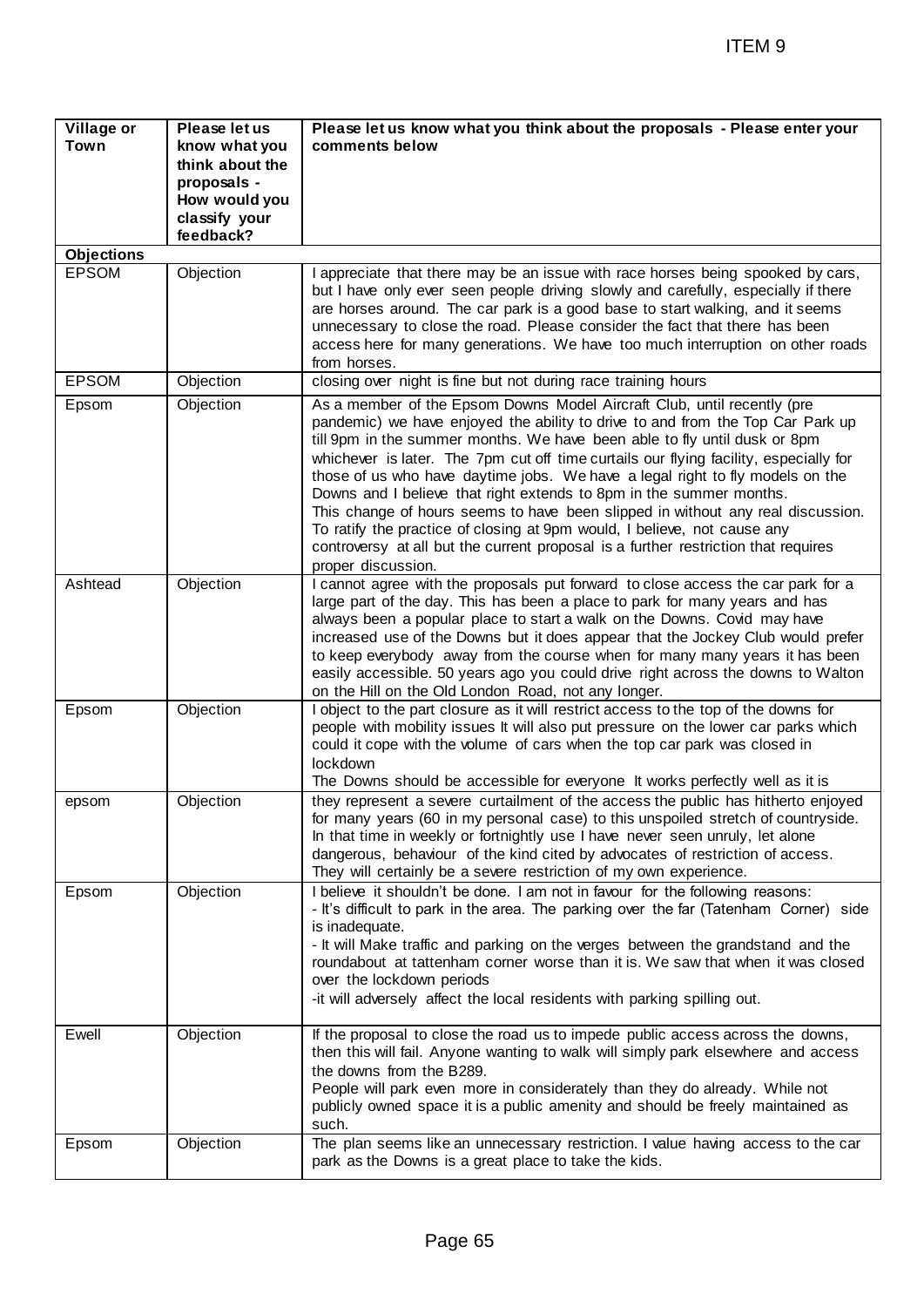|                       | ITEM <sub>9</sub> |                                                                                                                                                                                                                                                                                                                                                                                                                                                                                                                                                                                                                                                                                                                                                                                                                                                                                                                                                                                                                                                                                                                                                                                                                                                                                                                                                                                                                                                                                                                                                                                                                                                                                                                                                                                                                                                                                                                                                                                                                                                                                                                                                                                                                |
|-----------------------|-------------------|----------------------------------------------------------------------------------------------------------------------------------------------------------------------------------------------------------------------------------------------------------------------------------------------------------------------------------------------------------------------------------------------------------------------------------------------------------------------------------------------------------------------------------------------------------------------------------------------------------------------------------------------------------------------------------------------------------------------------------------------------------------------------------------------------------------------------------------------------------------------------------------------------------------------------------------------------------------------------------------------------------------------------------------------------------------------------------------------------------------------------------------------------------------------------------------------------------------------------------------------------------------------------------------------------------------------------------------------------------------------------------------------------------------------------------------------------------------------------------------------------------------------------------------------------------------------------------------------------------------------------------------------------------------------------------------------------------------------------------------------------------------------------------------------------------------------------------------------------------------------------------------------------------------------------------------------------------------------------------------------------------------------------------------------------------------------------------------------------------------------------------------------------------------------------------------------------------------|
| Epsom                 | Objection         | The recommendation put to the Conservators and then to the Borough and<br>County Councils is not argued convincingly:<br>1. The Old London Road car park has been de facto closed for 30 years, though<br>without either Council apparently having any record of authorising this. This de<br>facto closure is not a justification for authorising it now, still less for extending the<br>hours of closure, as this proposal requests.<br>2. All the argumentation relates to the problems during the pandemic, when<br>extraordinary steps were taken to close the Old London Road and other car<br>parks. These were not typical times.<br>3. The incidents alleged involved health and safety matters relating to pedestrians<br>on the Downs. Closing the Old London Road car park will not stop pedestrians<br>getting onto the Downs, either on foot or from the other two car parks near<br>Tattenham Corner. If there is a danger from the presence of pedestians and<br>racehorses on the Downs at the same time, should there not be a strategy for<br>managing that problem, rather than extending the hours during which traffic<br>cannot get to the top car park?<br>4. There is no evidence presented to justify closing the Old London Road car park<br>two hours earlier earlier at night during the summer. Fly tipping is alleged but the<br>Conservators do not say what measures they have taken to stop that. The long<br>summer evenings provide opportunities for recreation on the Downs which should<br>not be curtailed without powerful justification.<br>5. If the case for closing the Old London Road until noon relates to racehorse<br>training, cars which will not be able to use the top car park will be displaced:<br>should the Conservators not undertake to provide additional parking space,<br>perhaps alongside the Conservators hut?<br>The Downs are an important public amenity, enjoyed by local residents in this<br>heavily-populated borough and those from further afield. The pandemic was an<br>unusual period, which increased pressure to get access to the Downs. The<br>Conservators were quick to close the car parks, but less constructive about |
|                       |                   | managing the problems arising from the conflicting and greatly increased needs<br>for exercise of people, and of racehorses.<br>I hope the Council will reject this proposal and seek a better-argued case with<br>constructive suggestions for managing these competing needs without closing<br>access to a vital open space.                                                                                                                                                                                                                                                                                                                                                                                                                                                                                                                                                                                                                                                                                                                                                                                                                                                                                                                                                                                                                                                                                                                                                                                                                                                                                                                                                                                                                                                                                                                                                                                                                                                                                                                                                                                                                                                                                |
| Epsom                 | Objection         | I wish to strongly object to this proposal. The section of road affected provides<br>accessibility for many residents of Epsom to the far side of the Downs. Expecting<br>elderly or disabled people to be able to walk the additonal distance from either<br>the Tea Hut or Keepers Hut car parks is totally unreasonable.<br>This appears to be a follow on from the Horse Racing community attempting to<br>restrict use of the Downs before noon on any day. The notices recently posted<br>implying that runners and dog walkers should not be on the Downs in the morning<br>comes across as confrontational and not in the spirit of the 1984 Act that covers<br>public use of this area.<br>Horse racing is a tradition that is part of Epsom's heritage, but public access to<br>the Downs is equally important.                                                                                                                                                                                                                                                                                                                                                                                                                                                                                                                                                                                                                                                                                                                                                                                                                                                                                                                                                                                                                                                                                                                                                                                                                                                                                                                                                                                      |
| Epsom                 | Objection         | Regards<br>Closing the road and the car park would cause congestion in other parts of the                                                                                                                                                                                                                                                                                                                                                                                                                                                                                                                                                                                                                                                                                                                                                                                                                                                                                                                                                                                                                                                                                                                                                                                                                                                                                                                                                                                                                                                                                                                                                                                                                                                                                                                                                                                                                                                                                                                                                                                                                                                                                                                      |
|                       |                   | Downs; as it did during lockdown.<br>Cars parked on the road by the Grandstand are more likely to cause road traffic<br>accidents and congestion.<br>I do not support the closure of the road.                                                                                                                                                                                                                                                                                                                                                                                                                                                                                                                                                                                                                                                                                                                                                                                                                                                                                                                                                                                                                                                                                                                                                                                                                                                                                                                                                                                                                                                                                                                                                                                                                                                                                                                                                                                                                                                                                                                                                                                                                 |
| Walton on<br>the Hill | Objection         | I want to take my dog for a walk in the morning. After 12 is too late for both my<br>dog and myself. The Downs used to be a lovely place for walks, but restrictions<br>over the past 35 years have made it the opposite.                                                                                                                                                                                                                                                                                                                                                                                                                                                                                                                                                                                                                                                                                                                                                                                                                                                                                                                                                                                                                                                                                                                                                                                                                                                                                                                                                                                                                                                                                                                                                                                                                                                                                                                                                                                                                                                                                                                                                                                      |
|                       |                   | Page 66                                                                                                                                                                                                                                                                                                                                                                                                                                                                                                                                                                                                                                                                                                                                                                                                                                                                                                                                                                                                                                                                                                                                                                                                                                                                                                                                                                                                                                                                                                                                                                                                                                                                                                                                                                                                                                                                                                                                                                                                                                                                                                                                                                                                        |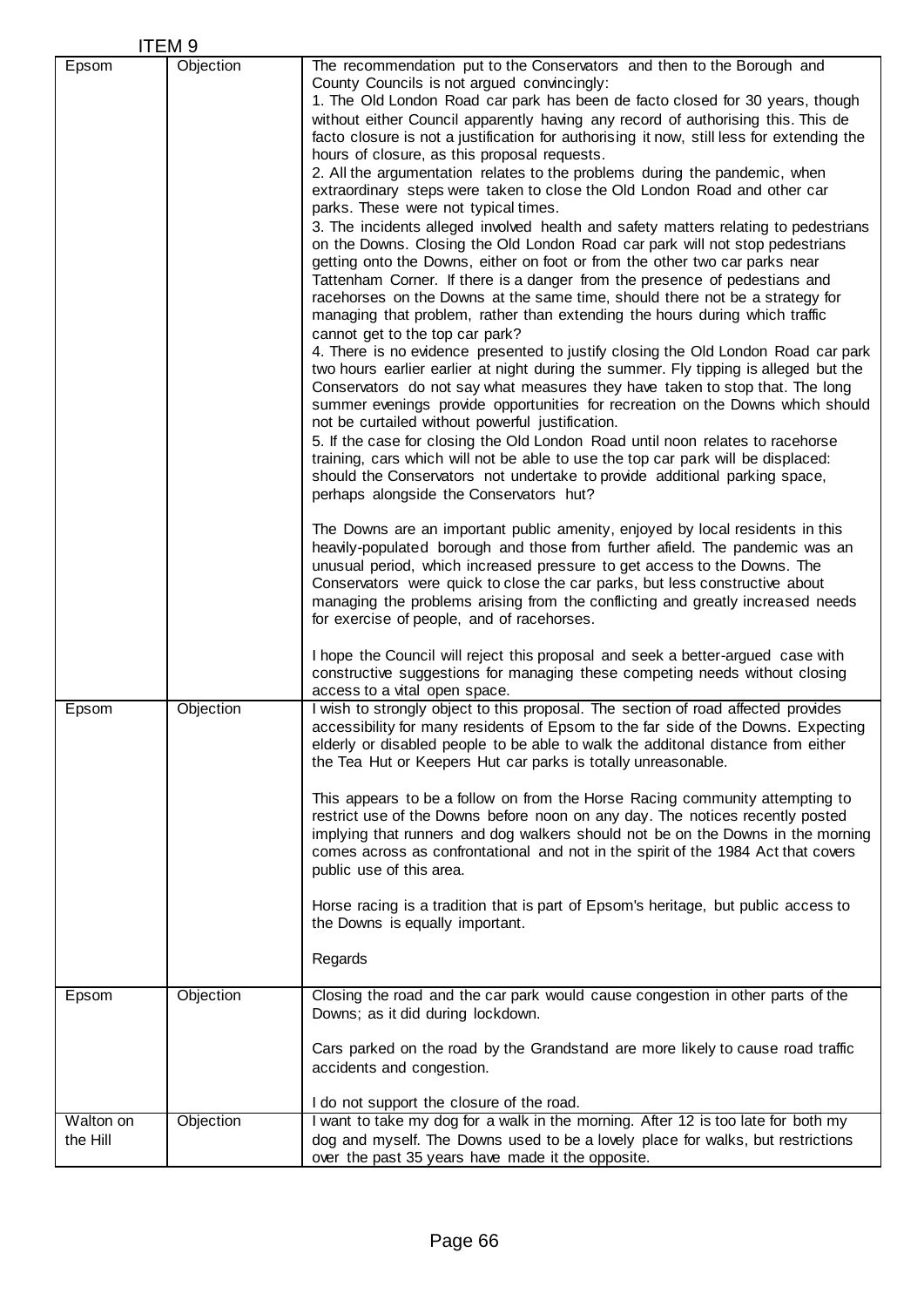|          |           | ITEM 9                                                                                                                                                                                                                                               |
|----------|-----------|------------------------------------------------------------------------------------------------------------------------------------------------------------------------------------------------------------------------------------------------------|
| Reigate  | Objection | object very strongly to this proposal. I lived in Epsom for over 40 years, and still<br>enjoy returning to the Downs for exercise and the wonderful views and fresh air.<br>Access to the Downs by members of the public has been cherished for many |
|          |           | many years.<br>Closure of the road leading to the Top Car Park overnight is accepted. But not<br>during the morning.                                                                                                                                 |
|          |           | People are already well aware of the use by racehorses during the morning and<br>take care to avoid any problems.                                                                                                                                    |
|          |           | This is quite unwarranted to shut off access to cherished green space, especially<br>at this time when we are all needing and encouraged to get exercise and fresh                                                                                   |
|          |           | air.<br>It prioritises the racing fraternity - a minority with other opportunities for                                                                                                                                                               |
|          |           | exercising, over the many people who may have few other options.<br>The Downs are well -loved and part of historic open spaces available to local<br>people during others who make the effort to get here.                                           |
| Epsom    | Objection | I do not agree with closure of the road during the day apart from Derby Day or<br>other race meeting. I have lived in Epsom for many years and use the Downs to                                                                                      |
|          |           | walk my dog always parking in the top car park. I did not understand why it was<br>shut during Covid and felt this was an excuse to stop future access. There was a                                                                                  |
|          |           | delay to it re-opening and I feel only re-opened due to public pressure which<br>shows people want it open all day. I feel asking for closure in the morning is a<br>step towards stopping all access. I appreciate there have been some reports of  |
|          |           | problems with racehorses and the public and the stables are a big part of Epsom                                                                                                                                                                      |
|          |           | however for years there were more stables and horses using the Downs and all<br>the while the car park was open it is not necessary to shut the road apart from at                                                                                   |
|          |           | night it sets a dangerous precedent, I feel, and pushes more cars to park at side<br>of road etc I object to this part of closure during the day.                                                                                                    |
| Epsom    | Objection | The health and well-being of the population is a major public Heath priority.<br>Having accessible space to exercise is essential. I therefore think this road and                                                                                   |
|          |           | the car park should definitely be open on a Saturday from ideally 8am. Ideally for<br>all days in the rest of the week. From 9.30 would be a reasonable compromise.                                                                                  |
|          |           | Keeping it closed every morning will cause traffic build up at other points that the                                                                                                                                                                 |
|          |           | horses cross so will not add to horse and rider safety. This is/was a public<br>highway and public access should be restored.                                                                                                                        |
| Epsom    | Objection | These proposals are an over reaction based on what happened during the covid<br>lock downs.                                                                                                                                                          |
|          |           | Now that we are getting back to normal there is not any longer a significant<br>problem being caused by the use of the top car park via the old london road.<br>What would be more sensible would be a review of the signage relating to the         |
|          |           | use of the downs.<br>All that closing Old London Road would do is transfer the cars that park there to                                                                                                                                               |
|          |           | park in the bottom car park and occupants to walk across the road to the downs.<br>It would also discriminate agains any disabled person who would not be able to                                                                                    |
|          |           | walk up the hill having access to the upper part of the downs.<br>As it is the closing of the Old London Road during the covid lockdowns caused                                                                                                      |
|          |           | chaos.<br>A very bad idea.                                                                                                                                                                                                                           |
| Epsom    | Objection | Do not allow,<br>I think it's unnecessary and seems to be a way to force traffic to circulate in a                                                                                                                                                   |
|          |           | manner that will cause traffic problems and frustration for those wishing to access<br>the downs during the evening especiallyduring spring and summer months and                                                                                    |
|          |           | then a Sunday morning when there is no horse training.                                                                                                                                                                                               |
|          |           | There is no justification given in the proposal as to why the hours should be                                                                                                                                                                        |
|          |           | extended - the old orders not being sealed is not a reason to extend the hours at<br>inconvenience to many.                                                                                                                                          |
| Tadworth | Objection | Unacceptable. Were residents who live here. Last time the roads were closed it<br>caused havoc with traffic and parking also. We moved here and chose this area<br>for the freedom of the Downs.                                                     |
|          |           | Totally against!                                                                                                                                                                                                                                     |
|          |           |                                                                                                                                                                                                                                                      |
|          |           |                                                                                                                                                                                                                                                      |
|          |           |                                                                                                                                                                                                                                                      |
|          |           | Page 67                                                                                                                                                                                                                                              |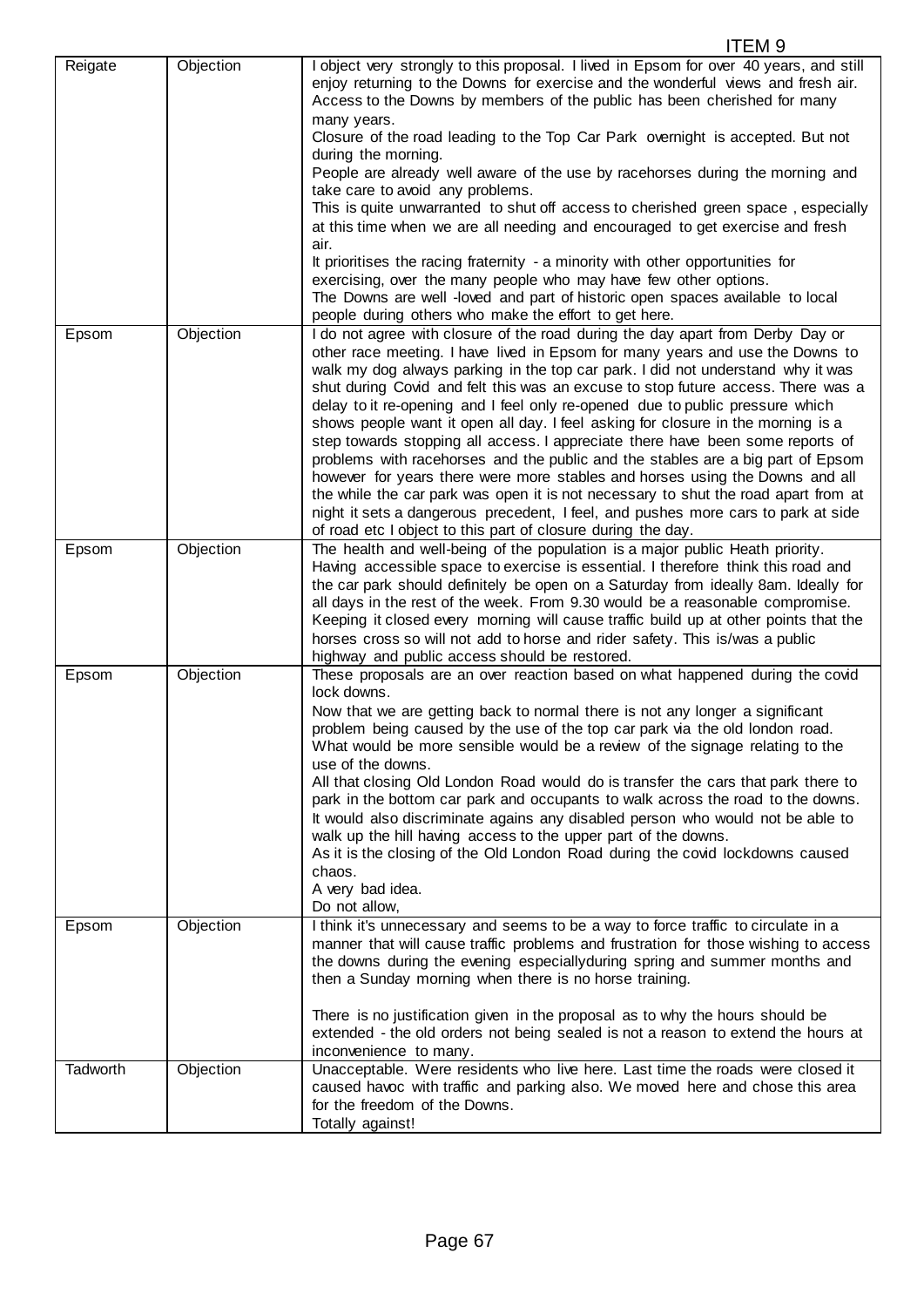|              | ITEM 9    |                                                                                                                                                                                                                                                                                                                                                                                                     |
|--------------|-----------|-----------------------------------------------------------------------------------------------------------------------------------------------------------------------------------------------------------------------------------------------------------------------------------------------------------------------------------------------------------------------------------------------------|
| Epsom        | Objection | I strongly object to the closure of The Old London Road and the top car park on<br>the Downs. I understand the closure overnight which is in already in operation.<br>But to close it until 12noon on the next day is unreasonable and totally                                                                                                                                                      |
|              |           | unnecessary<br>This I imagine is to accommodate the new stables expected in Epsom.<br>So why don't you just publish a letter to all residents and visitors to EpsomDowns,<br>telling them that You are no longer welcomed to Epsom Downs to take excercise,<br>Although the Government keeps telling you to get out in the fresh air and<br>excercise.                                              |
|              |           | You had the audacity to close that Road in lockdown, Well that just about sums<br>up                                                                                                                                                                                                                                                                                                                |
|              |           | Just what is important to the rule makers in this Town and County.<br>You have'nt made the public very aware of this intention, where are the notices,                                                                                                                                                                                                                                              |
|              |           | Does our MP know about this?<br>You have the audacity to ask on your next page of this survey where I heard<br>about it                                                                                                                                                                                                                                                                             |
| Epsom        | Objection | Where has common decency gone<br>We have already experienced the road being closed during the pandemic and the                                                                                                                                                                                                                                                                                      |
|              |           | existing parking at the bottom near the hut was packed with residents from<br>surrounding areas which spilled over to the roads nearby<br>Surely at this time when we are encouraged to go out in the countryside this will<br>prevent many from accessing the upper part of the racecourse area                                                                                                    |
|              |           | Responsible dog owners already keep their pets on a lead until lunchtime and<br>avoid horses at all times.<br>Most walkers will be restricted to a smaller area and there will not be the                                                                                                                                                                                                           |
|              |           | possibility of going for a relaxed walk with the increase of people starting from the<br>same place especially the elderly.<br>We find the whole idea of restriction of parking detrimental to the area which we                                                                                                                                                                                    |
|              |           | see becoming a car park at the crossroads at the London Road with the<br>possibility of future accidents with car drivers using the road by the Downs to go<br>to Epsom having to cope with all this congestion which will most definitely occur.                                                                                                                                                   |
| Epsom        | Objection | I consider this to be a totally unjustified restriction on the access and use of<br>Epsom Downs upper car park by members of the public. Current daytime opening<br>times include mornings throughout the week, and has done so for many years.                                                                                                                                                     |
|              |           | The reasons and justification for the prohibitions on morning daylight access is<br>not stated. If, as I suspect, this prohibition follows pressure from the Jockey Club,<br>this should immediately be opened up to public discussion.                                                                                                                                                             |
|              |           | Epsom Downs access by car is a very important resource for residents from a<br>wide area, and the withdrawal of the car park is outrageous. The Borough<br>Council, should in my view be encouraging greater use of the Downs by their<br>residents.                                                                                                                                                |
|              |           | The way this prohibition has been proposed without widespread public<br>consultation is, in my view, a serious matter. The Borough Council and the<br>Conservators need withdraw this and start a public consultation.                                                                                                                                                                              |
| <b>EPSOM</b> | Objection | I think the road should be kept open. It would impact on the local area and local<br>people to use the downs.                                                                                                                                                                                                                                                                                       |
| Epsom        | Objection | I think it unwise to close the access to the top car park. Last time this happened<br>the number of cars parked irresponsibly on the surrounding areas and roads was<br>quite worrying. The numbers of people using the Downs has increased<br>considerably during the last couple of years and parking facilities need to be                                                                       |
| Epsom        | Objection | maximised, not reduced.<br>I regularly walk on the Downs and as I have limited walking ability, I prefer to start                                                                                                                                                                                                                                                                                   |
|              |           | my walk from the car park, as the ground is more level. I have severe arthritis<br>and try not to walk uphill, on doctors advice. Also there are seats in that area<br>where I can sit if I need to. Closing the road until midday would restrict my daily<br>exercise, which I prefer to do in the morning when I'm at my best. I'm [over 70]<br>years old  so need to keep as mobile as possible. |
|              |           |                                                                                                                                                                                                                                                                                                                                                                                                     |
|              |           | Page 68                                                                                                                                                                                                                                                                                                                                                                                             |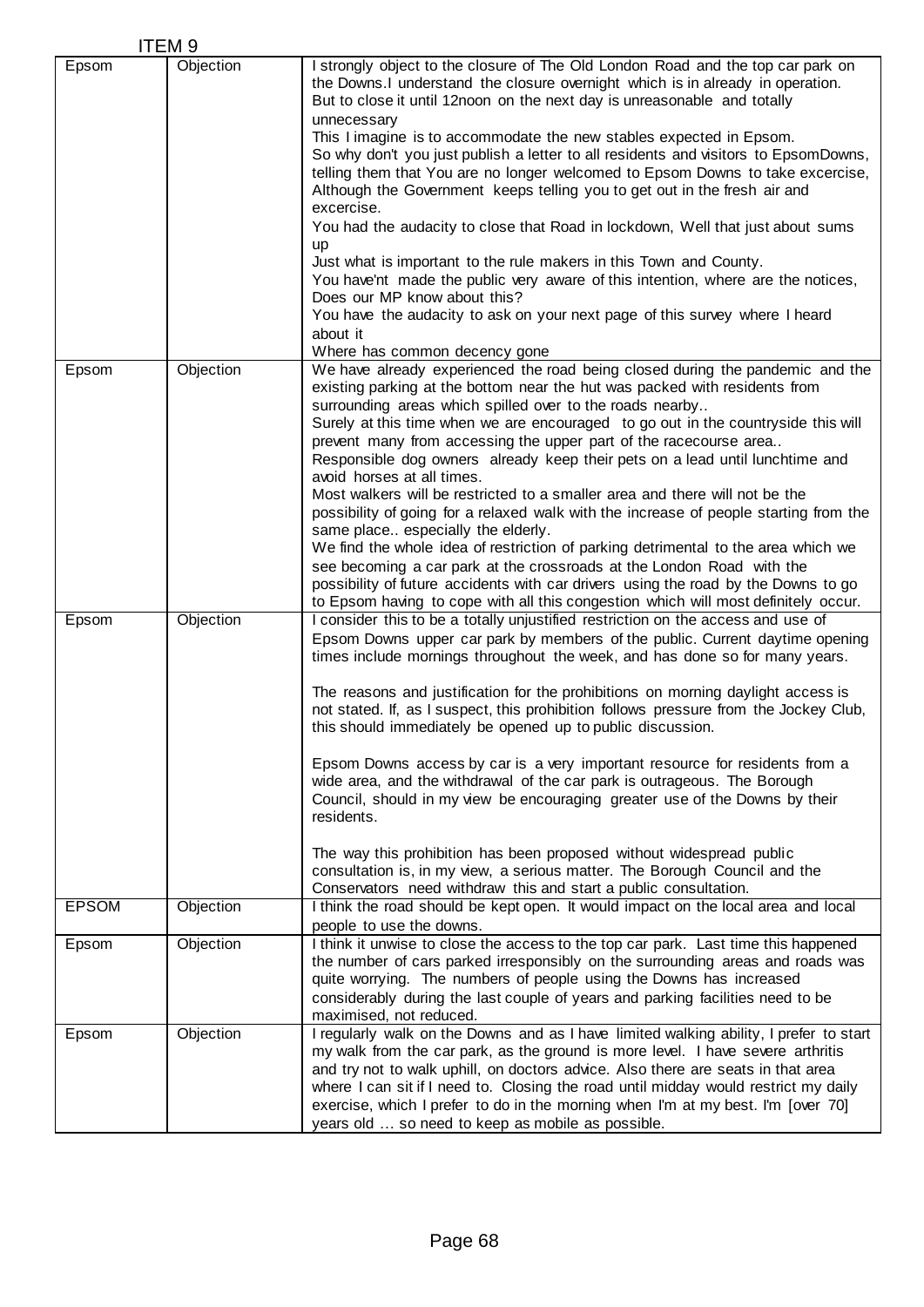|                     |           | ITEM 9                                                                                                                                                                                                                                                                                                                                                                                                                                                                                                                                                                                                                                                                                                                                                                                                                                                                                                                                                                                                           |
|---------------------|-----------|------------------------------------------------------------------------------------------------------------------------------------------------------------------------------------------------------------------------------------------------------------------------------------------------------------------------------------------------------------------------------------------------------------------------------------------------------------------------------------------------------------------------------------------------------------------------------------------------------------------------------------------------------------------------------------------------------------------------------------------------------------------------------------------------------------------------------------------------------------------------------------------------------------------------------------------------------------------------------------------------------------------|
| Epsom               | Objection | While I recognise that the Downs are private land, I consider the proposed<br>changes to the closure of the access road to the Top Car Park an excessive<br>reaction to the highly unusual circumstances during the various recent lock-<br>downs. The permanent prevention of parking at the Top Car Park would<br>necessarily continue the damage to verges and overcrowding at other parking<br>places around the Downs, such as by the kiosk and the Rubbing House.<br>It is obviously important to respect the views of the racehorse industry, but in this<br>instance I consider the proposed permanent changes will lead to significantly<br>reduced benefit for many of our community for marginal benefit to a few.<br>Further, I consider that SCC needs to consider the equality and diversity<br>implications of the proposal since it is those with reduced mobility that most<br>appreciate and need the benefits of parking at the Top Car Park.<br>Hence I urge you to reject this application. |
| Epsom               | Objection | Object. Epsom Downs is a place for all. People park to walk to the Millennium<br>Woods and to enjoy both Epsom and Walton Downs. The top car park was not<br>closed at all years ago. I can understand it being closed overnight and would<br>support an 8am opening and 8pm close 7 days a week.                                                                                                                                                                                                                                                                                                                                                                                                                                                                                                                                                                                                                                                                                                                |
| <b>EPSOM</b>        | Objection | The closure of the access road to the upper car park is a continued erosion of<br>access rights to the downs. Especially in current times, access to outdoor space<br>is becoming more important to nourish mental health and wellbeing. By making it<br>more difficult to get to a location where it is possible to enjoy nature, the needs of<br>a few (racehorse operators) are being prioritised over the wellbeing of the many<br>(the overall population around the Epsom Downs).<br>It is already the case that the access road is being closed earlier than advertised<br>during the day while temporary measures were in place. On several occasions I<br>have observed that cars got stuck in the upper car park and had to use the dirt<br>path to get back despite moving prior to the advertised closure times.<br>The suggested provisions also seem to be contradictory to those stated in the<br>Epsom and Walton Downs Regulation Act, section 17 (7), which I believe is an                    |
| Epsom               | Objection | act of parliament and can't be changed without parliament itself.<br>Closure of the Old London Road during the morning is not welcome. There is a<br>limited amount of parking at the perimeter of the racecourse which has resulted in<br>visitor parking along a busy road and in residential areas. The car park at the top<br>of London Road is an ideal base from which to start many walks in the local<br>countryside without having the initial trail from perimeter parking up to the crest of                                                                                                                                                                                                                                                                                                                                                                                                                                                                                                          |
| Surbiton            | Objection | the Down.<br>this is common land and so should be open to all at any time.                                                                                                                                                                                                                                                                                                                                                                                                                                                                                                                                                                                                                                                                                                                                                                                                                                                                                                                                       |
| London              | Objection | I support the closure of the route at night, but in my 20 years as MP have never<br>been aware of any issue around the car park being used by walkers in the<br>mornings. I am therefore unconvinced that keeping the route closed for as long<br>as being proposed is necessary and would instead support a closure only until<br>around 9am.                                                                                                                                                                                                                                                                                                                                                                                                                                                                                                                                                                                                                                                                   |
| Epsom               | Objection | The Top Car Park on the Downs is a useful facility for walkers and pet owners.<br>have no objection to the car park being closed overnight. However, keeping it<br>closed until 12 noon 6 days a week would only transfer parking to other car parks<br>and roadside verges, thereby doing virtually nothing to resolve any perceived<br>issues while potentially causing problems elsewhere. I therefore object to this<br>proposal.                                                                                                                                                                                                                                                                                                                                                                                                                                                                                                                                                                            |
| Tattenham<br>corner | Objection | I would object. There is no need for access to the car park to stop at dusk. It<br>restricts the use of the space. Curtails evening walks and takes away access for<br>those with small children or in wheel chairs.                                                                                                                                                                                                                                                                                                                                                                                                                                                                                                                                                                                                                                                                                                                                                                                             |
| Worcester<br>Park   | Objection | I do not see the point of closing this road in the mornings, during daylight hours.                                                                                                                                                                                                                                                                                                                                                                                                                                                                                                                                                                                                                                                                                                                                                                                                                                                                                                                              |
| Ashtead             | Objection | I agree with the proposal apart from the time the road closes in the evening once<br>the evenings are light - ie May to July I think closing the road by 9 pm would be<br>more reasonable.                                                                                                                                                                                                                                                                                                                                                                                                                                                                                                                                                                                                                                                                                                                                                                                                                       |
| Epsom               | Objection | Please do not close the car park during the morning. As a user of disability aids,<br>one needs whole day access to the upper car park.                                                                                                                                                                                                                                                                                                                                                                                                                                                                                                                                                                                                                                                                                                                                                                                                                                                                          |
| <b>Banstead</b>     | Objection | Why not let overnight vehicles park there and charge a fee for doing so?<br>A simple pay by text system should suffice.<br>If you have to continue with the prohibition I would suggest an earlier re opening                                                                                                                                                                                                                                                                                                                                                                                                                                                                                                                                                                                                                                                                                                                                                                                                    |
|                     |           | time of circa 08: Rage a Gays                                                                                                                                                                                                                                                                                                                                                                                                                                                                                                                                                                                                                                                                                                                                                                                                                                                                                                                                                                                    |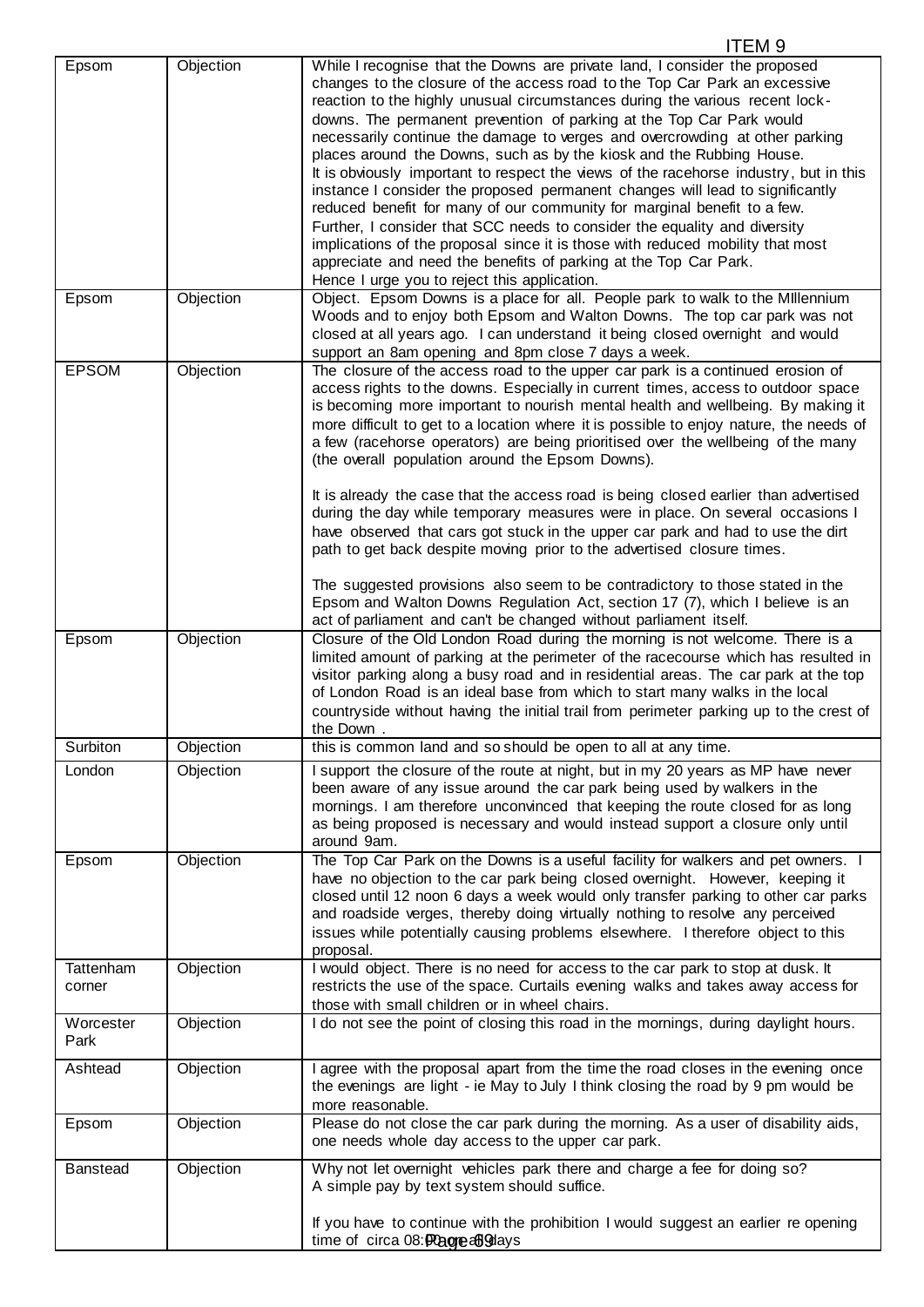|                | ITEM 9    |                                                                                                                                                                                                                                                                                                                                                                                                                                                                                                                                                                                                                                                                                                                                                                                                                                                                                                                                                                                                                                    |
|----------------|-----------|------------------------------------------------------------------------------------------------------------------------------------------------------------------------------------------------------------------------------------------------------------------------------------------------------------------------------------------------------------------------------------------------------------------------------------------------------------------------------------------------------------------------------------------------------------------------------------------------------------------------------------------------------------------------------------------------------------------------------------------------------------------------------------------------------------------------------------------------------------------------------------------------------------------------------------------------------------------------------------------------------------------------------------|
| Epsom          | Objection | Prevention of access to the Downs car park will cause unnecessary congestion<br>and parking on the verges of nearby roads. There are plenty of other areas for<br>horse training after 9am. Please leave the downs available for local residents to<br>walk and exercise on in the morning everyday.                                                                                                                                                                                                                                                                                                                                                                                                                                                                                                                                                                                                                                                                                                                               |
| Epsom          | Objection | There seems little reason now to be utilising COVID-19 as an any excuse for<br>restricting access to outside areas and to this car park given the Government has<br>decided to end pretty much all COVID requirements - you don't even need to<br>wear masks indoors anymore. So please lay to rest COVID as a reasonable<br>justification for these proposed restrictions. It's a lazy and inadequate argument,<br>assuming of course that we can trust the present Government level of concern<br>and restrictions in regard to COVID-19.                                                                                                                                                                                                                                                                                                                                                                                                                                                                                        |
|                |           | As we saw when the car parks were closed previously during COVID-19, all that<br>happens at busy times is that people leave their cars all over the place, e.g. along<br>the Grandstand Road. This is a significant safety issue for other drivers,<br>pedestrians and cyclists trying to use the cycle lanes - to say nothing of being a<br>nuisance to those of us who live nearby. All it did was shift parking to dangerous<br>areas, it didn't stop people arriving by car or using the area - and the previous<br>closure very adequately demonstrated the proposed solution will not work but will<br>put others using the roads nearby in greater danger. Having received this in<br>writing in a formal consultation response please rest assured the Conservators<br>and all others involved in making and implementing these decisions cannot in<br>future say they were not made aware of the public harm they may cause - notably<br>when the worst happens on local roads as a result of what they are trying to do. |
| Epsom          | Objection | I appreciate & agree with closing the road up to the top carpark on Epsom Downs<br>overnight. This will prevent nuisance, fly tipping etc. However, I think it should re<br>open every day from 9.30am. Many locals-myself included, walk our dogs, run or<br>exercise on the Downs regularly. It is a beautiful place to go, so why restrict it?<br>When this carpark has been closed recently (within the past 18 mths), the lower<br>carpark was full & vehicles were parked alone the road towards the Grandstand-<br>which surely is very dangerous & caused some congestion.<br>Thank you for taking time to read my comments, and I hope the right decision is<br>made.                                                                                                                                                                                                                                                                                                                                                     |
| epsom          | Objection | The road to the upper carpark should return to the pre pandemic opening time.<br>These were largely accepted by all. The pandemic should not be an excuse to<br>further curtail this access. Nor should the process of fixing previous administrative<br>errors reduce the access times either.                                                                                                                                                                                                                                                                                                                                                                                                                                                                                                                                                                                                                                                                                                                                    |
| Epsom          | Objection | I disagree with the proposal. The road in question is a public road and the<br>publicity should be able to use it as much as possible. The proposal is particularly<br>unfair to people who are disabled who need to be able to drive along this read to<br>enjoy the countryside views.<br>The proposal seems to be in the interest of saving costs more than anything else.                                                                                                                                                                                                                                                                                                                                                                                                                                                                                                                                                                                                                                                      |
| <b>Bookham</b> | Objection | I have no objection to the Road to the Top Carpark being closed overnight bit I do<br>object to it being closed in the mornings                                                                                                                                                                                                                                                                                                                                                                                                                                                                                                                                                                                                                                                                                                                                                                                                                                                                                                    |
| Epsom          | Objection | I do not agree with the proposed closing times for the Old London Road. Access<br>to to the road throughout the daylight hours is essential for equality of access for<br>the local community and the proposed restrictions would hit the less mobile users<br>particularly hard. At the very most, access could be restricted overnight, between<br>8 PM and 8 AM, but no longer.                                                                                                                                                                                                                                                                                                                                                                                                                                                                                                                                                                                                                                                 |
|                |           | Access to the downs plays an important role in encouraging healthy lifestyles for<br>both young and old and should not be restricted unnecessary.                                                                                                                                                                                                                                                                                                                                                                                                                                                                                                                                                                                                                                                                                                                                                                                                                                                                                  |
| Epsom          | Objection | Keep the car park open. It is completely needless and unnecessarily<br>inconvenient. Other car parks and surrounding roads will be overcrowded,<br>especially in summer. This is an opportunistic move to crystallise a chance they<br>took using covid as an excuse. Don't be fooled. The public has the rights set out<br>in the original act of parliament and this is a bid to frustrate the use of those<br>rights. The intention of the gift of the land was for use of local folk, and this move<br>does nothing but restrict and discourage that use                                                                                                                                                                                                                                                                                                                                                                                                                                                                       |
|                |           |                                                                                                                                                                                                                                                                                                                                                                                                                                                                                                                                                                                                                                                                                                                                                                                                                                                                                                                                                                                                                                    |
|                |           | Page 70                                                                                                                                                                                                                                                                                                                                                                                                                                                                                                                                                                                                                                                                                                                                                                                                                                                                                                                                                                                                                            |
|                |           |                                                                                                                                                                                                                                                                                                                                                                                                                                                                                                                                                                                                                                                                                                                                                                                                                                                                                                                                                                                                                                    |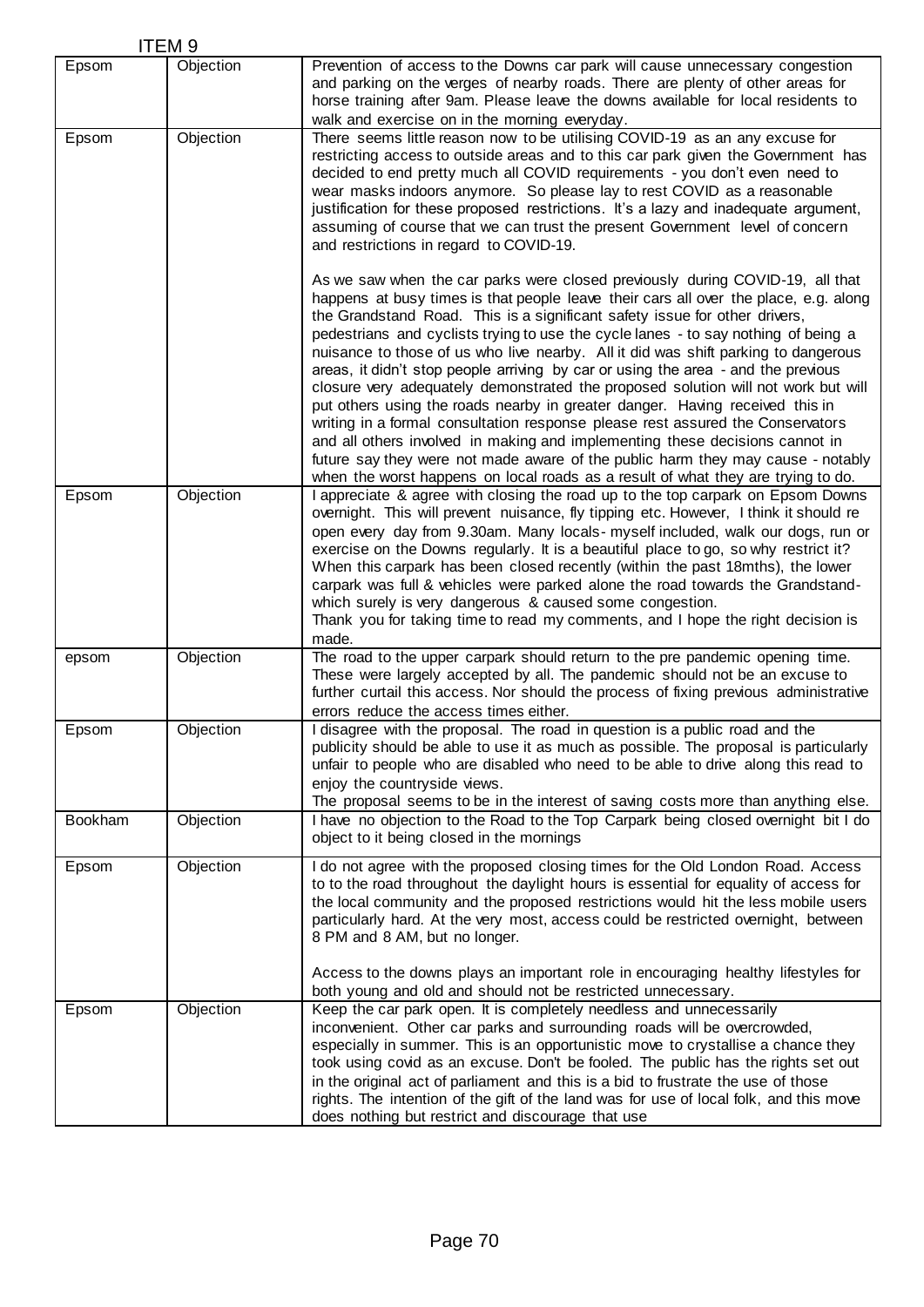|                   |           | ITEM <sub>9</sub>                                                                                                                                                                                                                                                                                                                                                                                                                                                                                                                                                                                                                                                                                                 |
|-------------------|-----------|-------------------------------------------------------------------------------------------------------------------------------------------------------------------------------------------------------------------------------------------------------------------------------------------------------------------------------------------------------------------------------------------------------------------------------------------------------------------------------------------------------------------------------------------------------------------------------------------------------------------------------------------------------------------------------------------------------------------|
| Epsom             | Objection | I am old enough to remember a time before the road was regularly closed off, and<br>how this was one of those restrictive changes put in place that made my mother<br>and grandmother sigh and despair. I can understand why some people were in<br>favour of it (along with introducing the one-way system in town, and changing the<br>roundabout at the bottom of the Upper High Street for a set of traffic lights, but for<br>the majority of ordinary Epsomians, these changes have had no positive outcome<br>and have served only to make Epsom a more miserable place to live.<br>It is a near universal truth that, once restrictions are put in place, they almost                                     |
|                   |           | never get rescinded. There is an opportunity, here, to finally put things right on<br>the Downs and reverse this unnecessary restriction that was imposed upon us for<br>the limited benefit of a small proportion of users.                                                                                                                                                                                                                                                                                                                                                                                                                                                                                      |
|                   | Objection | I can understand closing the access road overnight but I strongly object to it's not<br>being open in the morning. There are not many places where you can drive and<br>walk from your car on a relatively flat surface. If we have to wait until the<br>afternoon there will be far too many people using the area. If this closure is<br>allowed how long before access is permanently closed?                                                                                                                                                                                                                                                                                                                  |
| Epsom             | Objection | The car park should be available to use later than 7.00pm, especially in the<br>months May- Sept when many residents wish to visit the Downs in the pleasant<br>summer evenings.                                                                                                                                                                                                                                                                                                                                                                                                                                                                                                                                  |
| Worcester<br>Park | Objection | I'm wondering where the reason for this closure extension is stated in the<br>statement of reasons, as it is missing. You say who requested but not why.                                                                                                                                                                                                                                                                                                                                                                                                                                                                                                                                                          |
|                   |           | However, it appears to be draconian and unnecessary. You will affect dog<br>walkers, particularly those who are less able and who may need easier access<br>rather than walking the bridleway. It appears to unreasonable in both its<br>requirement and the time of application.                                                                                                                                                                                                                                                                                                                                                                                                                                 |
| Ashtead           | Objection | The current road closures work perfectly well in my opinion. It is important to<br>protect horses that use Epsom Downs, however surely having horses walk/ride<br>on the actually common is the idea and leave the road for others to access the<br>car park.<br>A step before excessive road closure might be the visible markings/ signs<br>restricting vehicular movement to say 10MPH?<br>I often park up in the upper car park and go for an early walk or run and<br>sometimes dog walk - respecting the rule that dogs before noon need to me on<br>leads.<br>At the risk of repeating myself I feel the current restrictions is sufficient, with more<br>signs directing drivers to maintain maybe 10MPH. |
| Epsom             | Objection | I am very upset that it is being proposed thatOld London Road to car park is to to<br>closed in mornings.<br>I have mobility problems and cannot walk very far, but do enjoy to exercise for<br>short distances on the race course and really missed it when the gate was shut<br>during the pandemic . If this gate is shut I cannot drive my car to the car park to<br>enjoy the lovely walk and views over the downs. There are no other car parks in                                                                                                                                                                                                                                                          |
|                   |           | the vicinity where one is able to do this . I will therefore be denied this<br>opportunity, where the able bodied will not as they can walk from the lower car<br>park.<br>Therefore this proposal is very unfair, and even discriminatory, on myself and<br>other people in a similar situation who will be denied a morning walk in an<br>beautiful area.<br>Please re think you proposals.                                                                                                                                                                                                                                                                                                                     |
| Epsom             | Objection | I agree that the top car park should be closed to vehicles overnight, but do not<br>agree that it should be closed in the mornings. It's a valuable green space for<br>walkers. Perhaps there should be more prominent signs warning of race horse<br>training.                                                                                                                                                                                                                                                                                                                                                                                                                                                   |
| Epsom             | Objection | I am not in favour of any further closures to the access to the Downs. It has long<br>been an area for public use and should not be ruled by the horse racing industry<br>except for race days.                                                                                                                                                                                                                                                                                                                                                                                                                                                                                                                   |
|                   |           | Page 71                                                                                                                                                                                                                                                                                                                                                                                                                                                                                                                                                                                                                                                                                                           |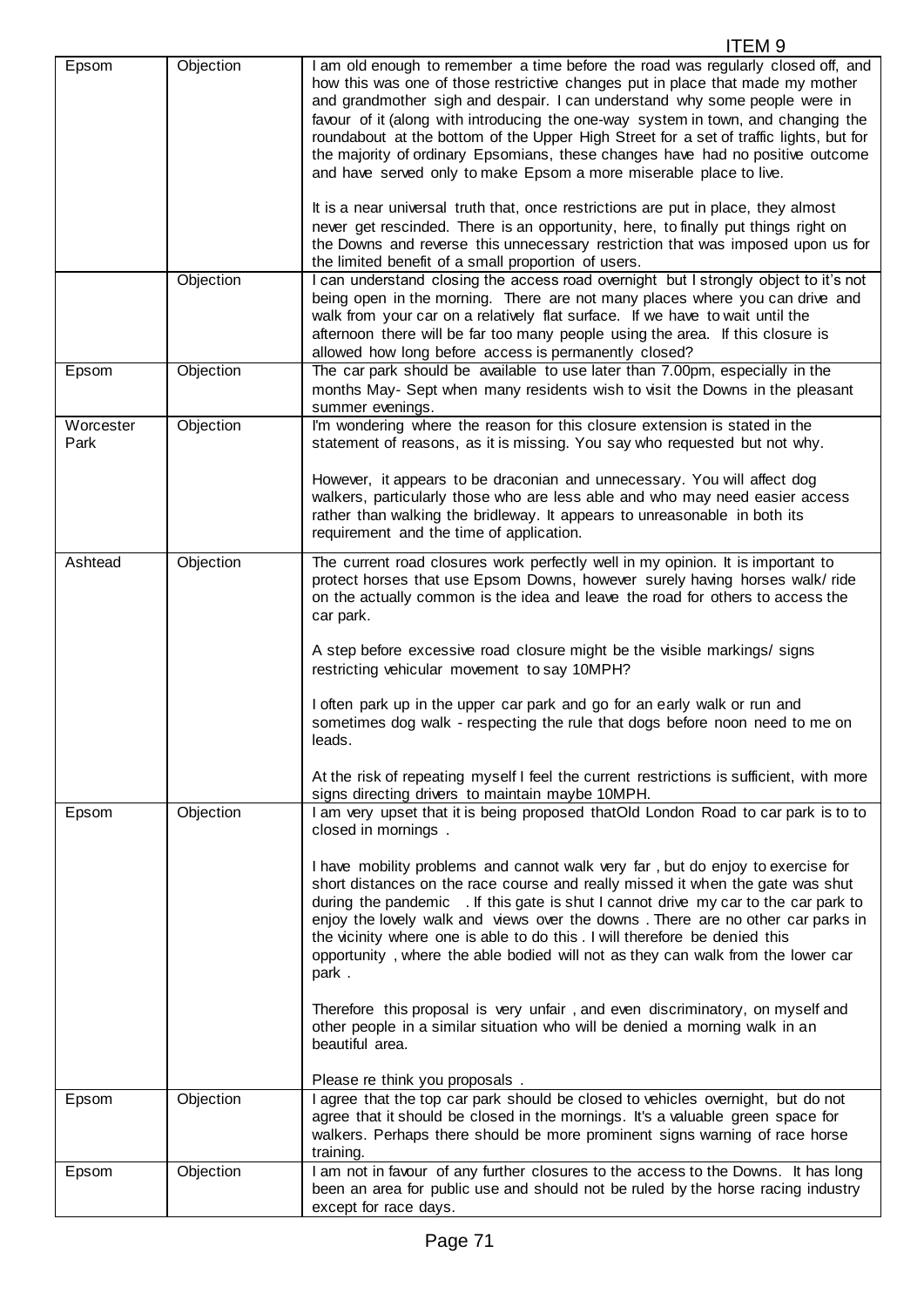|                 | ITEM 9    |                                                                                                                                                                                                                                                                                                                                                                                                                                                                                                                                                                                                                                                                                                                                                                                                                                                                                                                                                                                                                                |
|-----------------|-----------|--------------------------------------------------------------------------------------------------------------------------------------------------------------------------------------------------------------------------------------------------------------------------------------------------------------------------------------------------------------------------------------------------------------------------------------------------------------------------------------------------------------------------------------------------------------------------------------------------------------------------------------------------------------------------------------------------------------------------------------------------------------------------------------------------------------------------------------------------------------------------------------------------------------------------------------------------------------------------------------------------------------------------------|
| Epsom           | Objection | In relation to the Epsom racecourse [by which I mean the common land/the<br>Downs the racecourse is built on], there has been a determined 'creep' of<br>restriction to use by the local population (and aimed in particular at dog walkers)<br>in the 20 years I have lived in the borough. A most recent drastic example is the<br>restrictions imposed on dog walkers to keep dogs on leads till 12 noon every day<br>except Sundays and holding dog walkers responsible for 'guessing' when a horse<br>& rider are unexpectedly going to gallop past. I have not complained (I have<br>witnessed badly behaved dogs disrupting unexceptional rides).                                                                                                                                                                                                                                                                                                                                                                       |
|                 |           | However, for a democracy to thrive governing by consent is needed, and for this<br>fairness is critical. There is a requirement for you as 'our Council' to limit the<br>degree to which you unfairly impose restrictions firstly on dog walkers and then -<br>as in this case, on dog walkers and anyone else, from free use of our common<br>land.                                                                                                                                                                                                                                                                                                                                                                                                                                                                                                                                                                                                                                                                           |
|                 |           | There is absolutely no reason for not allowing dog walkers and anyone else to<br>drive to the upper car park in the morning and walking over the back of the down<br>(as I walk my dog, on an extending lead). In addition to arguments focusing on<br>the fact that we the people 'host' the racecourse our common land, the Council<br>also has a Public Health responsibility to maintain as much access to the<br>racecourse as possible by resisting pressure from the racing fraternity and<br>[internal Council] budget-holders* looking to save costs of managing access to<br>the upper car park. This is because good public health depends on making local<br>green spaces as accessible and welcoming as they can be - including<br>choice/availability of car parking and access for people who cannot walk far to the<br>back of the downs. As more & more houses are built and more people move into<br>the area, more not less, flexibility is needed for access to the racecourse.                            |
|                 |           | The legal road closure times should be dusk to dawn every day and no more than<br>that.                                                                                                                                                                                                                                                                                                                                                                                                                                                                                                                                                                                                                                                                                                                                                                                                                                                                                                                                        |
|                 |           | * Cost cutting here will just shift costs to public health, health and policing<br>measures to address the impact of the creeping restriction of the local<br>population's opportunities to exercise & relieve stress in the green space afforded<br>by access to the racecourse, including the back of the Down.                                                                                                                                                                                                                                                                                                                                                                                                                                                                                                                                                                                                                                                                                                              |
| Epsom           | Objection | <b>I HAVE WALKED MY DOG ON THE DOWNS FOR DECADES AND I TOTALLY</b><br>DISAGREE WITH THE PROPOSAL TO CLOSE THE TOP CAR PARK UNTIL<br>NOON EACH DAY. INOTE THE REASON IS SAFETY. DURING LOCKDOWN<br>WHEN PEOPLE WERE DESPERATE TO WALK IN A GREEN SPACE MANY<br>CAME WHO DID NOT UNDERSTAND THE TRAINING SCHEDULE. BY<br>CLOSING THE TOP CAR PARK I THINK THIS WAS FAR MORE DANGEROUS<br>BY THE ERRATIC AND PROBLEMATIC PARKING ON THE SURROUNDING<br>ROADS. THE CONSERVATORS PERHAPS ARE USING THESE<br>EXTRAORDINARY TIMES AS AN EXCUSE. ONCE THE COVID RULES AND<br>LIMITATIONS CEASE THE HUGE CROWDS WILL GO ELSEWHERE TO<br>PLACES NEARER TO WHERE THEY LIVE. THE LOCAL PUBLIC<br>UNDERSTAND THE RULES OF THE GALLOPS. IS IT NOT POSSIBLE TO<br>ERECT A NOTICE WARNING OF THE SAFETY CONCERNS? WITH THE<br>LIMITATIONS ON OUR FREEDOM OVER THE PAST 2 YEARS WE DO NOT<br>NEED A CONTINUATION OF A VERY DANGEROUS MEASURE ie CLOSURE<br>OF THE TOP CAR PARK UNTIL NOON WHICH WILL INEVITABLY<br>ENCOURAGE DANGEROUS PARKING. |
|                 | Objection | I can understand the overnight closure, however, I disagree with the closure in<br>the mornings. This restricts access to a public space for recreational purposes<br>and seems to be biased towards horse riders (the stables). A possible<br>compromise would be to close the road and car park access between sunset and<br>sunrise (taken from official sources).                                                                                                                                                                                                                                                                                                                                                                                                                                                                                                                                                                                                                                                          |
| <b>Banstead</b> | Objection | Happy for the overnight closure, not happy with the hours. Noon is too late to<br>open. My elderly dad who cannot walk a lot benefits by being driven to the heart<br>of the downs and then being able to meander about, he would not be able to walk<br>there. Suggest latest opening time to be 8.30 am.                                                                                                                                                                                                                                                                                                                                                                                                                                                                                                                                                                                                                                                                                                                     |
|                 |           | Page 72                                                                                                                                                                                                                                                                                                                                                                                                                                                                                                                                                                                                                                                                                                                                                                                                                                                                                                                                                                                                                        |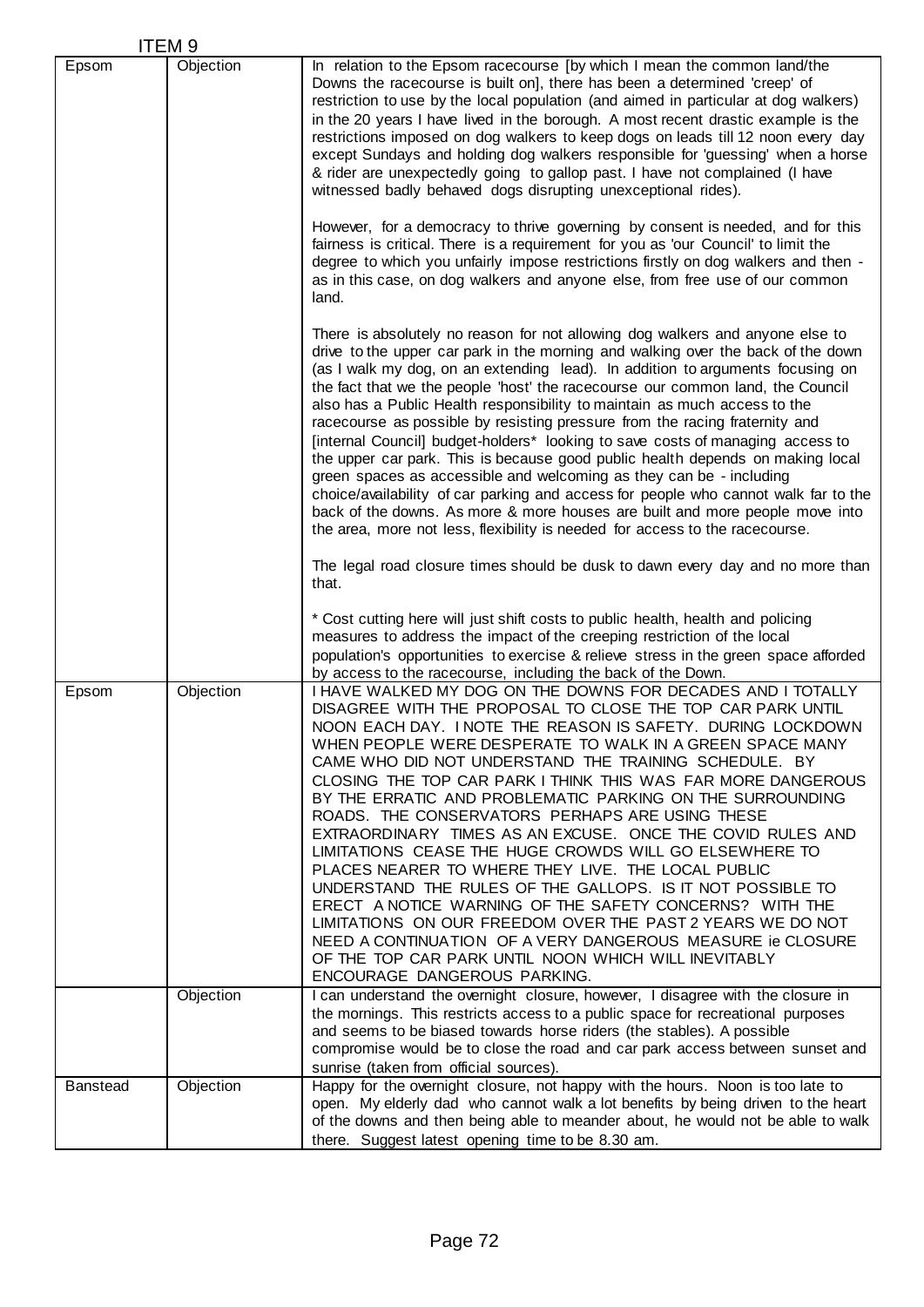|                 |           | ITEM <sub>9</sub>                                                                                                                                                                                                                                                                                                                                                                                                                                                                                                                                                                                                                                                                                                                                                                                                                                                                                                                                                                                                                                                                                                                                                                            |
|-----------------|-----------|----------------------------------------------------------------------------------------------------------------------------------------------------------------------------------------------------------------------------------------------------------------------------------------------------------------------------------------------------------------------------------------------------------------------------------------------------------------------------------------------------------------------------------------------------------------------------------------------------------------------------------------------------------------------------------------------------------------------------------------------------------------------------------------------------------------------------------------------------------------------------------------------------------------------------------------------------------------------------------------------------------------------------------------------------------------------------------------------------------------------------------------------------------------------------------------------|
| Epsom           | Objection | I do not agree with the proposals. I have used the Downs since I was a child and<br>I am now [over 60] years of age. I do not see that any further restriction is<br>necessary and I have not seen any rationale that provides and sound reason for<br>the additional measures to be introduced. My wife is disabled and we often go<br>out in the morning to use the upper car park as she has most of her energy at<br>that time. We are able to sit up there and see across the country side, There is<br>also a path for her to use her mobility scooter or I can push her along the road in<br>her wheel chair. It is not an easy push for sure bu would be a lot harder from the<br>bottom and I have health issues as well.<br>We also have a dog and there are already restrictions in place for when the dog<br>can be off the lead so I do not see that any further extension is necessary. When<br>my wife's mobility is good again in the mornings we would not be able to have a<br>short walk together with the dog across the top.<br>Other car parks on the down do not offer the same safety or ease of use in order<br>to enjoy the full opportunities of the Epsom Downs. |
|                 |           | So on disability and accessibility grounds I do not support proposal at all.                                                                                                                                                                                                                                                                                                                                                                                                                                                                                                                                                                                                                                                                                                                                                                                                                                                                                                                                                                                                                                                                                                                 |
| Epsom<br>Downs  | Objection | Ridiculous proposals. Object                                                                                                                                                                                                                                                                                                                                                                                                                                                                                                                                                                                                                                                                                                                                                                                                                                                                                                                                                                                                                                                                                                                                                                 |
| Epsom<br>Downs  | Objection | Object to the proposals.                                                                                                                                                                                                                                                                                                                                                                                                                                                                                                                                                                                                                                                                                                                                                                                                                                                                                                                                                                                                                                                                                                                                                                     |
| <b>EPSOM</b>    | Objection | Sadly I think in some instances the Downs Conservators and indeed The<br>Woodland Trust are already having too much impact on what i can legitimately do<br>on the Downs, in what appears to a move to full privatisation and control of the<br>Land.<br>In what is a small part of the land, they are proposing another restriction to the<br>access which will provide them with very little gain/advantage.<br>Sadly it just appears to be another flex in control and i sadly would not support<br>this.                                                                                                                                                                                                                                                                                                                                                                                                                                                                                                                                                                                                                                                                                 |
| Epsom           | Objection | I do not agree with the overnight closures of this road and believe it should be<br>open to traffic                                                                                                                                                                                                                                                                                                                                                                                                                                                                                                                                                                                                                                                                                                                                                                                                                                                                                                                                                                                                                                                                                          |
| <b>Banstead</b> | Objection | I think the hours of closure do not take into account how well used this car park<br>is.<br>It is a far better car park from a walking point of view as it is a larger area to<br>cover.<br>The hours suggested for the summer have such an early closing time and in<br>some cases, ie weekends, late morning open.<br>In summer it is possible to have a good walk down towards centenary wood etc<br>even as late as 7pm.<br>It is a far safer area for families with children to park and for the elderly.<br>In fact for the elderly it is such a lovely aspect towards the Grand Stand that we<br>don't need necessarily to walk.<br>Please give all ages a reasonable closing time over the summer months.                                                                                                                                                                                                                                                                                                                                                                                                                                                                            |
| Ashtead         | Objection | I have no objection to the car park being closed after sanset but opened up the<br>following morning. But it should be available for people to park up during the day.                                                                                                                                                                                                                                                                                                                                                                                                                                                                                                                                                                                                                                                                                                                                                                                                                                                                                                                                                                                                                       |
|                 |           | Page 73                                                                                                                                                                                                                                                                                                                                                                                                                                                                                                                                                                                                                                                                                                                                                                                                                                                                                                                                                                                                                                                                                                                                                                                      |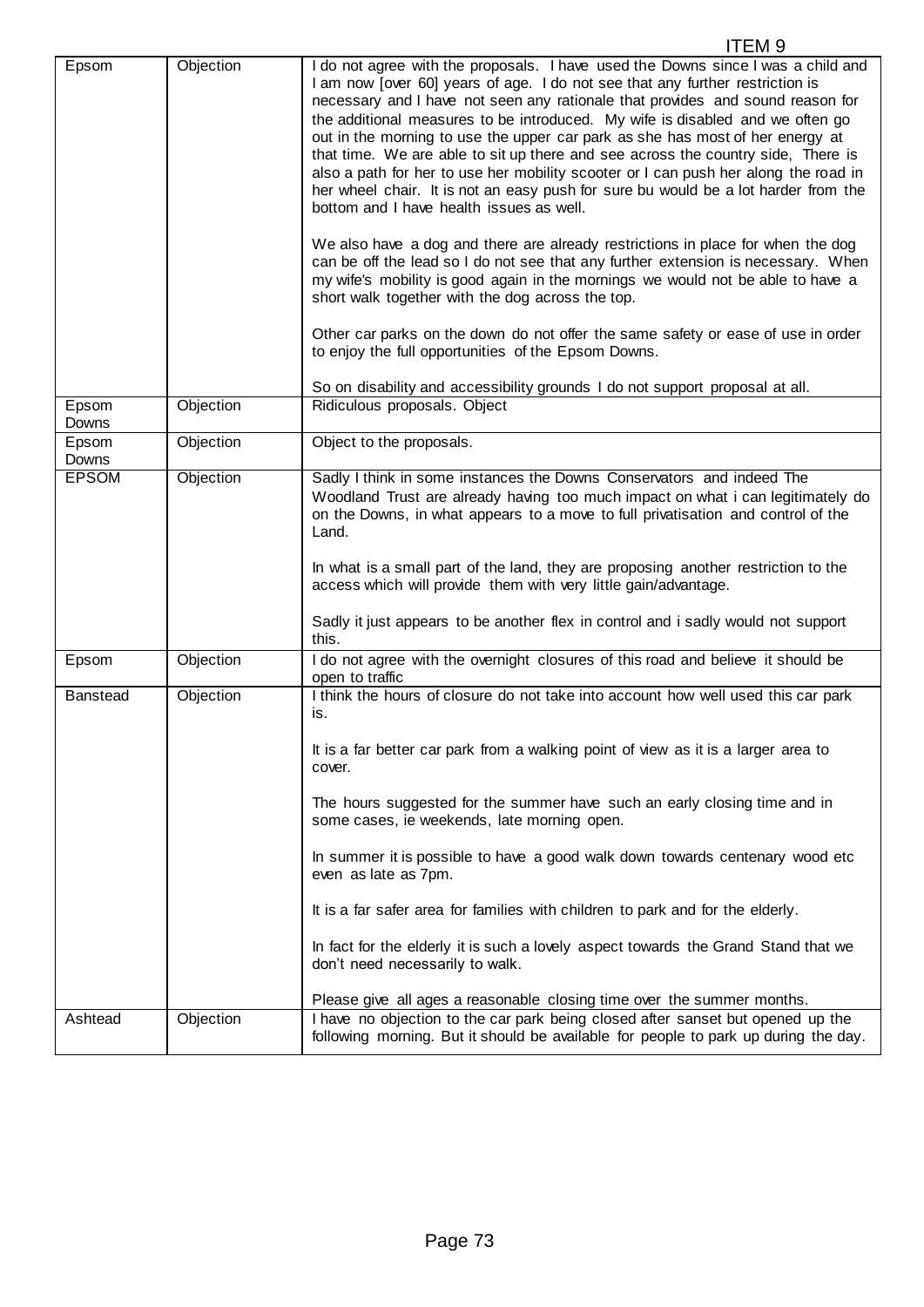|                   | ITEM <sub>9</sub> |                                                                                                                                                                                                                                                                                                                                                                                                                                                                                                                                                                                                                                                                                                                                                                                                                                                                                                                                                                           |
|-------------------|-------------------|---------------------------------------------------------------------------------------------------------------------------------------------------------------------------------------------------------------------------------------------------------------------------------------------------------------------------------------------------------------------------------------------------------------------------------------------------------------------------------------------------------------------------------------------------------------------------------------------------------------------------------------------------------------------------------------------------------------------------------------------------------------------------------------------------------------------------------------------------------------------------------------------------------------------------------------------------------------------------|
| Epsom             | Objection         | Being a walker on the Downs during the mornings and regularly passing the Top<br>Car Park, I have seen no evidence of it being heavily used at that time and<br>therefore see no justifiable reason to keep it closed beyond 9am. However, I do<br>agree that the Car Park should be closed overnight between 5pm to 9am.<br>Clearly there will have been more people using the Downs during the many<br>various stages of "Lock Down"; such exercise being encouraged by the<br>Government. As restrictions are now being lifted people will return to normal life<br>and less will use the Downs. Your proposal to keep the Car Park closed during<br>the morning seems therefore to be overly hasty and I would suggest you defer<br>any decision for six months and check the position then.<br>Also the closure of the Car Park won't stop people visiting the Downs for exercise<br>(which should be encouraged) and/or dog walking. They will just park elsewhere. |
|                   |                   | Better safety notices might be helpful particularly about controlling dogs and the<br>safety of young children.                                                                                                                                                                                                                                                                                                                                                                                                                                                                                                                                                                                                                                                                                                                                                                                                                                                           |
| Worcester<br>Park | Objection         | My wife and I both object to the closure.<br>We are both in our eighties and used to enjoy parking of a morning in the car park<br>at the top of Old London Road.                                                                                                                                                                                                                                                                                                                                                                                                                                                                                                                                                                                                                                                                                                                                                                                                         |
|                   |                   | We cannot walk very far but we enjoyed sitting in the car and watching people<br>walking, playing with their children or exercising their dogs.<br>From memory the road has been closed since the start of Covid. It wuld be nice<br>to be able to do that again rather than travel all the way to Newlands Corner.<br>It would be nice to be able to enjoy local scenery again rather than travel afield.<br>Yours sincerely,                                                                                                                                                                                                                                                                                                                                                                                                                                                                                                                                            |
|                   |                   |                                                                                                                                                                                                                                                                                                                                                                                                                                                                                                                                                                                                                                                                                                                                                                                                                                                                                                                                                                           |
| Epsom             | Objection         | I totally agree with closing the road at 5pm in winter & 9pm summer which was<br>what happened pre Covid. I do not agree with closing the road in the mornings.<br>Why change something that wasn't broken in the first place?                                                                                                                                                                                                                                                                                                                                                                                                                                                                                                                                                                                                                                                                                                                                            |
| Epsom             | Objection         | It is completely unnecessary to close this vehicle section as suggested. Being a<br>regular walker and a member of the Epsom Ramblers we use the car park<br>situated by this road on a number of occasions and I could never recall a time<br>when there's been a problem with the horses. There are obviously people there<br>to regularise the position if necessary but it's complete nonsense to suggest that<br>this road be closed. This is a public space and should be kept for the public and<br>not be dealt with at the whim of the racing community                                                                                                                                                                                                                                                                                                                                                                                                          |
| Epsom             | Objection         | I think that there should be access to the car park from 09.00 to allow access to<br>the land for walking.                                                                                                                                                                                                                                                                                                                                                                                                                                                                                                                                                                                                                                                                                                                                                                                                                                                                |
| Ewell             | Objection         | Object to the proposal to close/restrict access to the Downs top car park at any<br>time prior to closure at 7pm                                                                                                                                                                                                                                                                                                                                                                                                                                                                                                                                                                                                                                                                                                                                                                                                                                                          |
| Epsom<br>Surrey   | Objection         | I would rather the car park was open in the mornings - I'm very happy that it is<br>closed of an evening and think this is sensible.                                                                                                                                                                                                                                                                                                                                                                                                                                                                                                                                                                                                                                                                                                                                                                                                                                      |
| Epsom             | Objection         | I can support the proposal for closing Old London Road overnight but not the<br>proposal to close the road and car park in the mornings til 12 noon.<br>Most of the comments in the Conservators report relate to the unprecedented use<br>of the Downs during the lockdown pandemic. Also it is not at all clear that the use<br>of the Upper Car Park was the reason for the public safety issues referred to in<br>the report.<br>We have been in unprecedented times and the balance between the publics use<br>of the Downs and the Racing industry use needs to continue as it has when we                                                                                                                                                                                                                                                                                                                                                                          |
|                   |                   | return to more normal times. Everyone understands why the Conservators would<br>want to close the road and car park at night. However, it is the thin of the wedge<br>to use the unparalleled example of Covid to try and reduce the publics use of the<br>Downs in this way . If when we return to normal times the Conservators can show<br>that it is the Upper Car Park that is causing specific public safety issues each<br>morning then they can obviously present those arguments at a later date. Nothing<br>they have said to date convinces me this is anything other than the Racing<br>Industry using Covid as an excuse to increase their controls. It is essential as I<br>say to get the balance tight.                                                                                                                                                                                                                                                   |
| Epsom             | Objection         | This should not be closed. The rights of residents have been sorely eroded over<br>the years                                                                                                                                                                                                                                                                                                                                                                                                                                                                                                                                                                                                                                                                                                                                                                                                                                                                              |
|                   |                   | Page 74                                                                                                                                                                                                                                                                                                                                                                                                                                                                                                                                                                                                                                                                                                                                                                                                                                                                                                                                                                   |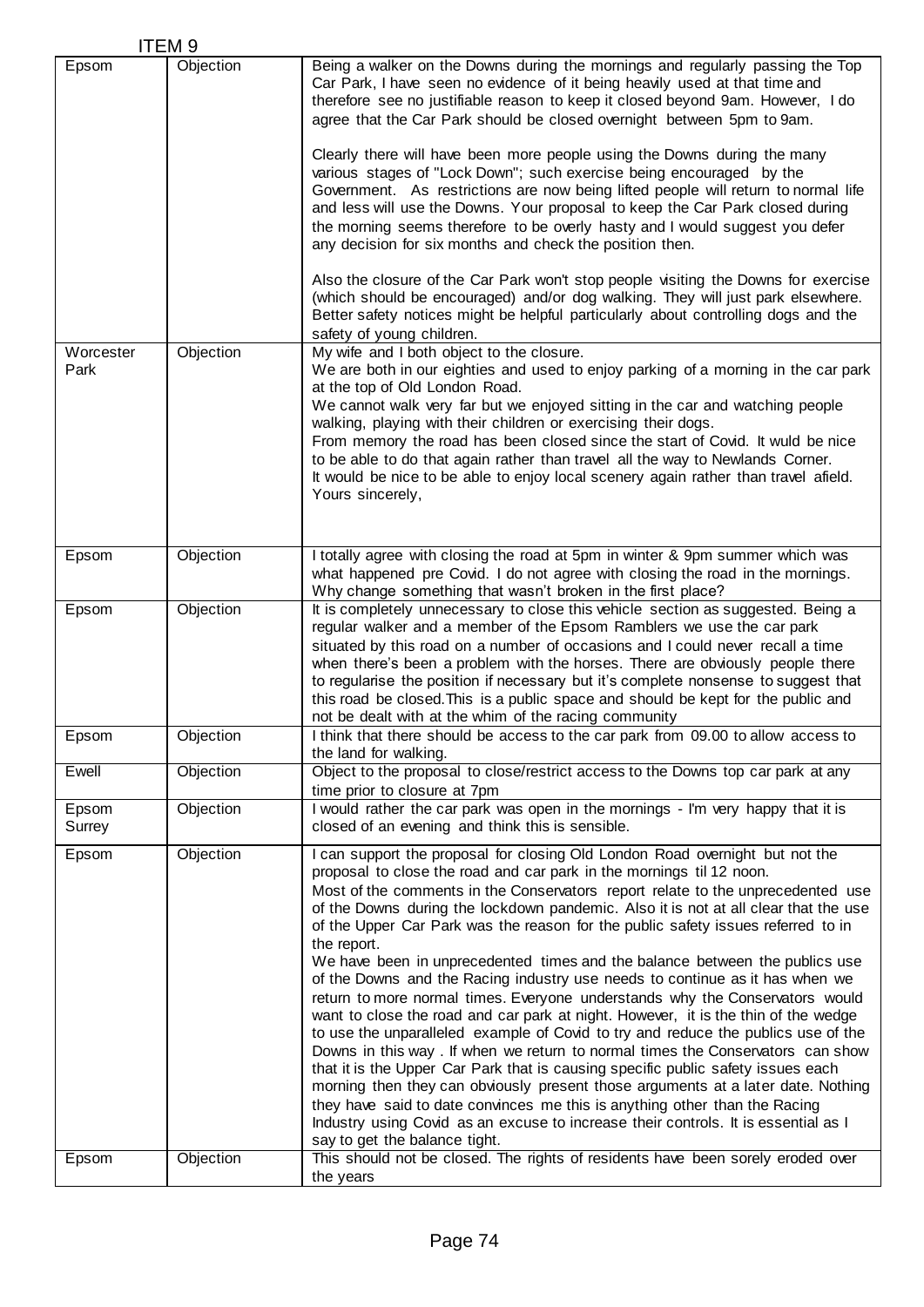|                 |           | ITEM <sub>9</sub>                                                                                                                                                                                                                                                                                                                                                                                                          |
|-----------------|-----------|----------------------------------------------------------------------------------------------------------------------------------------------------------------------------------------------------------------------------------------------------------------------------------------------------------------------------------------------------------------------------------------------------------------------------|
| Epsom<br>Downs  | Objection | I particularly have issue with closing the road until 12 noon. It is unnecessary and<br>presumes that the horse riders have priority over any other member of the public<br>since the gallops close at 12 noon. I would suggest 9.30am or even 10.30am<br>through out the year would be fairer to all who wish to use it and have the right to                                                                             |
| Epsom           | Objection | I would like Old London Road to remain open everyday from 7.00am to 7,00pm. I<br>think it is very important for everyone to have the benefit of the downs, all day.                                                                                                                                                                                                                                                        |
| Epsom           | Objection | I have no objection to the road and car park being closed overnight. But I do<br>object to the closure being extended into the day. There is no necessity for this.<br>Such closure would seriously curtail many people's enjoyment of the Downs.<br>I don't think this "consultation" has been adequately advertised.                                                                                                     |
| <b>EPSOM</b>    | Objection | This proposal deprives the public of a much valued amenity. Many, with limited<br>mobility, enjoy driving to the upper car park to enjoy the views and fresh air and a<br>short walk.<br>Opening the road 12.00 - 17.00 in winter would, in practice limits availability to 2                                                                                                                                              |
|                 |           | - 3 hours, as it is cold and dark by then.<br>In summer closing at 19.00 is again depriving people of the chance to enjoy the                                                                                                                                                                                                                                                                                              |
|                 |           | Downs in the evening. The current arrangement of closing at dusk is much<br>valued.                                                                                                                                                                                                                                                                                                                                        |
|                 |           | Closing this carpark during the morning would have a major impact on local<br>roads, one of which is a bus route. As demonstrated during the covid Pandemic,<br>when this carpark was closed for over a year, cars will be parked on verges,<br>residential roads etc without due consideration for other road users.                                                                                                      |
|                 |           | There is a large residential area nearby, who do not have any representation, as<br>they are covered by a different Borough. Please respect their needs, as this is<br>their nearest open space.                                                                                                                                                                                                                           |
|                 |           | Surely there is room for compromise. Mostly racehorses exercise early in the<br>morning. To close the road until noon is excessive. Perhaps continue as at<br>present: close the road when there are horses on the course. To allow cars to<br>use the road with caution if horses are not running would be much appreciated.                                                                                              |
|                 |           | We are all used to meeting racehorses on local roads, as they make their way<br>between stables and the Downs.                                                                                                                                                                                                                                                                                                             |
| Ewell           | Objection | I don't think these car parks should be closed at any time.                                                                                                                                                                                                                                                                                                                                                                |
| epsom<br>downs  | Objection | I am in generally in favour of the proposals, but would prefer the top car park to<br>be accessible from 9.30 or perhaps 10.00 on all days year round. The area can<br>be accessed easily from other available car parks outside the opening hours, but<br>it is not unreasonable to want to walk down towards Langley Vale and back in the<br>mornings and it is more convenient to park in the top car park. Most of the |
|                 |           | stables have been out by then so if the concern is to prevent dogs causing<br>issues, that may occur at any time where ever one may have parked, it the owner<br>is irresponsible.                                                                                                                                                                                                                                         |
| <b>Banstead</b> | Objection | Please open the road before noon every day. I and my husband are disabled and<br>can not walk all the way up to the upper car park. The afternoons do not give us<br>enough time before the light falls from autumn to spring.                                                                                                                                                                                             |
| Epsom<br>Downs  | Objection | I am strongly against this uneccessary and restrictive proposal.                                                                                                                                                                                                                                                                                                                                                           |
|                 |           | The top car park provides invaluable access to less mobile individuals and<br>enables them to enjoy the centre of Downs. Without this car park, such access is<br>impossible. The proposed opening hours, which eliminate access during the<br>morning is hugely restrictive for disabled, dog owners and others.                                                                                                          |
|                 |           | Indeed, the opening hours should be increased, not reduced. Similar hours to<br>those enjoyed at Richmond Park would be appropriate. Open at 0700 and close<br>at dusk - as late as 9pm in mid summer.                                                                                                                                                                                                                     |
|                 |           | I am local and have seen no evidence of abuse. Overnight closure is a good<br>safety proposal, but the road and vehicular access should be permitted until dusk.                                                                                                                                                                                                                                                           |
|                 |           | Page 75                                                                                                                                                                                                                                                                                                                                                                                                                    |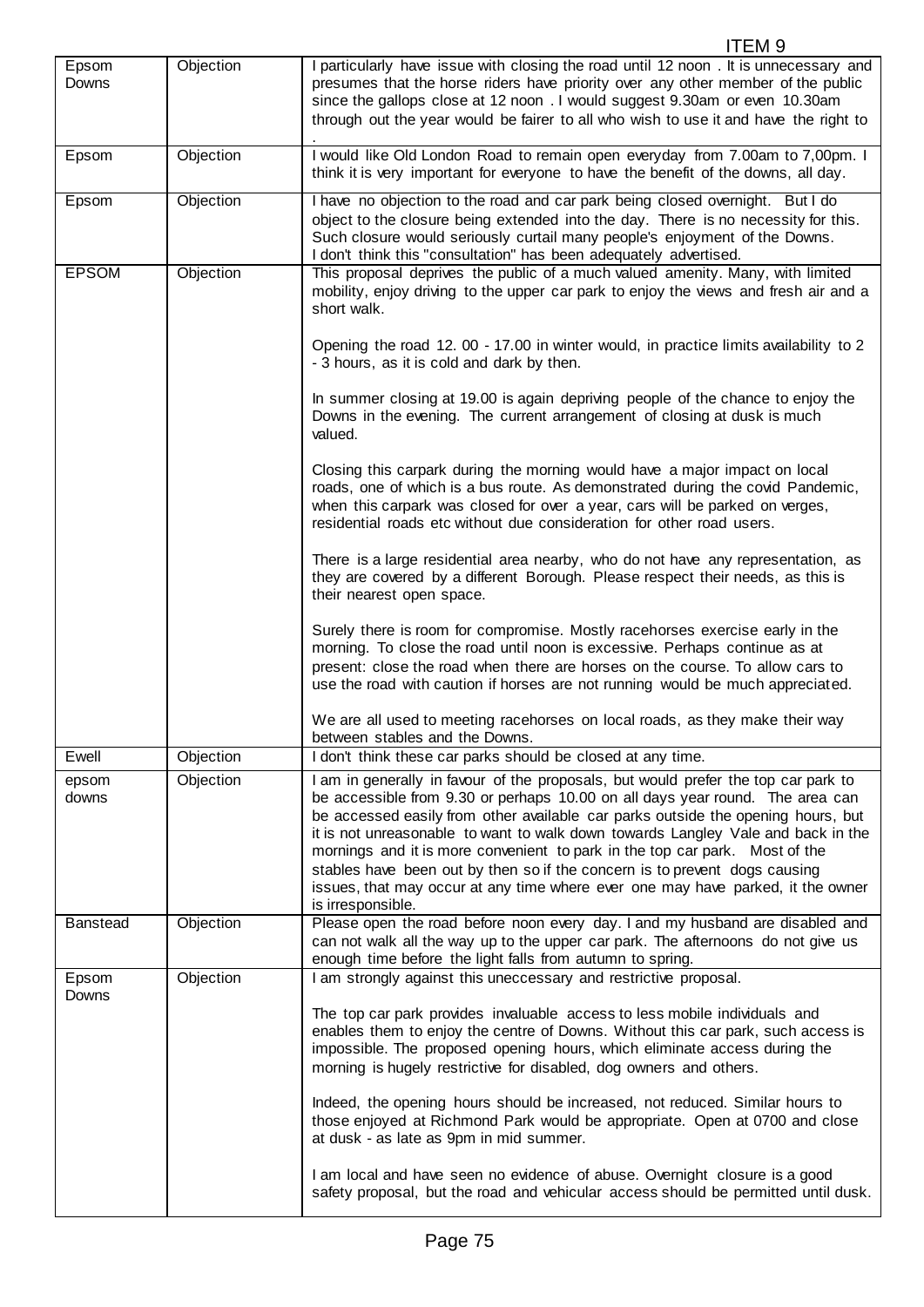|--|--|

|                        | ITEM 9    |                                                                                                                                                                                                                                                                                                                                                                                                                                                                                                                                      |
|------------------------|-----------|--------------------------------------------------------------------------------------------------------------------------------------------------------------------------------------------------------------------------------------------------------------------------------------------------------------------------------------------------------------------------------------------------------------------------------------------------------------------------------------------------------------------------------------|
|                        | Objection | Im totally against it. In summer nights its a beautiful spot to visit and watch the<br>night sky from the safety of your car by closing the access road you are forcing<br>people to walk from the main road car park and potentially put them at risk of<br>harm from someone waiting in the darkness.                                                                                                                                                                                                                              |
| Epsom                  | Objection | While I appreciate the road needs to be closed I always thought it was around<br>daylight saving and sunset/sunrise as the closed to traffic timings. I oppose the<br>longer durations.                                                                                                                                                                                                                                                                                                                                              |
| <b>EPSOM</b>           | Objection | oppose the proposals. The car park should be open in the morning (I have no<br>objection to it being shut between dusk and dawn).                                                                                                                                                                                                                                                                                                                                                                                                    |
| Ewell                  | Objection | Use the road all the time to get to daughter and help her                                                                                                                                                                                                                                                                                                                                                                                                                                                                            |
| Crawley                | Objection | object because it's one more case of The Downs being made unavailable to The<br>Public just to suit the authorities.                                                                                                                                                                                                                                                                                                                                                                                                                 |
|                        |           | The top car park is used by walkers, dog walkers and others who wish to avail<br>themselves of a great public open space.                                                                                                                                                                                                                                                                                                                                                                                                            |
|                        |           | These proposals are too restrictive in my view                                                                                                                                                                                                                                                                                                                                                                                                                                                                                       |
| Epsom                  | Objection | The upper car park is used by a large number of walkers and walkers with dogs<br>who enjoy and have a right to enjoy this beautiful open area. If you are an elderly<br>walker being able to park at the top and walk from there avoids the steep hill from<br>the lower car park.                                                                                                                                                                                                                                                   |
|                        |           | Closing access to the upper car park will create huge parking issues in the lower<br>car parks and surrounding roads especially in the summer months, greatly<br>impeding on many thousands of users. But for what benefit?                                                                                                                                                                                                                                                                                                          |
|                        |           | The proposal doesn't seem to give any clear reasons for closing the car park for<br>longer, whilst it will impede on many thousands of regular users. What's next,<br>what further restrictions of access are planned on the back door of this change?                                                                                                                                                                                                                                                                               |
|                        |           | As a local resident and a daily user of the area I strongly object to the change of<br>closing hours and reduction of open hours.                                                                                                                                                                                                                                                                                                                                                                                                    |
| Ewell                  | Objection | Disagree with proposal.<br>The closure should cease at 9am and not 12 noon as proposed.<br>At busy times closure until 12 noon, particularly on pleasant summer mornings<br>will put more demand on the tea hut car parks, which can be very busy already                                                                                                                                                                                                                                                                            |
|                        |           | and often oversubscribed.<br>If these are full mid morning, drivers will have nowhere to park to safely access<br>the downs.                                                                                                                                                                                                                                                                                                                                                                                                         |
| Epsom                  | Objection | Generally I have no issues with the proposed closure times over the winter.<br>However, it would be good it the upper car park could stay open until 8pm during<br>the period mid April until mid September. The lighter evenings means that people<br>are more inclined to walk their dogs in the evening when it is cooler and many<br>dog walkers like to walk their dogs on the Gallops and Walton side of the grounds<br>where there are fewer picnics. The lower car park can remain busy at this time.                        |
| Fetcham<br>Leatherhead | Objection | I believe that if the TRO is granted it should only be for the hours that are<br>currently accepted, overnight, for management of possible anti-social behaviour.                                                                                                                                                                                                                                                                                                                                                                    |
|                        |           | There's no reason to extend the hours to respond to the additional pressure of<br>users that occurred as a result of COVID related increase in exercise. That<br>situation is no longer relevant and the hours of closure should not be extended.                                                                                                                                                                                                                                                                                    |
| Epsom                  | Objection | I think longer hours are just a lazy cut back going to affect the disabled people<br>once a again to enjoy the country side                                                                                                                                                                                                                                                                                                                                                                                                          |
| tadworth               | Objection | local residents have been able to use the top car park all for the last 40 years.<br>I cannot see any reason to keep it close from 7 pm until 12.00 the next day.<br>when the car park was closed during the lock down, the road around the area &<br>along the verges were full of cars.<br>this was a very unsafe area if you were driving. not opening the car until 12,00<br>will cause a major problem. on the roads in the area.<br>the jockey club are again trying to stop the general public use this very popular<br>area. |
|                        |           | Page 76                                                                                                                                                                                                                                                                                                                                                                                                                                                                                                                              |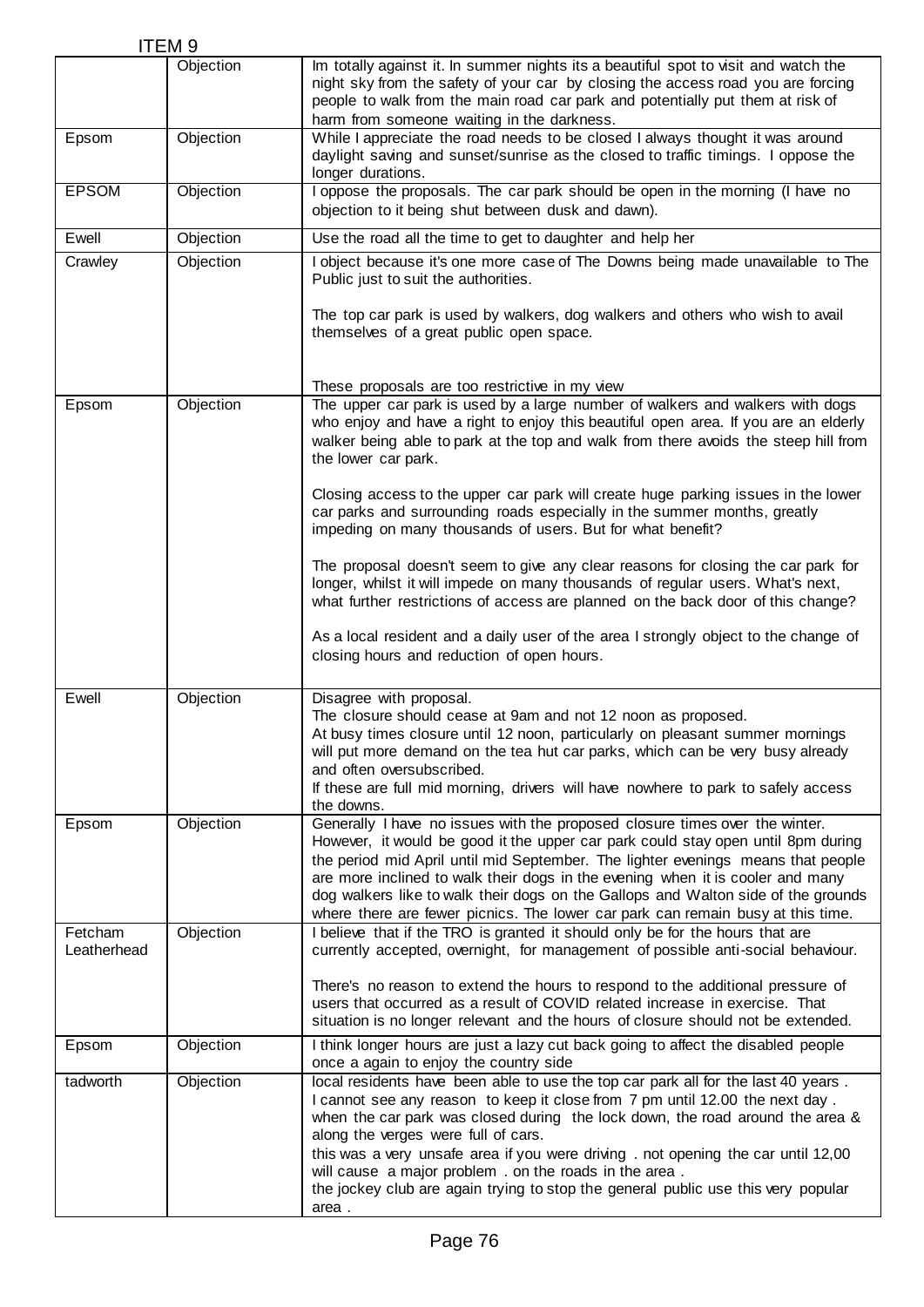| Objection<br>It is understandable that a minority abuse the Downs and scare the horses in<br>Epsom<br>training and something needs to be done, but it would be good if a compromise<br>could be reached.<br>Please can you compromise and make it from 10.30 am which would give folk<br>time for a walk in the morning.<br>The changes proposed will be particularly hard for older people who enjoy a<br>morning walk up on the Downs but can't quite make the long walk up there and<br>need to take their cars to the central car park.<br>It is public land and it's a shame for there to be such a tight window to walk up<br>there, especially in the winter when it gets dark so early.<br>On behalf of the old peope up here who love our Downs and find them to be a<br>healthy life force and a blessing, please please change these hours and introduce<br>a new time frame which is a blessing to both the horses and the walkers.<br>thank you<br>Objection<br>Please can you compromise and make the proposed road closure from 10 or<br>Epsom<br>10.30 am which would give folk time for a walk in the morning.<br>So many of my neighbours here  are quite elderly and treasure their morning<br>walk on the Downs. They need to take their cars up to the car park.<br>The proposed window is too tight especially in the winter when it gets dark so<br>early.<br>For older people the best time to walk is in the morning, afternoons are much<br>harder and it will be a cruel blow to lose this local treasure.<br>Please have mercy on us old walkers and change the proposal.<br>Objection<br>Tadworth<br>I think this is another case of the downs conservators and the Jockey Club trying<br>to restrict the general public from access to the downs.<br>The majority of users of the downs are responsible dog owners or walkers, who<br>are fully aware of the ongoing use of the gallops by the race horse trainers.<br>As has been shown before when this happened during the covid restrictions, the<br>lower car parks were quickly filled and resulted in dangerous parking on the<br>nearby roads and grass verges.<br>This was a serious safety hazard for both other drivers and pedestrians.<br>With all the car parks open, this spreads the parking over a larger area.<br>I would therefore strongly object to any proposal to restrict the opening times for<br>the top car park.<br><b>Tadworth</b><br>Objection<br>The road should be open to public for same hours as now<br>Objection<br>I understand and agree with the rationale of shutting the Old London Road during<br>Epsom<br>hours of darkness as it would be undesirable for it to be used for overnight<br>accommodation.<br>However, it makes no sense why the carpark should only open at noon on<br>weekdays and late on weekends - this just denies casual users of the downs<br>access to what is the most convenient carpark - particularly for less abled people<br>who wish to access more than the outside perimeter easily.<br>Objection<br>I see no reason to change or alter the present arrangements. Therefore I object<br>Tadworth<br>to the proposal.<br>Objection<br>Epsom<br>on the Downs. As the bottom car park has been reduced in size quite often that<br>has no spaces. The car park on the other side of the road is regularly used by<br>vans and coaches and as the road is always busy that in itself can be quite<br>dangerous to cross. The top car park is perfect for unloading dogs without the<br>need then to cross or walk along any road. Avoiding the horses is also much<br>easier making it safer for all concerned. The road closure overnight works well<br>as it is.<br>I object to the proposals because they significantly reduce public access to the<br>Objection<br>Epsom<br>top car park inside the racecourse.<br>The other nearby public car parks are already heavily used and often full even on<br>weekday mornings. Closing access to the top car park 6 mornings per week<br>would greatly increase this problem.<br>I propose that the road should be open from 9.30 on every day of the week, not<br>just on Sundays as currently proposed.<br>I do not think this change would significantly impact racehorse training. |  | ITEM <sub>9</sub> |
|--------------------------------------------------------------------------------------------------------------------------------------------------------------------------------------------------------------------------------------------------------------------------------------------------------------------------------------------------------------------------------------------------------------------------------------------------------------------------------------------------------------------------------------------------------------------------------------------------------------------------------------------------------------------------------------------------------------------------------------------------------------------------------------------------------------------------------------------------------------------------------------------------------------------------------------------------------------------------------------------------------------------------------------------------------------------------------------------------------------------------------------------------------------------------------------------------------------------------------------------------------------------------------------------------------------------------------------------------------------------------------------------------------------------------------------------------------------------------------------------------------------------------------------------------------------------------------------------------------------------------------------------------------------------------------------------------------------------------------------------------------------------------------------------------------------------------------------------------------------------------------------------------------------------------------------------------------------------------------------------------------------------------------------------------------------------------------------------------------------------------------------------------------------------------------------------------------------------------------------------------------------------------------------------------------------------------------------------------------------------------------------------------------------------------------------------------------------------------------------------------------------------------------------------------------------------------------------------------------------------------------------------------------------------------------------------------------------------------------------------------------------------------------------------------------------------------------------------------------------------------------------------------------------------------------------------------------------------------------------------------------------------------------------------------------------------------------------------------------------------------------------------------------------------------------------------------------------------------------------------------------------------------------------------------------------------------------------------------------------------------------------------------------------------------------------------------------------------------------------------------------------------------------------------------------------------------------------------------------------------------------------------------------------------------------------------------------------------------------------------------------------------------------------------------------------------------------------------------------------------------------------------------------------------------------------------------------------------------------------------------------------------------------------------------------------------------------------------------------------------------------------------------------------------------------------------------------------------------------------------------------------------------------------------|--|-------------------|
|                                                                                                                                                                                                                                                                                                                                                                                                                                                                                                                                                                                                                                                                                                                                                                                                                                                                                                                                                                                                                                                                                                                                                                                                                                                                                                                                                                                                                                                                                                                                                                                                                                                                                                                                                                                                                                                                                                                                                                                                                                                                                                                                                                                                                                                                                                                                                                                                                                                                                                                                                                                                                                                                                                                                                                                                                                                                                                                                                                                                                                                                                                                                                                                                                                                                                                                                                                                                                                                                                                                                                                                                                                                                                                                                                                                                                                                                                                                                                                                                                                                                                                                                                                                                                                                                                            |  |                   |
|                                                                                                                                                                                                                                                                                                                                                                                                                                                                                                                                                                                                                                                                                                                                                                                                                                                                                                                                                                                                                                                                                                                                                                                                                                                                                                                                                                                                                                                                                                                                                                                                                                                                                                                                                                                                                                                                                                                                                                                                                                                                                                                                                                                                                                                                                                                                                                                                                                                                                                                                                                                                                                                                                                                                                                                                                                                                                                                                                                                                                                                                                                                                                                                                                                                                                                                                                                                                                                                                                                                                                                                                                                                                                                                                                                                                                                                                                                                                                                                                                                                                                                                                                                                                                                                                                            |  |                   |
|                                                                                                                                                                                                                                                                                                                                                                                                                                                                                                                                                                                                                                                                                                                                                                                                                                                                                                                                                                                                                                                                                                                                                                                                                                                                                                                                                                                                                                                                                                                                                                                                                                                                                                                                                                                                                                                                                                                                                                                                                                                                                                                                                                                                                                                                                                                                                                                                                                                                                                                                                                                                                                                                                                                                                                                                                                                                                                                                                                                                                                                                                                                                                                                                                                                                                                                                                                                                                                                                                                                                                                                                                                                                                                                                                                                                                                                                                                                                                                                                                                                                                                                                                                                                                                                                                            |  |                   |
|                                                                                                                                                                                                                                                                                                                                                                                                                                                                                                                                                                                                                                                                                                                                                                                                                                                                                                                                                                                                                                                                                                                                                                                                                                                                                                                                                                                                                                                                                                                                                                                                                                                                                                                                                                                                                                                                                                                                                                                                                                                                                                                                                                                                                                                                                                                                                                                                                                                                                                                                                                                                                                                                                                                                                                                                                                                                                                                                                                                                                                                                                                                                                                                                                                                                                                                                                                                                                                                                                                                                                                                                                                                                                                                                                                                                                                                                                                                                                                                                                                                                                                                                                                                                                                                                                            |  |                   |
|                                                                                                                                                                                                                                                                                                                                                                                                                                                                                                                                                                                                                                                                                                                                                                                                                                                                                                                                                                                                                                                                                                                                                                                                                                                                                                                                                                                                                                                                                                                                                                                                                                                                                                                                                                                                                                                                                                                                                                                                                                                                                                                                                                                                                                                                                                                                                                                                                                                                                                                                                                                                                                                                                                                                                                                                                                                                                                                                                                                                                                                                                                                                                                                                                                                                                                                                                                                                                                                                                                                                                                                                                                                                                                                                                                                                                                                                                                                                                                                                                                                                                                                                                                                                                                                                                            |  |                   |
|                                                                                                                                                                                                                                                                                                                                                                                                                                                                                                                                                                                                                                                                                                                                                                                                                                                                                                                                                                                                                                                                                                                                                                                                                                                                                                                                                                                                                                                                                                                                                                                                                                                                                                                                                                                                                                                                                                                                                                                                                                                                                                                                                                                                                                                                                                                                                                                                                                                                                                                                                                                                                                                                                                                                                                                                                                                                                                                                                                                                                                                                                                                                                                                                                                                                                                                                                                                                                                                                                                                                                                                                                                                                                                                                                                                                                                                                                                                                                                                                                                                                                                                                                                                                                                                                                            |  |                   |
|                                                                                                                                                                                                                                                                                                                                                                                                                                                                                                                                                                                                                                                                                                                                                                                                                                                                                                                                                                                                                                                                                                                                                                                                                                                                                                                                                                                                                                                                                                                                                                                                                                                                                                                                                                                                                                                                                                                                                                                                                                                                                                                                                                                                                                                                                                                                                                                                                                                                                                                                                                                                                                                                                                                                                                                                                                                                                                                                                                                                                                                                                                                                                                                                                                                                                                                                                                                                                                                                                                                                                                                                                                                                                                                                                                                                                                                                                                                                                                                                                                                                                                                                                                                                                                                                                            |  |                   |
|                                                                                                                                                                                                                                                                                                                                                                                                                                                                                                                                                                                                                                                                                                                                                                                                                                                                                                                                                                                                                                                                                                                                                                                                                                                                                                                                                                                                                                                                                                                                                                                                                                                                                                                                                                                                                                                                                                                                                                                                                                                                                                                                                                                                                                                                                                                                                                                                                                                                                                                                                                                                                                                                                                                                                                                                                                                                                                                                                                                                                                                                                                                                                                                                                                                                                                                                                                                                                                                                                                                                                                                                                                                                                                                                                                                                                                                                                                                                                                                                                                                                                                                                                                                                                                                                                            |  |                   |
|                                                                                                                                                                                                                                                                                                                                                                                                                                                                                                                                                                                                                                                                                                                                                                                                                                                                                                                                                                                                                                                                                                                                                                                                                                                                                                                                                                                                                                                                                                                                                                                                                                                                                                                                                                                                                                                                                                                                                                                                                                                                                                                                                                                                                                                                                                                                                                                                                                                                                                                                                                                                                                                                                                                                                                                                                                                                                                                                                                                                                                                                                                                                                                                                                                                                                                                                                                                                                                                                                                                                                                                                                                                                                                                                                                                                                                                                                                                                                                                                                                                                                                                                                                                                                                                                                            |  |                   |
|                                                                                                                                                                                                                                                                                                                                                                                                                                                                                                                                                                                                                                                                                                                                                                                                                                                                                                                                                                                                                                                                                                                                                                                                                                                                                                                                                                                                                                                                                                                                                                                                                                                                                                                                                                                                                                                                                                                                                                                                                                                                                                                                                                                                                                                                                                                                                                                                                                                                                                                                                                                                                                                                                                                                                                                                                                                                                                                                                                                                                                                                                                                                                                                                                                                                                                                                                                                                                                                                                                                                                                                                                                                                                                                                                                                                                                                                                                                                                                                                                                                                                                                                                                                                                                                                                            |  |                   |
|                                                                                                                                                                                                                                                                                                                                                                                                                                                                                                                                                                                                                                                                                                                                                                                                                                                                                                                                                                                                                                                                                                                                                                                                                                                                                                                                                                                                                                                                                                                                                                                                                                                                                                                                                                                                                                                                                                                                                                                                                                                                                                                                                                                                                                                                                                                                                                                                                                                                                                                                                                                                                                                                                                                                                                                                                                                                                                                                                                                                                                                                                                                                                                                                                                                                                                                                                                                                                                                                                                                                                                                                                                                                                                                                                                                                                                                                                                                                                                                                                                                                                                                                                                                                                                                                                            |  |                   |
|                                                                                                                                                                                                                                                                                                                                                                                                                                                                                                                                                                                                                                                                                                                                                                                                                                                                                                                                                                                                                                                                                                                                                                                                                                                                                                                                                                                                                                                                                                                                                                                                                                                                                                                                                                                                                                                                                                                                                                                                                                                                                                                                                                                                                                                                                                                                                                                                                                                                                                                                                                                                                                                                                                                                                                                                                                                                                                                                                                                                                                                                                                                                                                                                                                                                                                                                                                                                                                                                                                                                                                                                                                                                                                                                                                                                                                                                                                                                                                                                                                                                                                                                                                                                                                                                                            |  |                   |
|                                                                                                                                                                                                                                                                                                                                                                                                                                                                                                                                                                                                                                                                                                                                                                                                                                                                                                                                                                                                                                                                                                                                                                                                                                                                                                                                                                                                                                                                                                                                                                                                                                                                                                                                                                                                                                                                                                                                                                                                                                                                                                                                                                                                                                                                                                                                                                                                                                                                                                                                                                                                                                                                                                                                                                                                                                                                                                                                                                                                                                                                                                                                                                                                                                                                                                                                                                                                                                                                                                                                                                                                                                                                                                                                                                                                                                                                                                                                                                                                                                                                                                                                                                                                                                                                                            |  |                   |
|                                                                                                                                                                                                                                                                                                                                                                                                                                                                                                                                                                                                                                                                                                                                                                                                                                                                                                                                                                                                                                                                                                                                                                                                                                                                                                                                                                                                                                                                                                                                                                                                                                                                                                                                                                                                                                                                                                                                                                                                                                                                                                                                                                                                                                                                                                                                                                                                                                                                                                                                                                                                                                                                                                                                                                                                                                                                                                                                                                                                                                                                                                                                                                                                                                                                                                                                                                                                                                                                                                                                                                                                                                                                                                                                                                                                                                                                                                                                                                                                                                                                                                                                                                                                                                                                                            |  |                   |
|                                                                                                                                                                                                                                                                                                                                                                                                                                                                                                                                                                                                                                                                                                                                                                                                                                                                                                                                                                                                                                                                                                                                                                                                                                                                                                                                                                                                                                                                                                                                                                                                                                                                                                                                                                                                                                                                                                                                                                                                                                                                                                                                                                                                                                                                                                                                                                                                                                                                                                                                                                                                                                                                                                                                                                                                                                                                                                                                                                                                                                                                                                                                                                                                                                                                                                                                                                                                                                                                                                                                                                                                                                                                                                                                                                                                                                                                                                                                                                                                                                                                                                                                                                                                                                                                                            |  |                   |
|                                                                                                                                                                                                                                                                                                                                                                                                                                                                                                                                                                                                                                                                                                                                                                                                                                                                                                                                                                                                                                                                                                                                                                                                                                                                                                                                                                                                                                                                                                                                                                                                                                                                                                                                                                                                                                                                                                                                                                                                                                                                                                                                                                                                                                                                                                                                                                                                                                                                                                                                                                                                                                                                                                                                                                                                                                                                                                                                                                                                                                                                                                                                                                                                                                                                                                                                                                                                                                                                                                                                                                                                                                                                                                                                                                                                                                                                                                                                                                                                                                                                                                                                                                                                                                                                                            |  |                   |
|                                                                                                                                                                                                                                                                                                                                                                                                                                                                                                                                                                                                                                                                                                                                                                                                                                                                                                                                                                                                                                                                                                                                                                                                                                                                                                                                                                                                                                                                                                                                                                                                                                                                                                                                                                                                                                                                                                                                                                                                                                                                                                                                                                                                                                                                                                                                                                                                                                                                                                                                                                                                                                                                                                                                                                                                                                                                                                                                                                                                                                                                                                                                                                                                                                                                                                                                                                                                                                                                                                                                                                                                                                                                                                                                                                                                                                                                                                                                                                                                                                                                                                                                                                                                                                                                                            |  |                   |
|                                                                                                                                                                                                                                                                                                                                                                                                                                                                                                                                                                                                                                                                                                                                                                                                                                                                                                                                                                                                                                                                                                                                                                                                                                                                                                                                                                                                                                                                                                                                                                                                                                                                                                                                                                                                                                                                                                                                                                                                                                                                                                                                                                                                                                                                                                                                                                                                                                                                                                                                                                                                                                                                                                                                                                                                                                                                                                                                                                                                                                                                                                                                                                                                                                                                                                                                                                                                                                                                                                                                                                                                                                                                                                                                                                                                                                                                                                                                                                                                                                                                                                                                                                                                                                                                                            |  |                   |
|                                                                                                                                                                                                                                                                                                                                                                                                                                                                                                                                                                                                                                                                                                                                                                                                                                                                                                                                                                                                                                                                                                                                                                                                                                                                                                                                                                                                                                                                                                                                                                                                                                                                                                                                                                                                                                                                                                                                                                                                                                                                                                                                                                                                                                                                                                                                                                                                                                                                                                                                                                                                                                                                                                                                                                                                                                                                                                                                                                                                                                                                                                                                                                                                                                                                                                                                                                                                                                                                                                                                                                                                                                                                                                                                                                                                                                                                                                                                                                                                                                                                                                                                                                                                                                                                                            |  |                   |
|                                                                                                                                                                                                                                                                                                                                                                                                                                                                                                                                                                                                                                                                                                                                                                                                                                                                                                                                                                                                                                                                                                                                                                                                                                                                                                                                                                                                                                                                                                                                                                                                                                                                                                                                                                                                                                                                                                                                                                                                                                                                                                                                                                                                                                                                                                                                                                                                                                                                                                                                                                                                                                                                                                                                                                                                                                                                                                                                                                                                                                                                                                                                                                                                                                                                                                                                                                                                                                                                                                                                                                                                                                                                                                                                                                                                                                                                                                                                                                                                                                                                                                                                                                                                                                                                                            |  |                   |
|                                                                                                                                                                                                                                                                                                                                                                                                                                                                                                                                                                                                                                                                                                                                                                                                                                                                                                                                                                                                                                                                                                                                                                                                                                                                                                                                                                                                                                                                                                                                                                                                                                                                                                                                                                                                                                                                                                                                                                                                                                                                                                                                                                                                                                                                                                                                                                                                                                                                                                                                                                                                                                                                                                                                                                                                                                                                                                                                                                                                                                                                                                                                                                                                                                                                                                                                                                                                                                                                                                                                                                                                                                                                                                                                                                                                                                                                                                                                                                                                                                                                                                                                                                                                                                                                                            |  |                   |
|                                                                                                                                                                                                                                                                                                                                                                                                                                                                                                                                                                                                                                                                                                                                                                                                                                                                                                                                                                                                                                                                                                                                                                                                                                                                                                                                                                                                                                                                                                                                                                                                                                                                                                                                                                                                                                                                                                                                                                                                                                                                                                                                                                                                                                                                                                                                                                                                                                                                                                                                                                                                                                                                                                                                                                                                                                                                                                                                                                                                                                                                                                                                                                                                                                                                                                                                                                                                                                                                                                                                                                                                                                                                                                                                                                                                                                                                                                                                                                                                                                                                                                                                                                                                                                                                                            |  |                   |
| I regularly use the top car park when taking my dogs to exercise them and myself                                                                                                                                                                                                                                                                                                                                                                                                                                                                                                                                                                                                                                                                                                                                                                                                                                                                                                                                                                                                                                                                                                                                                                                                                                                                                                                                                                                                                                                                                                                                                                                                                                                                                                                                                                                                                                                                                                                                                                                                                                                                                                                                                                                                                                                                                                                                                                                                                                                                                                                                                                                                                                                                                                                                                                                                                                                                                                                                                                                                                                                                                                                                                                                                                                                                                                                                                                                                                                                                                                                                                                                                                                                                                                                                                                                                                                                                                                                                                                                                                                                                                                                                                                                                           |  |                   |
|                                                                                                                                                                                                                                                                                                                                                                                                                                                                                                                                                                                                                                                                                                                                                                                                                                                                                                                                                                                                                                                                                                                                                                                                                                                                                                                                                                                                                                                                                                                                                                                                                                                                                                                                                                                                                                                                                                                                                                                                                                                                                                                                                                                                                                                                                                                                                                                                                                                                                                                                                                                                                                                                                                                                                                                                                                                                                                                                                                                                                                                                                                                                                                                                                                                                                                                                                                                                                                                                                                                                                                                                                                                                                                                                                                                                                                                                                                                                                                                                                                                                                                                                                                                                                                                                                            |  |                   |
|                                                                                                                                                                                                                                                                                                                                                                                                                                                                                                                                                                                                                                                                                                                                                                                                                                                                                                                                                                                                                                                                                                                                                                                                                                                                                                                                                                                                                                                                                                                                                                                                                                                                                                                                                                                                                                                                                                                                                                                                                                                                                                                                                                                                                                                                                                                                                                                                                                                                                                                                                                                                                                                                                                                                                                                                                                                                                                                                                                                                                                                                                                                                                                                                                                                                                                                                                                                                                                                                                                                                                                                                                                                                                                                                                                                                                                                                                                                                                                                                                                                                                                                                                                                                                                                                                            |  |                   |
|                                                                                                                                                                                                                                                                                                                                                                                                                                                                                                                                                                                                                                                                                                                                                                                                                                                                                                                                                                                                                                                                                                                                                                                                                                                                                                                                                                                                                                                                                                                                                                                                                                                                                                                                                                                                                                                                                                                                                                                                                                                                                                                                                                                                                                                                                                                                                                                                                                                                                                                                                                                                                                                                                                                                                                                                                                                                                                                                                                                                                                                                                                                                                                                                                                                                                                                                                                                                                                                                                                                                                                                                                                                                                                                                                                                                                                                                                                                                                                                                                                                                                                                                                                                                                                                                                            |  |                   |
|                                                                                                                                                                                                                                                                                                                                                                                                                                                                                                                                                                                                                                                                                                                                                                                                                                                                                                                                                                                                                                                                                                                                                                                                                                                                                                                                                                                                                                                                                                                                                                                                                                                                                                                                                                                                                                                                                                                                                                                                                                                                                                                                                                                                                                                                                                                                                                                                                                                                                                                                                                                                                                                                                                                                                                                                                                                                                                                                                                                                                                                                                                                                                                                                                                                                                                                                                                                                                                                                                                                                                                                                                                                                                                                                                                                                                                                                                                                                                                                                                                                                                                                                                                                                                                                                                            |  |                   |
|                                                                                                                                                                                                                                                                                                                                                                                                                                                                                                                                                                                                                                                                                                                                                                                                                                                                                                                                                                                                                                                                                                                                                                                                                                                                                                                                                                                                                                                                                                                                                                                                                                                                                                                                                                                                                                                                                                                                                                                                                                                                                                                                                                                                                                                                                                                                                                                                                                                                                                                                                                                                                                                                                                                                                                                                                                                                                                                                                                                                                                                                                                                                                                                                                                                                                                                                                                                                                                                                                                                                                                                                                                                                                                                                                                                                                                                                                                                                                                                                                                                                                                                                                                                                                                                                                            |  |                   |
|                                                                                                                                                                                                                                                                                                                                                                                                                                                                                                                                                                                                                                                                                                                                                                                                                                                                                                                                                                                                                                                                                                                                                                                                                                                                                                                                                                                                                                                                                                                                                                                                                                                                                                                                                                                                                                                                                                                                                                                                                                                                                                                                                                                                                                                                                                                                                                                                                                                                                                                                                                                                                                                                                                                                                                                                                                                                                                                                                                                                                                                                                                                                                                                                                                                                                                                                                                                                                                                                                                                                                                                                                                                                                                                                                                                                                                                                                                                                                                                                                                                                                                                                                                                                                                                                                            |  |                   |
|                                                                                                                                                                                                                                                                                                                                                                                                                                                                                                                                                                                                                                                                                                                                                                                                                                                                                                                                                                                                                                                                                                                                                                                                                                                                                                                                                                                                                                                                                                                                                                                                                                                                                                                                                                                                                                                                                                                                                                                                                                                                                                                                                                                                                                                                                                                                                                                                                                                                                                                                                                                                                                                                                                                                                                                                                                                                                                                                                                                                                                                                                                                                                                                                                                                                                                                                                                                                                                                                                                                                                                                                                                                                                                                                                                                                                                                                                                                                                                                                                                                                                                                                                                                                                                                                                            |  |                   |
|                                                                                                                                                                                                                                                                                                                                                                                                                                                                                                                                                                                                                                                                                                                                                                                                                                                                                                                                                                                                                                                                                                                                                                                                                                                                                                                                                                                                                                                                                                                                                                                                                                                                                                                                                                                                                                                                                                                                                                                                                                                                                                                                                                                                                                                                                                                                                                                                                                                                                                                                                                                                                                                                                                                                                                                                                                                                                                                                                                                                                                                                                                                                                                                                                                                                                                                                                                                                                                                                                                                                                                                                                                                                                                                                                                                                                                                                                                                                                                                                                                                                                                                                                                                                                                                                                            |  |                   |
|                                                                                                                                                                                                                                                                                                                                                                                                                                                                                                                                                                                                                                                                                                                                                                                                                                                                                                                                                                                                                                                                                                                                                                                                                                                                                                                                                                                                                                                                                                                                                                                                                                                                                                                                                                                                                                                                                                                                                                                                                                                                                                                                                                                                                                                                                                                                                                                                                                                                                                                                                                                                                                                                                                                                                                                                                                                                                                                                                                                                                                                                                                                                                                                                                                                                                                                                                                                                                                                                                                                                                                                                                                                                                                                                                                                                                                                                                                                                                                                                                                                                                                                                                                                                                                                                                            |  |                   |
|                                                                                                                                                                                                                                                                                                                                                                                                                                                                                                                                                                                                                                                                                                                                                                                                                                                                                                                                                                                                                                                                                                                                                                                                                                                                                                                                                                                                                                                                                                                                                                                                                                                                                                                                                                                                                                                                                                                                                                                                                                                                                                                                                                                                                                                                                                                                                                                                                                                                                                                                                                                                                                                                                                                                                                                                                                                                                                                                                                                                                                                                                                                                                                                                                                                                                                                                                                                                                                                                                                                                                                                                                                                                                                                                                                                                                                                                                                                                                                                                                                                                                                                                                                                                                                                                                            |  |                   |
|                                                                                                                                                                                                                                                                                                                                                                                                                                                                                                                                                                                                                                                                                                                                                                                                                                                                                                                                                                                                                                                                                                                                                                                                                                                                                                                                                                                                                                                                                                                                                                                                                                                                                                                                                                                                                                                                                                                                                                                                                                                                                                                                                                                                                                                                                                                                                                                                                                                                                                                                                                                                                                                                                                                                                                                                                                                                                                                                                                                                                                                                                                                                                                                                                                                                                                                                                                                                                                                                                                                                                                                                                                                                                                                                                                                                                                                                                                                                                                                                                                                                                                                                                                                                                                                                                            |  | Page 77           |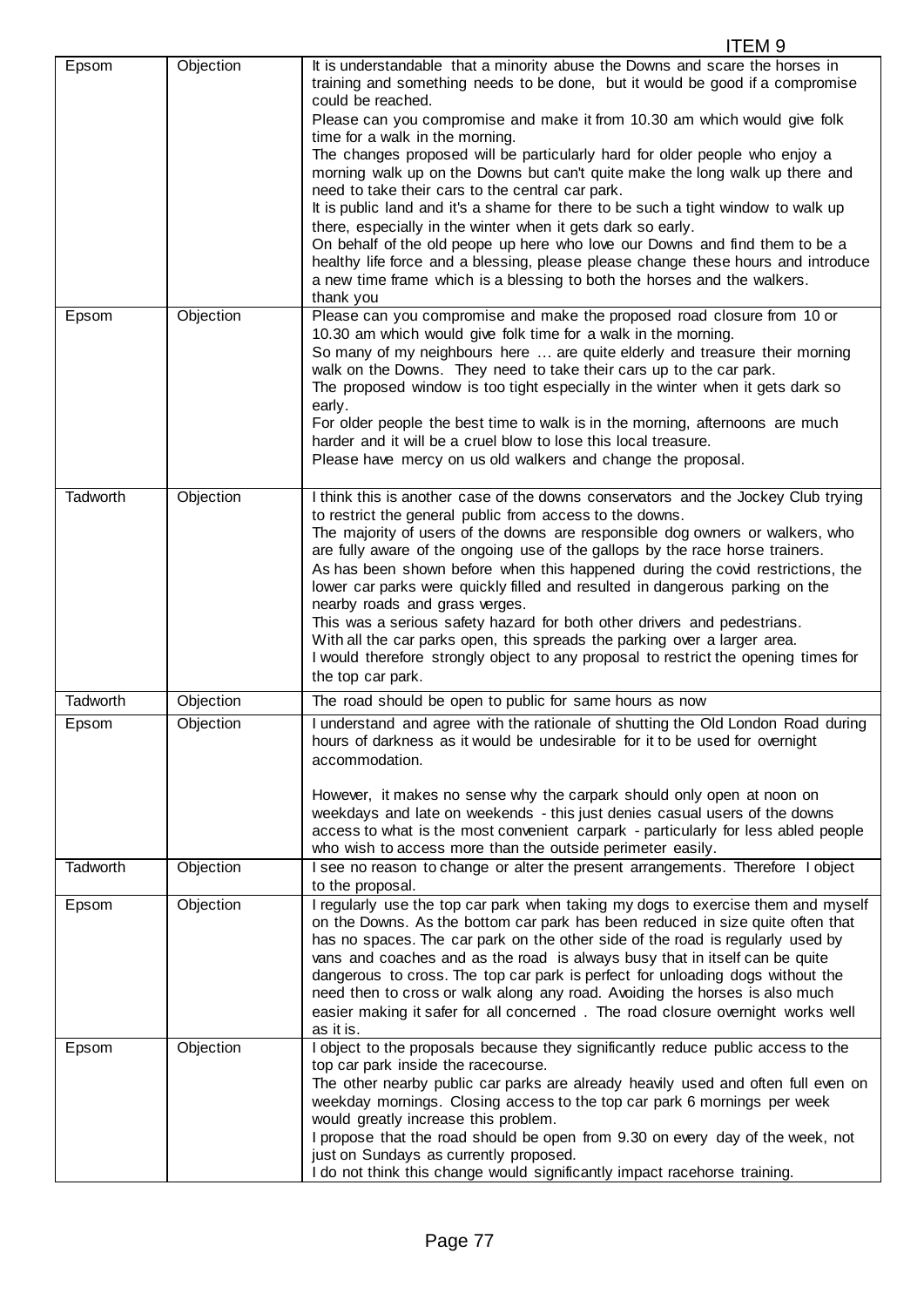|              | ITEM <sub>9</sub> |                                                                                                                                                                                                                                                                                                                                                                                                                                                                                                                                                                                     |
|--------------|-------------------|-------------------------------------------------------------------------------------------------------------------------------------------------------------------------------------------------------------------------------------------------------------------------------------------------------------------------------------------------------------------------------------------------------------------------------------------------------------------------------------------------------------------------------------------------------------------------------------|
| <b>EPSOM</b> | Objection         | I object to the proposals most strongly.                                                                                                                                                                                                                                                                                                                                                                                                                                                                                                                                            |
|              |                   | Before the introduction of road closures in the 1990s, the Downs were entirely for<br>the public use.                                                                                                                                                                                                                                                                                                                                                                                                                                                                               |
|              |                   | It used to be possible to drive across the Downs by car or motorbike from<br>Ebbisham Lane to Tattenham Corner Road. Indeed, my local map still shows this<br>as a public thoroughfare. The right to do so was taken by stealth and so I am not<br>surprised to read that it was not established in law.                                                                                                                                                                                                                                                                            |
|              |                   | Furthermore, the local stables are gradually taking over the use of the Downs and<br>they have no rights to do so.                                                                                                                                                                                                                                                                                                                                                                                                                                                                  |
|              |                   | The Downs are for the use of all people and at all times.                                                                                                                                                                                                                                                                                                                                                                                                                                                                                                                           |
|              |                   | Having said that, I appreciate the contribution the local conservators make to<br>keeping and maintaining the Downs in good order. I recognise that the local<br>stables need to exercise and train their horses and to use the Downs for this<br>purpose.                                                                                                                                                                                                                                                                                                                          |
|              |                   | So a combined use of the Downs for recreational as well as equine use is<br>required. It is important to educate all users of the Downs to be aware of the<br>dangers to them from other users and to be appropriately cautious. The Rangers<br>have an important part to play in this.                                                                                                                                                                                                                                                                                             |
|              |                   | Regarding this new proposed closure of the Old London Road: I am assuming<br>this means the part of the road that follows the racetrack internally, and not the<br>section of the - also public - road from the B284/B291 roundabout to the car park<br>on Tattenham Corner Road. The closure of the internal road overnight makes<br>good sense, in order to protect the Downs overnight. The closure of the internal<br>road after the current earlier morning times is a theft of public rights and I object<br>to any proposal most strongly.                                   |
|              |                   | The Downs - both Epsom and Walton - should be open across the entire area<br>during daylight hours for public use. They are a most important recreational<br>feature of Epsom and the surrounding towns and villages, all of which have high<br>density populations whose need for space in which to exercise and access to it<br>during daylight hours remains significant and pressing. The Downs have never<br>been cordoned off for the private benefit of a few. To close the internal car park<br>until midday makes it very difficult for the public to access Walton Downs. |
|              |                   | Yet again, I say that I object to these new proposals to extend closure of the Old<br>London Road most strongly.                                                                                                                                                                                                                                                                                                                                                                                                                                                                    |
| Epsom        | Objection         | Whilst I fully support the closure of the access road to the top car park in the<br>evenings, I cannot support the proposal to close it in the mornings.<br>All that the access road does is to enable vehicles to park near the wooded area                                                                                                                                                                                                                                                                                                                                        |
|              |                   | beyond the race course.<br>As a frequent user of the wooded area for walking and cycling, I use the top car<br>park to avoid having to take the badly maintained bridleway which crosses to it<br>from the B290. This bridleway is often very muddy and flooded in winter, and is at<br>all time uneven and in places dangerously uneven with exposed stones and flints.<br>Closing the access road will have no effect on the number of people using the<br>area. It will simply inconvenience users of the area.                                                                  |
|              |                   | In lockdown, when the access road and top car park were closed, there was also<br>a dangerous excess of cars parking on both sides of the road in Tattenham<br>Crescent and on the grass verges on the B290. Closing the access road and top<br>cark park in the mornings will have the same effect on busy days, when the Hut<br>and Tea Hut car parks become full.                                                                                                                                                                                                                |
|              |                   | In conclusion, closing the access road and top car park will have no effect on the<br>numbers of people using the Downs, but it will be an unnecessary inconvenience<br>to them                                                                                                                                                                                                                                                                                                                                                                                                     |
|              |                   | Page 78                                                                                                                                                                                                                                                                                                                                                                                                                                                                                                                                                                             |
|              |                   |                                                                                                                                                                                                                                                                                                                                                                                                                                                                                                                                                                                     |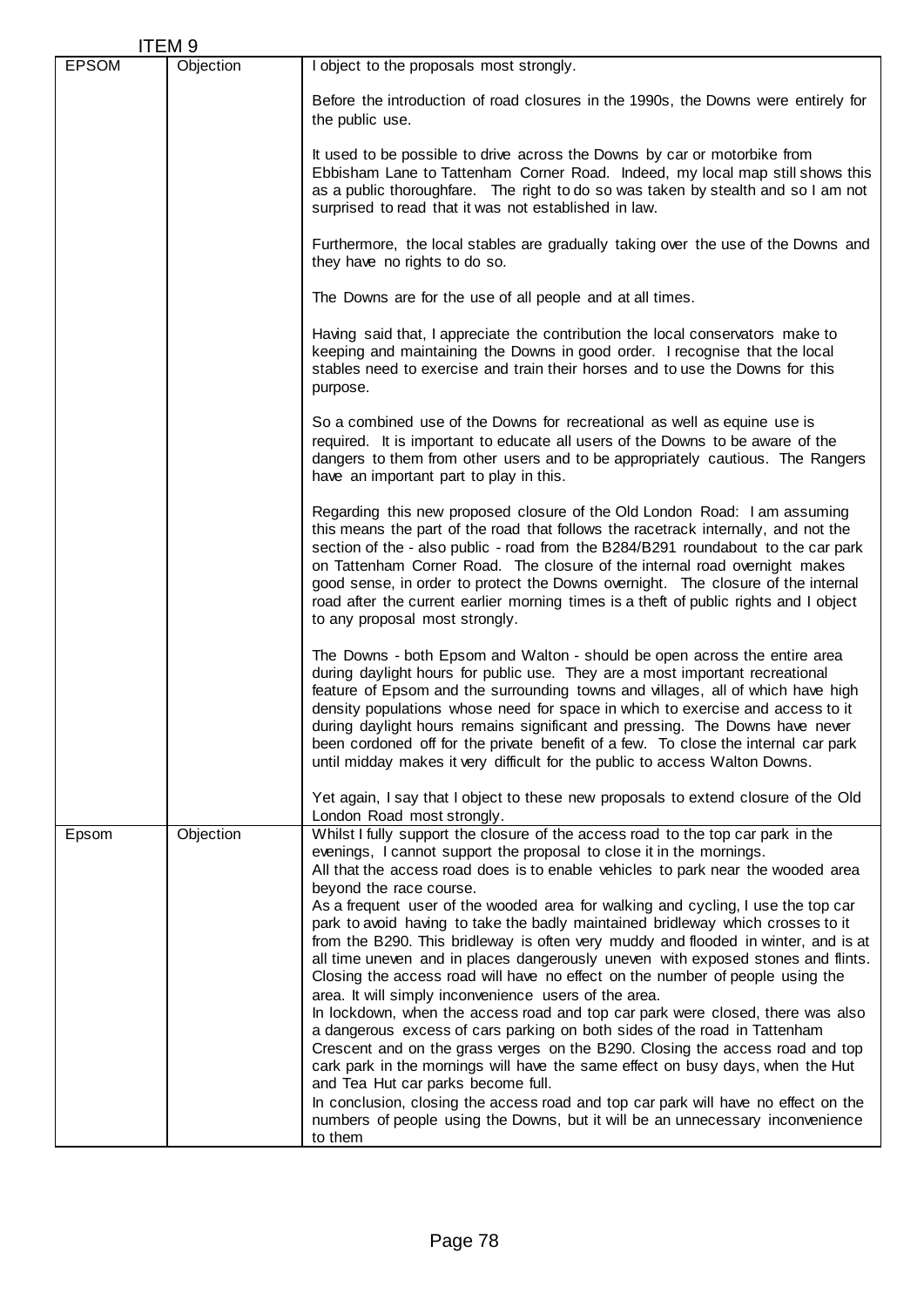|                 |           | ITEM <sub>9</sub>                                                                                                                                                                                                                                                                                                                                                                                                                                                                                                                                                                                                                                                                                                                                                                                                                                                                                                                                                                      |
|-----------------|-----------|----------------------------------------------------------------------------------------------------------------------------------------------------------------------------------------------------------------------------------------------------------------------------------------------------------------------------------------------------------------------------------------------------------------------------------------------------------------------------------------------------------------------------------------------------------------------------------------------------------------------------------------------------------------------------------------------------------------------------------------------------------------------------------------------------------------------------------------------------------------------------------------------------------------------------------------------------------------------------------------|
| Kingswood       | Objection | object to the proposal to extend the hours for which the road is closed. I agree<br>that it is reasonable to close the road after dark on public safety grounds.<br>However, it is not acceptable to close the road during daylight hours as this<br>unnecessarily restricts public access to Epsom Downs both for those who wish to<br>use the car park as a starting point for exercise (e.g. walking, cycling) and for<br>those with limited mobility who wish to access the Downs. This proposal is an<br>example of vested interests seeking to restrict public access in favour of their own<br>narrow interests.                                                                                                                                                                                                                                                                                                                                                                |
| Tadworth        | Objection | On summer evenings ie Apr -Oct a 7pm closure is too early. More importantly<br>leaving the car park closed until noon the following day is absurd and creates a<br>build up of cars lining the road between the roundabout and the grandstand as<br>the other car parks are insufficient for the demand. Cars then block the cycle lane<br>and increase the risk of injury to cyclists and pedestrians both from moving traffic<br>and also from people in parked cars opening their doors to get out.<br>Whilst this is less of an issue in winter months, I see no reason to delay opening<br>the car park until 12. Surely we should be encouraging people to take advantage                                                                                                                                                                                                                                                                                                        |
|                 |           | of the space and fresh air, not reducing their ability to exercise? The Top car park<br>should be opened by 8 am daily.                                                                                                                                                                                                                                                                                                                                                                                                                                                                                                                                                                                                                                                                                                                                                                                                                                                                |
| <b>Banstead</b> | Objection | I think the car park on the downs should remain open in the mornings as if not<br>there are cars parked all over the place which is very dangerous. There are not<br>enough car parking spaces elsewhere if this carpark is closed.                                                                                                                                                                                                                                                                                                                                                                                                                                                                                                                                                                                                                                                                                                                                                    |
| Tadworth        | Objection | No reason why the request has been made. Access is imperative for the local<br>community.                                                                                                                                                                                                                                                                                                                                                                                                                                                                                                                                                                                                                                                                                                                                                                                                                                                                                              |
| Adhtead         | Objection | I think the times should be Dawn to dusk.                                                                                                                                                                                                                                                                                                                                                                                                                                                                                                                                                                                                                                                                                                                                                                                                                                                                                                                                              |
|                 |           | They should be waived on special days like NY eve and Firework night<br>As the views are amazing and it would ease the congestion of over car parks                                                                                                                                                                                                                                                                                                                                                                                                                                                                                                                                                                                                                                                                                                                                                                                                                                    |
| <b>EPSOM</b>    | Objection | I am very much against the proposed restrictions on the grounds we are<br>supposed to live in a free country but more and more I see creeping limitation of<br>that freedom. Maybe curtailment of access to land may be made with the best<br>possible intention but too often it is for expediency, vested interests, bureaucracy,<br>and people that need to do something for the need to do something, the net result<br>is further curtailing of being a country of the free. By all means close it when<br>needed for specific events but not for general. This is not the committee's back<br>garden but the peoples.                                                                                                                                                                                                                                                                                                                                                            |
| Tadworth        | Objection | Gates should be locked at 9:00pm in the summer & 7:00pm in the winter                                                                                                                                                                                                                                                                                                                                                                                                                                                                                                                                                                                                                                                                                                                                                                                                                                                                                                                  |
| Epsom<br>Downs  | Objection | The Downs are a very important public amenity. Closing this road and car park in<br>the proposed hours is a retrograde step. There may be issues about dogs being<br>off leads etc but this will not make any difference to this problem. It will though<br>deprive people of this amenity for longer periods of time than is necessary.                                                                                                                                                                                                                                                                                                                                                                                                                                                                                                                                                                                                                                               |
| Epsom           | Objection | I feel very strongly re the proposed change to the opening of the road up to the<br>top carpark on Epsom Downs. It is already closed at 5.o'clock everyday instead<br>of 9.00 in lighter evenings. This cannot cause problems to racehorses as they do<br>not train then. I am a rider and well know the problems caused to horses by<br>ignorant members of the public. Now you want to curtail the use of the road in the<br>mornings. During the lockdown when the road was closed we saw how difficult it<br>was to many LOCAL people. I would ask you to find a compromise, so that we<br>can all continue to use the Downs in safety. One suggestion is to make the time<br>earlier- say 11. O'clock.                                                                                                                                                                                                                                                                            |
| Epsom           | Objection | I can understand why the road is closed overnight to stop motors cyclists racing<br>up and down and also parties etc Sunday mornings is the one opportunity we can<br>walk our dogs off the lead after 9:30 a.m. as it's the horses rest day every other<br>day no dogs allowed off the lead at 12. Sunday morning the downs is packed<br>with people enjoying the walking etc children running around and various<br>activities going on so why does<br>the car park have to be shut until 12 mid-day? At the start of a pandemic the car<br>park was closed and continue to be so for over a year during that time I'm people<br>parked on the road and all around tattenham corner and it became very<br>dangerous I felt I think if if Jockey Club had their way Epsom Downs would be<br>closed completely allowing horses only to use it<br>this is a lovely place to live and it would be deprivation if the general public were<br>not allowed to enjoy these lovely facilities |
|                 |           | Page 79                                                                                                                                                                                                                                                                                                                                                                                                                                                                                                                                                                                                                                                                                                                                                                                                                                                                                                                                                                                |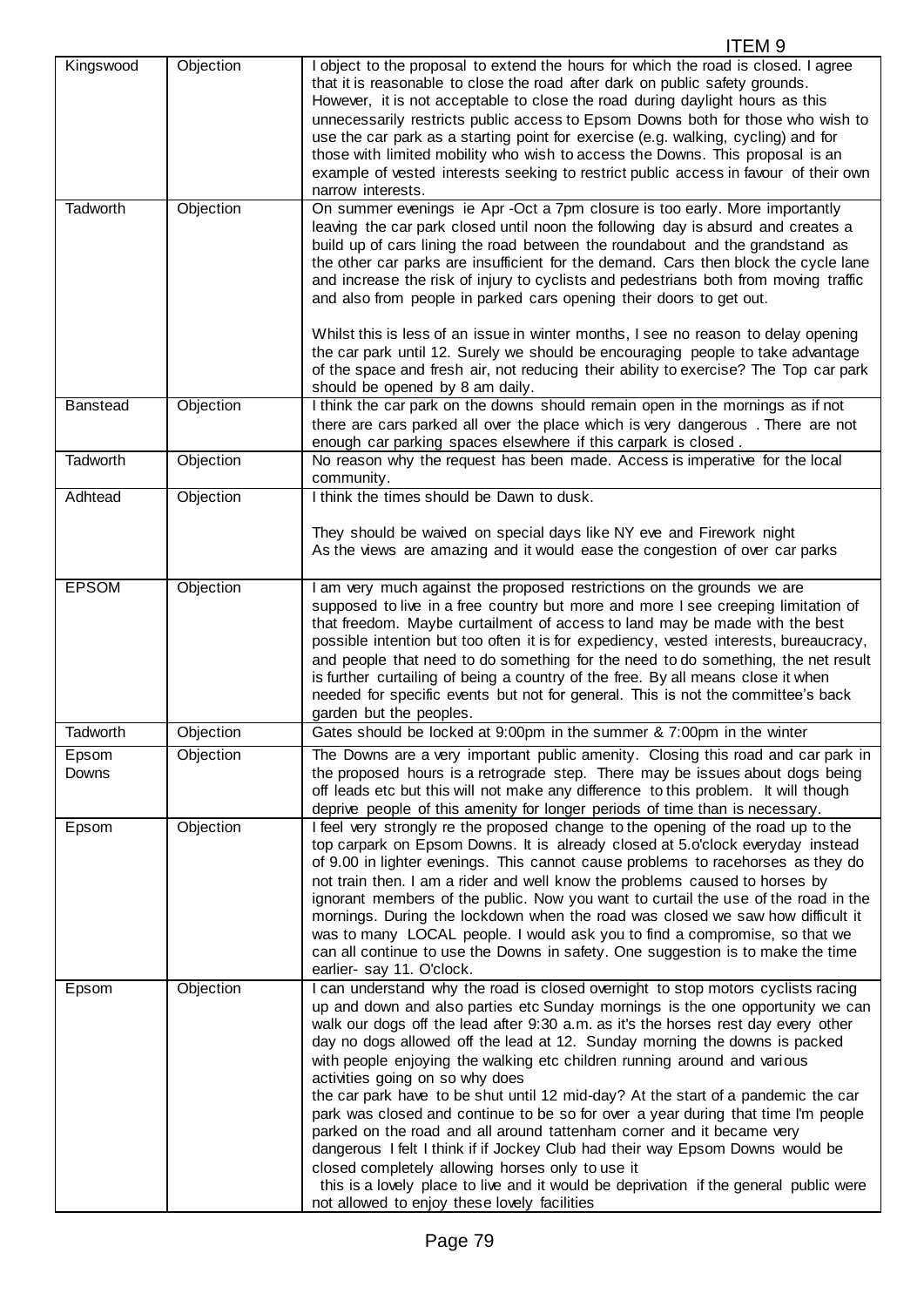|                       | ITEM 9    |                                                                                                                                                                                                                                                                                                                                                                                                                                                                                                                                                                                                                                                                                                                                                                         |
|-----------------------|-----------|-------------------------------------------------------------------------------------------------------------------------------------------------------------------------------------------------------------------------------------------------------------------------------------------------------------------------------------------------------------------------------------------------------------------------------------------------------------------------------------------------------------------------------------------------------------------------------------------------------------------------------------------------------------------------------------------------------------------------------------------------------------------------|
| Epsom                 | Objection | I object to any further restrictions to the public use. The areas involved should be<br>accessible to every responsible person.                                                                                                                                                                                                                                                                                                                                                                                                                                                                                                                                                                                                                                         |
| Epsom<br>Downs        | Objection | The proposed restrictions to close the top car park on Epsom Downs will make<br>life difficult for elderly people who need their car to get to the central car park.<br>Having walked on the Downs for over 40 years it will be a great pity to see these<br>proposals put in place.                                                                                                                                                                                                                                                                                                                                                                                                                                                                                    |
|                       |           | If you do go ahead it is going to put more pressure on the kiosk car park<br>especially as we believe you have plans to close the public toilets nearby.                                                                                                                                                                                                                                                                                                                                                                                                                                                                                                                                                                                                                |
|                       |           | Please review the situation before you go ahead.                                                                                                                                                                                                                                                                                                                                                                                                                                                                                                                                                                                                                                                                                                                        |
| Cheam                 | Objection | I have no objection to night closures of the road to the upper car park in the<br>middle of the downs, but I do object the closure on mornings, any morning. I use<br>the middle car park with my granddaughters a lot, to flying kites walking over the<br>downs and parking in the middle of the downs make the outings safer and<br>certainly nearer to where we want to be.<br>I feel the night closures should end at the latest 8am.                                                                                                                                                                                                                                                                                                                              |
|                       |           | I was born in Epsom many years ago now but have lived always in the area, we<br>currently live in Cheam, we have always enjoyed the downs, public land, for<br>everyone to enjoy and to have a ban parking in the upper car is another 'nail in<br>the coffin'                                                                                                                                                                                                                                                                                                                                                                                                                                                                                                          |
| Epsom                 | Objection | Thank you<br>I think it's important that the road is open in the mornings to allow access. It is                                                                                                                                                                                                                                                                                                                                                                                                                                                                                                                                                                                                                                                                        |
|                       |           | going to open at 09.30 on Saturdays, so it should open at 09.30 every day.                                                                                                                                                                                                                                                                                                                                                                                                                                                                                                                                                                                                                                                                                              |
|                       | Objection | I would like you to leave the gates till 21:00 in the summer and chard the times to<br>dusk do we can continue flying in the summer evening                                                                                                                                                                                                                                                                                                                                                                                                                                                                                                                                                                                                                             |
| Epsom                 | Objection | I disagree with the proposal to close the gate at 7pm on any weekday or at the<br>weekend between the spring and autumn solstices. This is out with the<br>arrangements that have been in operation for many years before the pandemic.<br>The proposed closure time of 7pm is detrimental to anyone using the Downs for<br>recreational purposes during the days when it is light well beyond 7pm. Anyone<br>from the EDMAC model flying club will also be at a disadvantage as the bye laws<br>state that flying can continue to 8pm or sunset whichever is earlier. Modellers use<br>the upper car park to minimise the distance that they have to transport fragile and<br>expensive models from the upper car park to the flying strip at the top of the<br>Downs. |
|                       |           | If the closing time for the gate was left at 9pm as per the pre pandemic<br>arrangement then the proposal would be acceptable.                                                                                                                                                                                                                                                                                                                                                                                                                                                                                                                                                                                                                                          |
| Walton on<br>the hill | Objection | I often walk my dogs over the downs and use the car park. I am a shift worker so<br>I do not have regular time table for walking my dogs. I can see a reason to shut at<br>night has I know in the past there was ASB, but can't see any reason to shut the<br>car park during day light hours.                                                                                                                                                                                                                                                                                                                                                                                                                                                                         |
| Ashtead               | Objection | I would like to object to this proposal on behalf of my elderly mother who walks in<br>the Downs every day and finds the top car park to be the safest and easiest route<br>from which to do so.                                                                                                                                                                                                                                                                                                                                                                                                                                                                                                                                                                        |
| Merstham              | Objection | This proposal will limit the ability of model flyers to use the downs in the summer<br>months.                                                                                                                                                                                                                                                                                                                                                                                                                                                                                                                                                                                                                                                                          |
|                       |           | You should be aware that this activity is a prime social contact for a number of<br>older men, and constraining it in this way will have a detrimental effect on their<br>mental health. Loneliness is a particularly mental health issue in men that find<br>themselves alone through widowerhood and divorce in later life. This group have<br>had great difficulty with loneliness through the pandemic and your proposal will<br>add to that misery.                                                                                                                                                                                                                                                                                                                |
|                       |           | I therefore ask you to consider the deep social harm that this proposal will create<br>and rescind this proposed change.                                                                                                                                                                                                                                                                                                                                                                                                                                                                                                                                                                                                                                                |
|                       |           |                                                                                                                                                                                                                                                                                                                                                                                                                                                                                                                                                                                                                                                                                                                                                                         |
|                       |           |                                                                                                                                                                                                                                                                                                                                                                                                                                                                                                                                                                                                                                                                                                                                                                         |
|                       |           | Page 80                                                                                                                                                                                                                                                                                                                                                                                                                                                                                                                                                                                                                                                                                                                                                                 |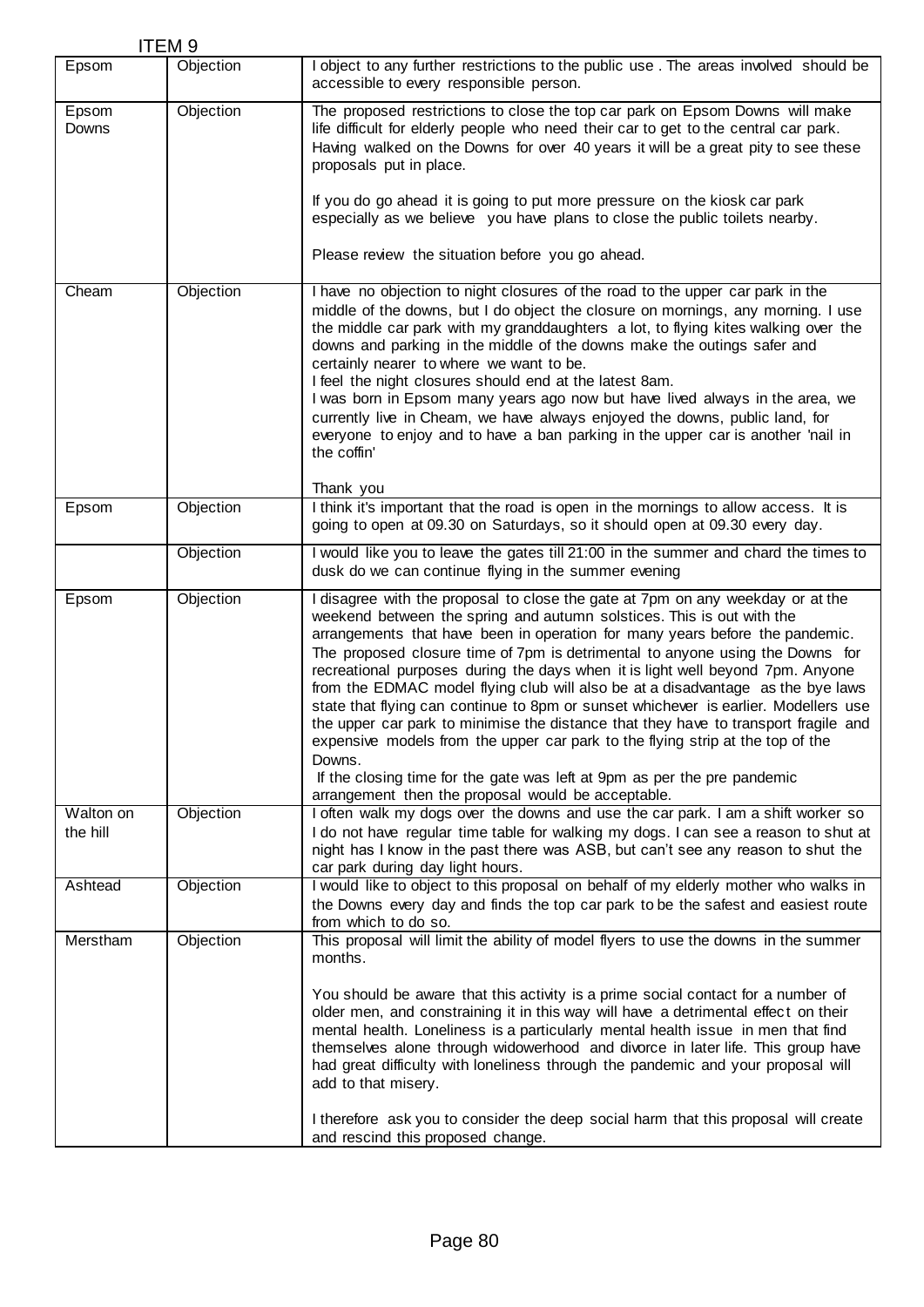|                   |           | ITEM 9                                                                                                                                                                                                                                                                                                                                                                                                                                                                                                                                                                                                                                                                                                                                                                                                                                                                                                                                                                                                                                                                       |
|-------------------|-----------|------------------------------------------------------------------------------------------------------------------------------------------------------------------------------------------------------------------------------------------------------------------------------------------------------------------------------------------------------------------------------------------------------------------------------------------------------------------------------------------------------------------------------------------------------------------------------------------------------------------------------------------------------------------------------------------------------------------------------------------------------------------------------------------------------------------------------------------------------------------------------------------------------------------------------------------------------------------------------------------------------------------------------------------------------------------------------|
| Epsom             | Objection | I regularly use the Old London Road to access the Higher or Back car park on the<br>Downs to walk my dog around the woods beyond the Racecourse both morning<br>and afternoon and sometimes evenings in the summer when the access used to<br>be available till 9.00pm. At required times I always have my dog restrained by a<br>lead.<br>The proposed limitations on access will prevent people from enjoying the Downs<br>to the fullest extent. I do not believe this is in the spirit of the original owners of<br>the Downs intention in opening them to the public. I suspect this is a plan to<br>reduce the need for Groundsmen monitoring the public access during racehorse<br>exercising.                                                                                                                                                                                                                                                                                                                                                                        |
| Crawley           | Objection | I thought you could not close any road permanently bye law ? Or has the law                                                                                                                                                                                                                                                                                                                                                                                                                                                                                                                                                                                                                                                                                                                                                                                                                                                                                                                                                                                                  |
| Wallington        | Objection | changed<br>EDMAC members would lose the opportunity to fly in the late summer evenings                                                                                                                                                                                                                                                                                                                                                                                                                                                                                                                                                                                                                                                                                                                                                                                                                                                                                                                                                                                       |
|                   |           | after work<br>The Epsom and Walton Downs bylaws allow EDMAC members to fly until 8pm in<br>the summer evenings.<br>Top car park access is essential due to the weight and amount of RC equipment.<br>Disabled people rely on the top car park to enjoy summer evening walks on                                                                                                                                                                                                                                                                                                                                                                                                                                                                                                                                                                                                                                                                                                                                                                                               |
|                   |           | <b>Walton Downs</b><br>The current times have worked well in the past, allowing many people evening<br>access for picnic's & to enjoy the wonderful location.                                                                                                                                                                                                                                                                                                                                                                                                                                                                                                                                                                                                                                                                                                                                                                                                                                                                                                                |
|                   |           | No reason has been given for the earlier closing time.<br>Do not change.                                                                                                                                                                                                                                                                                                                                                                                                                                                                                                                                                                                                                                                                                                                                                                                                                                                                                                                                                                                                     |
| <b>West Ewell</b> | Objection | I am against the proposals to shut the top carpark at 7pm in the summer. I<br>consider that the carpark should shut at 9pm in the summer.<br>EDMAC Model flying club members would loose the opportunity to fly late in the<br>summer evenings, as they need to use the top carpark and they have permission<br>to fly up to 8pm as per Epsom and Walton Bylaws.                                                                                                                                                                                                                                                                                                                                                                                                                                                                                                                                                                                                                                                                                                             |
| Cheam             | Objection | I propose that the closing time of the Old London Road gate should return to the<br>summer closing time of 9pm, as it has for at least the last 30 years. The<br>suggestion of not opening the gate until midday will deny morning access to the<br>top car park for disabled people in general. Using the 'hut' car park will entail<br>crossing a busy road to gain access to the popular part of the Downs.<br>The Downs are important in many ways. Use of the top car park allows people to<br>enjoy not only a great view over the countryside but also to find space outside of<br>their own homes,<br>Throughout the days people can be seen reading their daily paper, "people<br>watching" many are on their own but also with company. I firmly believe these<br>actions are very important to the mental health of so many.<br>Incidentally I am not a dog walker but find the Downs a chance to get away to<br>take the air in this unique environment.<br>Of course in the heat of the summer morning access to the Downs for exercise<br>would be preferable. |
| Ashtead           | Objection | I strongly oppose the intended 7.00pm closure of gate to top car park on the<br>grounds that evening is the best flying time, and 8.00pm would be more<br>acceptable, thus providing more time for people who work, and owing to the fact<br>that it takes at least half an hour to prepare for flying, and we would have to start<br>packing up about 6.30 to clear site by 7.00                                                                                                                                                                                                                                                                                                                                                                                                                                                                                                                                                                                                                                                                                            |
| Epsom             | Objection | The Downs are for the enjoyment and health of all people especially local<br>residents who enjoy walking in the fresh air away from busy roads, it is not just for<br>Horse Riders and Horse Trainers.<br>I am disabled and need The London Road open up to the downs top car park<br>during the day both to use my Mobility [scooter] and also Fir my wife to park her<br>car which I have a blue parking Badge to enable me to have slow gentle walks<br>and view the wonderful site from the top downs car park.<br>What right to the Downs overseers have in try to restrict the Road use which has<br>been unrestricted during the day for many years back.                                                                                                                                                                                                                                                                                                                                                                                                             |
| Epsom             | Objection | I wholeheartedly disagree with closing the Old London Road up to the downs top<br>car park.<br>I use this Road to take my disabled husband by car up to this car park so he can<br>get a good view of the downs and also walk my dog up there. He also uses his<br>Mobility [scooter] to get there too during the day.<br>There are enough restrictions for local residents and visitors using the downs<br>without trying to close the top car park during the day.                                                                                                                                                                                                                                                                                                                                                                                                                                                                                                                                                                                                         |
|                   |           | Page 81                                                                                                                                                                                                                                                                                                                                                                                                                                                                                                                                                                                                                                                                                                                                                                                                                                                                                                                                                                                                                                                                      |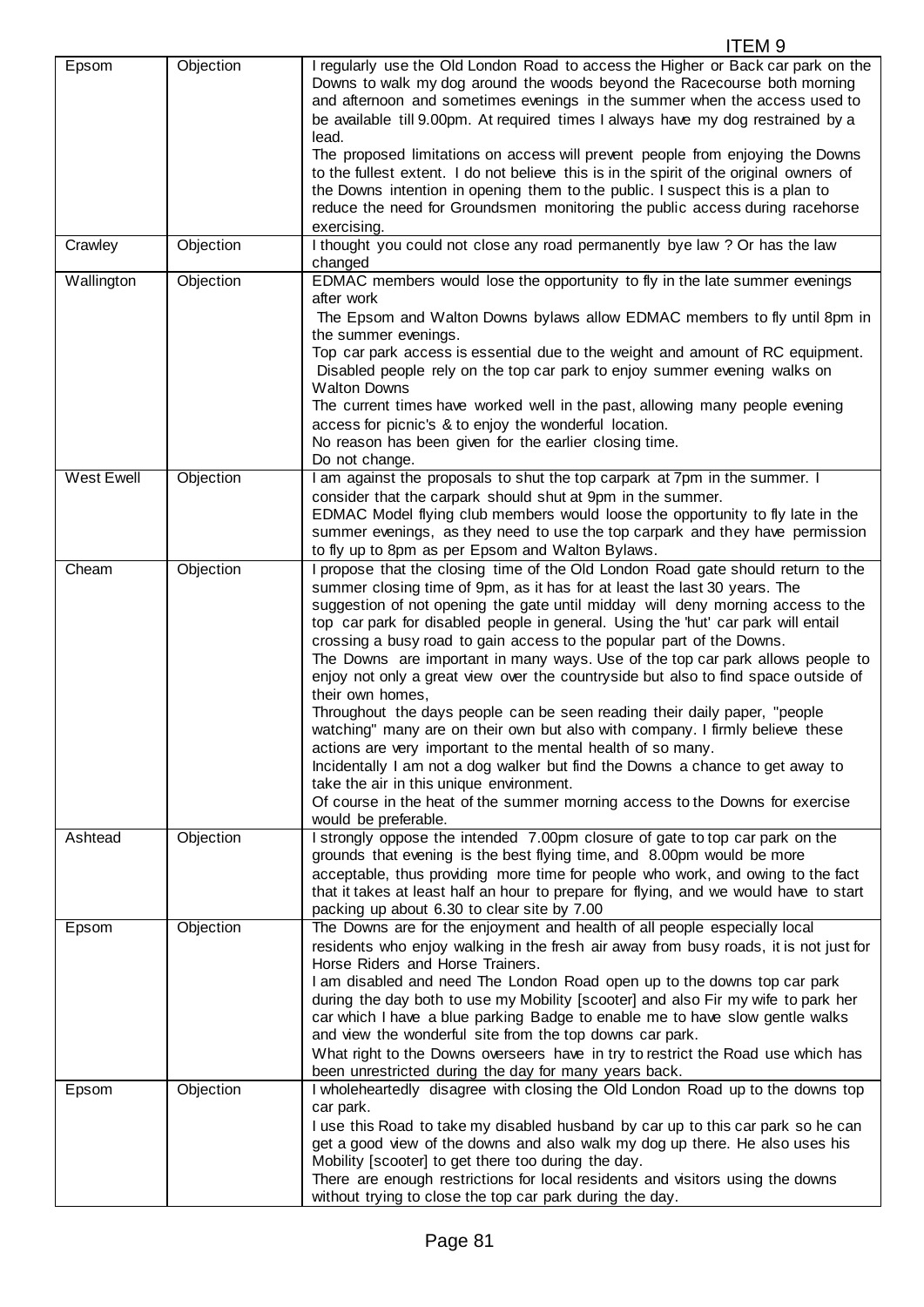|                  | ITEM 9    |                                                                                                                                                                                                                                                                                                                                                                                                                                                                                                                                                                                                                                                                                                                                                                                                                                                                                                                                                                                                                                                                                                                                                                                                                                                                                                                                                                                                                                                                |
|------------------|-----------|----------------------------------------------------------------------------------------------------------------------------------------------------------------------------------------------------------------------------------------------------------------------------------------------------------------------------------------------------------------------------------------------------------------------------------------------------------------------------------------------------------------------------------------------------------------------------------------------------------------------------------------------------------------------------------------------------------------------------------------------------------------------------------------------------------------------------------------------------------------------------------------------------------------------------------------------------------------------------------------------------------------------------------------------------------------------------------------------------------------------------------------------------------------------------------------------------------------------------------------------------------------------------------------------------------------------------------------------------------------------------------------------------------------------------------------------------------------|
| Epsom            | Objection | I agree that the gates need to be shut in the late evening in both the summer/<br>spring and autumn/ winter months, however I strongly disagree that the gates<br>need to be closed until 12pm the following day. There are no contra indications<br>that would force closing them this late in the morning. The users of the car park<br>are predominantly locals who are incredibly respectful of the race horses and the<br>trainers. I am up there every day in the week and have never seen anything that<br>would reflect this proposed decision. I struggle with mobility and as such need flat<br>land to get from the car and on a walk. I am aware of at least one other user that<br>is in the same position. There will have to be rangers continually monitoring the<br>gallops so there will be no change in ranger duties, as mentioned before no<br>racehorse or trainer have been in any incidents on London Rd to the car park<br>(may I also remind the panel this is a public right of way) and there will be no<br>benefit as a result of keeping the gate shut until 12pm.<br>I also think for other non locals the times are confusing and may cause incidents<br>on the roundabout, and the times maybe confused with times allowing to let your<br>dog off the lead, also leading to incidents.<br>Thank you for<br>Listening to my position in the matter and may I take this opportunity to say what<br>a great job the rangers do. |
| South<br>Croydon | Objection | I have 'on and off' since [the 1950s] been flying model aircraft on the Downs. I am<br>now aged in my  seventies and appreciate the current parking opening times<br>and facilities which if reduced would seriously affect the pursuit of model flying by<br>EDMAC members. Any reduction in parking availability would be especially<br>problematic to any model flyer still working for a living and are restricted to<br>evening flying, and those that suffer with physical disabilities, and struggle to<br>transport aeromodelling kit across the Downs to the agreed flying location.<br>Hopefully the new proposals can be reviewed in our favour as we are likely suffer<br>most under car parking facilities?                                                                                                                                                                                                                                                                                                                                                                                                                                                                                                                                                                                                                                                                                                                                       |
| Tadworth         | Objection | I totally oppose to the closing of Old London Road until midday.<br>This is nothing but a blatant attempt by the Jockey Club to exclude the public<br>from there Right to exercise on the Downs. The council will pay a high price if<br>they succeed in doing this. Thousands of members of the public exercise their<br>right to enjoy the Downs which is far in excess of the amount of use from Horse<br>Training establishments.<br>Closure of the car park as we know through the pandemic adds to congestion<br>and parking of vehicles in surrounding roads. The Jockey Club have no thought<br>for residents just appear to be looking after their own interest.<br>I suggest that you review the Trust agreement to ensure that the tenant is with in<br>his right to propose this change. I fear he is not                                                                                                                                                                                                                                                                                                                                                                                                                                                                                                                                                                                                                                          |
| Epsom            | Objection | What a shame to want to stop me (I hold a disabled Blue Badge) from using the<br>car park so that I can walk on the upper part of the Downs, as I did this week in<br>the sunshine, on the track of the Old London Road going south towards Headley.<br>Almost all other visitors were accompanied by dogs; where will they go?                                                                                                                                                                                                                                                                                                                                                                                                                                                                                                                                                                                                                                                                                                                                                                                                                                                                                                                                                                                                                                                                                                                                |
| Epsom<br>Downs   | Objection | I did indeed notice the increase in use over the Covid restriction period, however,<br>I object to the car park being closed other than overnight as I would use the top<br>car park in the mornings to walk my dog and in general to sit and look at the view<br>as against using the other parking areas especially when I was unable to walk<br>very far.<br>I think a compromise is in order, reduce the time the gallops are used as well as<br>the increase in times the car park/road is closed to 10.30 perhaps each day.<br>It is a public space and the publics enjoyment of the area should not be impeded<br>by the proposed restrictions.<br>The Jockey club or the conservators may need to have more people around the<br>gallops if the signage is being ignored to help warn people of the dangers of and<br>to the horses using the gallops.<br>The usage will reduce generally anyway once things get back to "normal" but<br>compromise is the way forward.                                                                                                                                                                                                                                                                                                                                                                                                                                                                                |
|                  |           | Page 82                                                                                                                                                                                                                                                                                                                                                                                                                                                                                                                                                                                                                                                                                                                                                                                                                                                                                                                                                                                                                                                                                                                                                                                                                                                                                                                                                                                                                                                        |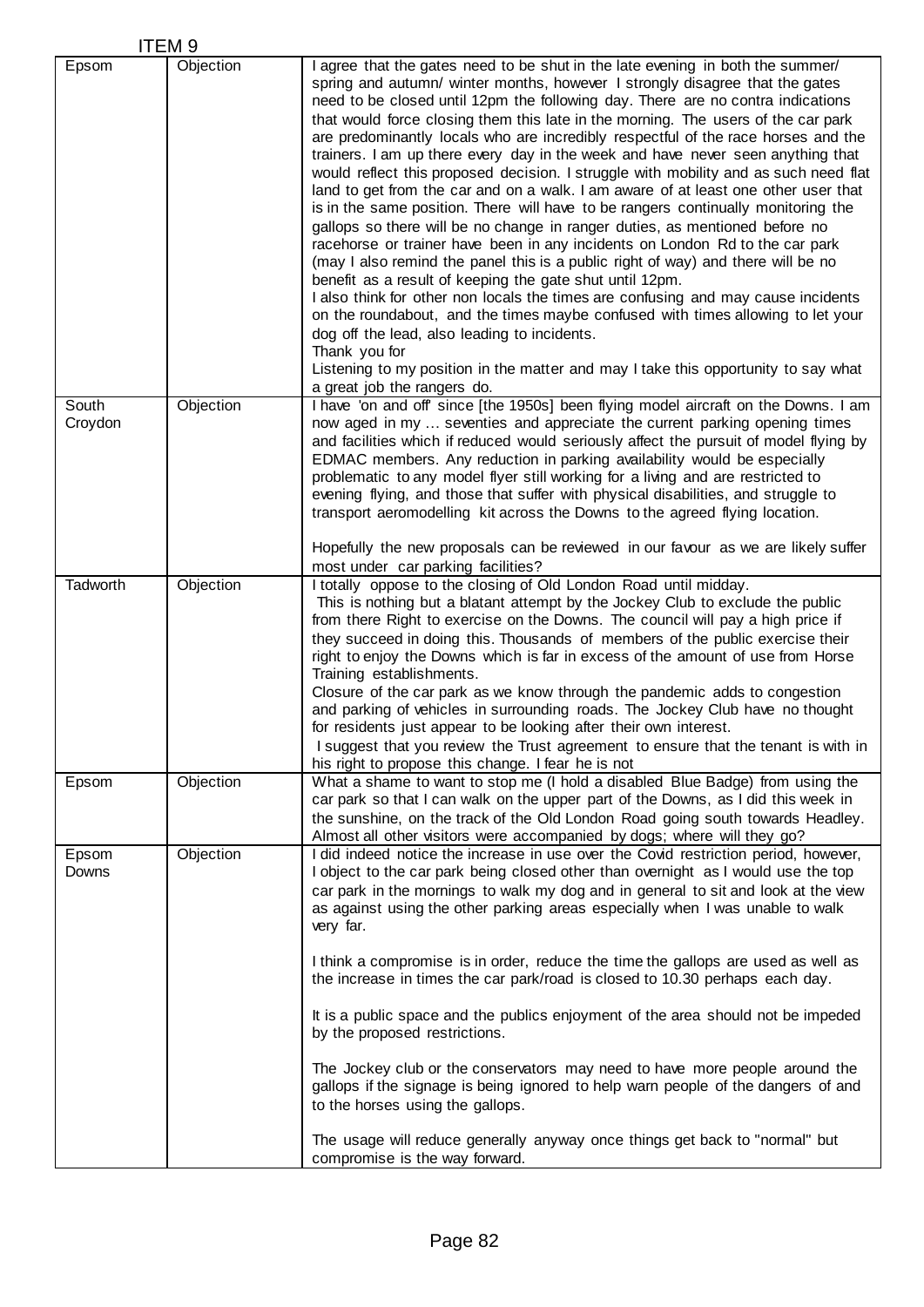|         |           | ITEM 9                                                                                                                                                                                                                                                                                                                                                                                                                                                                                                                                                                                                                                                                                                                                                                                                                                                                                                                                                                                                                                           |
|---------|-----------|--------------------------------------------------------------------------------------------------------------------------------------------------------------------------------------------------------------------------------------------------------------------------------------------------------------------------------------------------------------------------------------------------------------------------------------------------------------------------------------------------------------------------------------------------------------------------------------------------------------------------------------------------------------------------------------------------------------------------------------------------------------------------------------------------------------------------------------------------------------------------------------------------------------------------------------------------------------------------------------------------------------------------------------------------|
| Reigate | Objection | Dear Sirs                                                                                                                                                                                                                                                                                                                                                                                                                                                                                                                                                                                                                                                                                                                                                                                                                                                                                                                                                                                                                                        |
|         |           | I am greatly concerned about the proposal to bring forward the closure of the<br>barrier on the roadway leading up to the Top Car Park on Epsom Downs from<br>21:00hrs to 19:00hrs.                                                                                                                                                                                                                                                                                                                                                                                                                                                                                                                                                                                                                                                                                                                                                                                                                                                              |
|         |           | I am the Vice Chairman of Epsom Downs Model Aircraft Club (EDMAC), which<br>has been in existence for 16 years but prior to that I have flown my model planes<br>on this outstanding site for some 60 years. I therefore consider myself one of the<br>longer established model plane fliers who continue to use this perfect site.                                                                                                                                                                                                                                                                                                                                                                                                                                                                                                                                                                                                                                                                                                              |
|         |           | My concern about the proposal that is currently being considered by $E \& E BC$ is<br>that we have long had the benefit of flying our planes in the Summer evenings<br>when the air is normally calm, providing perfect flying conditions and to deny us<br>that facility would be a considerable loss to the club. With the growth of our Sport<br>(it is classified as such by the Sports Council) to mainly radio control we have<br>seen larger models flying (the Epsom & Walton Downs Bylaws allow us to fly<br>models with an all up weight of 7kgs) and the back up equipment to ensure that<br>our models fly safely and within current regulations has grown. We therefore<br>need unfettered access to and from the top car park such that our planes and<br>equipment can be taken to the top car park which is not too far from the flying<br>strip. No radio control plane is allowed to fly from other than the designated flying<br>strip so we need access to the top car park to ensure that we meet this Bylaw<br>regulation. |
|         |           | We strongly request that the proposal to close the barrier across the access road<br>to the top car park at 19:00hrs is rescinded and that we are allowed to continue to<br>have access to the flying strip to fly our planes up to 20:00hrs or sunset - a<br>current Bylaw stipulation - whichever is the earliest before the barrier is lowered.<br>This has been the case for two decades.                                                                                                                                                                                                                                                                                                                                                                                                                                                                                                                                                                                                                                                    |
|         |           | EDMAC is a Club with over 130 members and although all do not fly during a<br>summer evening a significant number do, so to reduce the gate closure time by<br>even one hour will affect a significant number of us enjoying our sport.                                                                                                                                                                                                                                                                                                                                                                                                                                                                                                                                                                                                                                                                                                                                                                                                          |
|         |           | We have in EDMAC a number of flyers that are disabled and although they are<br>not regular summer evening flyers many really enjoy the benefit of gently walking<br>the Walton Downs away from noisy and smelly traffic and take considerable<br>pleasure in the calmness of a summers evening. Not only will EDMAC disabled<br>flyers be disadvantaged by the proposed closure time for the barrier, but also<br>many many other disabled people will be affected by this unfortunate proposal.<br>To bring forward the closure time of the barrier on the road to the top car park will<br>deny all of them the pleasure of a gentle walk/exercise in what is effectively open<br>countryside.                                                                                                                                                                                                                                                                                                                                                 |
|         |           | Finally it is worth mentioning that another reason for the gate closure time not to<br>be changed is that a number of EDMAC members will stop off at the Downs on a<br>summers evening to fly their planes before going to their nearby home. The<br>change in closure time will affect those evening flyers from enjoying a pleasant<br>evening flying their planes up to 20:00hrs prior to going home. We firmly believe<br>that our club and its flying activities gives much pleasure to many Downs visitors<br>and it is not unusual for 6 members of the public to gather to observe and<br>applaud when our models are flying especially during the late evening when<br>visitors are taking an evening walk.                                                                                                                                                                                                                                                                                                                             |
|         |           | There has not been much flying activity the past two years due to Corona Virus<br>affecting our gatherings, but we should look back to previous years when a late<br>summers evening flying session was well patronized by Club members - as well<br>as disabled people - was a perfect occasion to fly our planes in almost perfect<br>conditions.                                                                                                                                                                                                                                                                                                                                                                                                                                                                                                                                                                                                                                                                                              |
|         |           | I trust that you will take careful consideration to the points that I make and your<br>decision is based or realities not financial issues.                                                                                                                                                                                                                                                                                                                                                                                                                                                                                                                                                                                                                                                                                                                                                                                                                                                                                                      |
|         |           | Yours faithfully                                                                                                                                                                                                                                                                                                                                                                                                                                                                                                                                                                                                                                                                                                                                                                                                                                                                                                                                                                                                                                 |
|         |           | Page 83                                                                                                                                                                                                                                                                                                                                                                                                                                                                                                                                                                                                                                                                                                                                                                                                                                                                                                                                                                                                                                          |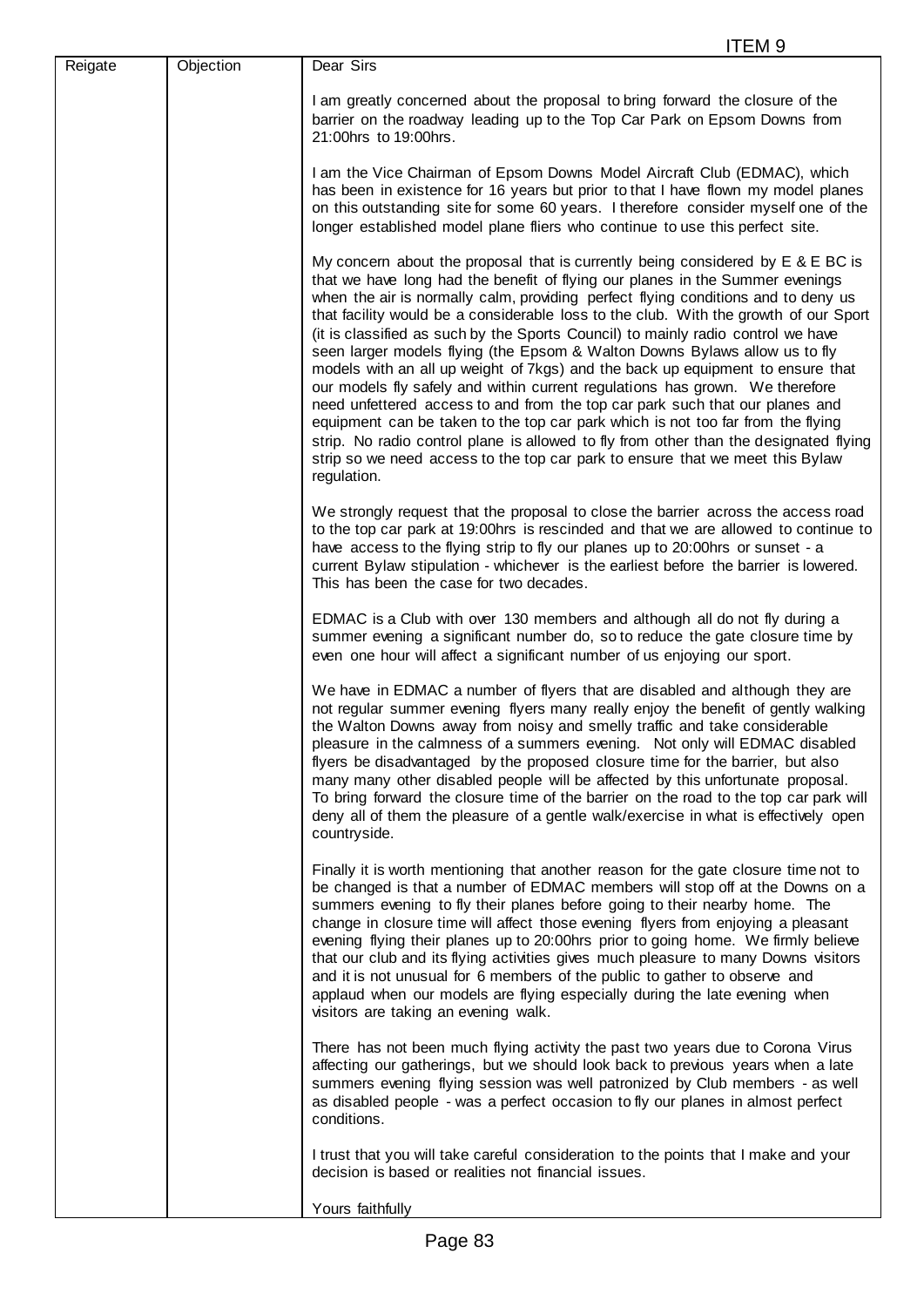|            | ITEM <sub>9</sub> |                                                                                                                                                                                                                                                                                                                                                                                                                                                                                                                                                                                                                                                                                                |
|------------|-------------------|------------------------------------------------------------------------------------------------------------------------------------------------------------------------------------------------------------------------------------------------------------------------------------------------------------------------------------------------------------------------------------------------------------------------------------------------------------------------------------------------------------------------------------------------------------------------------------------------------------------------------------------------------------------------------------------------|
| Addlestone | Objection         | As a regular user of the top car park in the evening during the summer months<br>changing the closing times from 21:00 to 19:00 would impact my ability to access<br>this outdoor facility for leisure and relaxing during the summer months.<br>As a member of EDMAC we are by bylaws allowed to fly until dusk or 20:00<br>which ever is earlier, by locking the gate at 19:00 this would stop many members<br>from flying after work and into the early evening which has been happening since<br>the 1960's<br>On a more personal not my family have been enjoying evening pick nicks on the<br>downs for over 30 years                                                                    |
| esher      | Objection         | 1/ As a model flyer at Epsom downs (and member of EDMAC) this is a change                                                                                                                                                                                                                                                                                                                                                                                                                                                                                                                                                                                                                      |
|            |                   | that will impact the late evening flying on the downs.<br>2/ When flying model aeroplanes it is necessary to be able to transport the<br>models and equipment to the site in a vehicle, and hence the early closure will<br>mean that late summer evenings will no longer be possible.<br>3/ Model aircraft flying on the downs is part of a long established tradition, and it<br>would be a shame to change this history.                                                                                                                                                                                                                                                                    |
|            |                   |                                                                                                                                                                                                                                                                                                                                                                                                                                                                                                                                                                                                                                                                                                |
| Sutton     | Objection         | I am a member of Edmac model flying club and in the summer regularly enjoy<br>flying my model planes after work until 8pm as currently permitted by the Epsom<br>& Walton downs bylaws.<br>As my hobby requires carrying model planes & associated equipment in my car<br>and parking to the top car park of Old London Road, a change to the locking time<br>of the gate leading to this car park would prevent me from flying in the warm<br>summer evenings which I very much enjoy.                                                                                                                                                                                                        |
|            |                   | I would therefore kindly request that you review this decision to lock the bottom<br>gate at 7pm in the summer months to allow members of Edmac and other visiting<br>members if the community, able bodied & the those with disabilities to continue<br>using the top car park until 9pm.<br>If this is not possible, then a gate closing time of 8pm could be considered.<br>Many Thanks for taking my views into consideration when reviewing this<br>proposal.                                                                                                                                                                                                                             |
| Betchworth | Objection         | I would like to object to the new proposal on car park closing time.<br>I've been a long term member of EDMAC model flying club. Covid has seriously<br>impacted on our enjoyment of flying the Downs, a tradition that is decades old.<br>The proposed earlier closing time will further impact our enjoyment of our<br>favourite hobby, particularly longer spring / summer nights.                                                                                                                                                                                                                                                                                                          |
| Epsom      | Objection         | As Secretary I represent approximately 150 members of Epsom Downs Model<br>Flying Club (EDMAC) & we are the only organisation permitted to use Epsom<br>Downs for model aircraft flying.<br>Our members strongly disagree with the proposal that the top car park "summer"<br>closing time should be changed from 21:00 to 19:00 hrs.<br>The summer closing time is an asset to not only EDMAC members, but also to<br>members of the public, in particular those with mobility issues who would not be<br>able to access the Downs if an early closure would be agreed.<br>To my knowledge, the 21:00 closing time has been in force for many years & we<br>cannot see any reason for change. |
|            |                   | We hope our comments are noted & that the existing arrangements can be<br>maintained.<br>Yours sincerely,                                                                                                                                                                                                                                                                                                                                                                                                                                                                                                                                                                                      |
|            |                   | Page 84                                                                                                                                                                                                                                                                                                                                                                                                                                                                                                                                                                                                                                                                                        |
|            |                   |                                                                                                                                                                                                                                                                                                                                                                                                                                                                                                                                                                                                                                                                                                |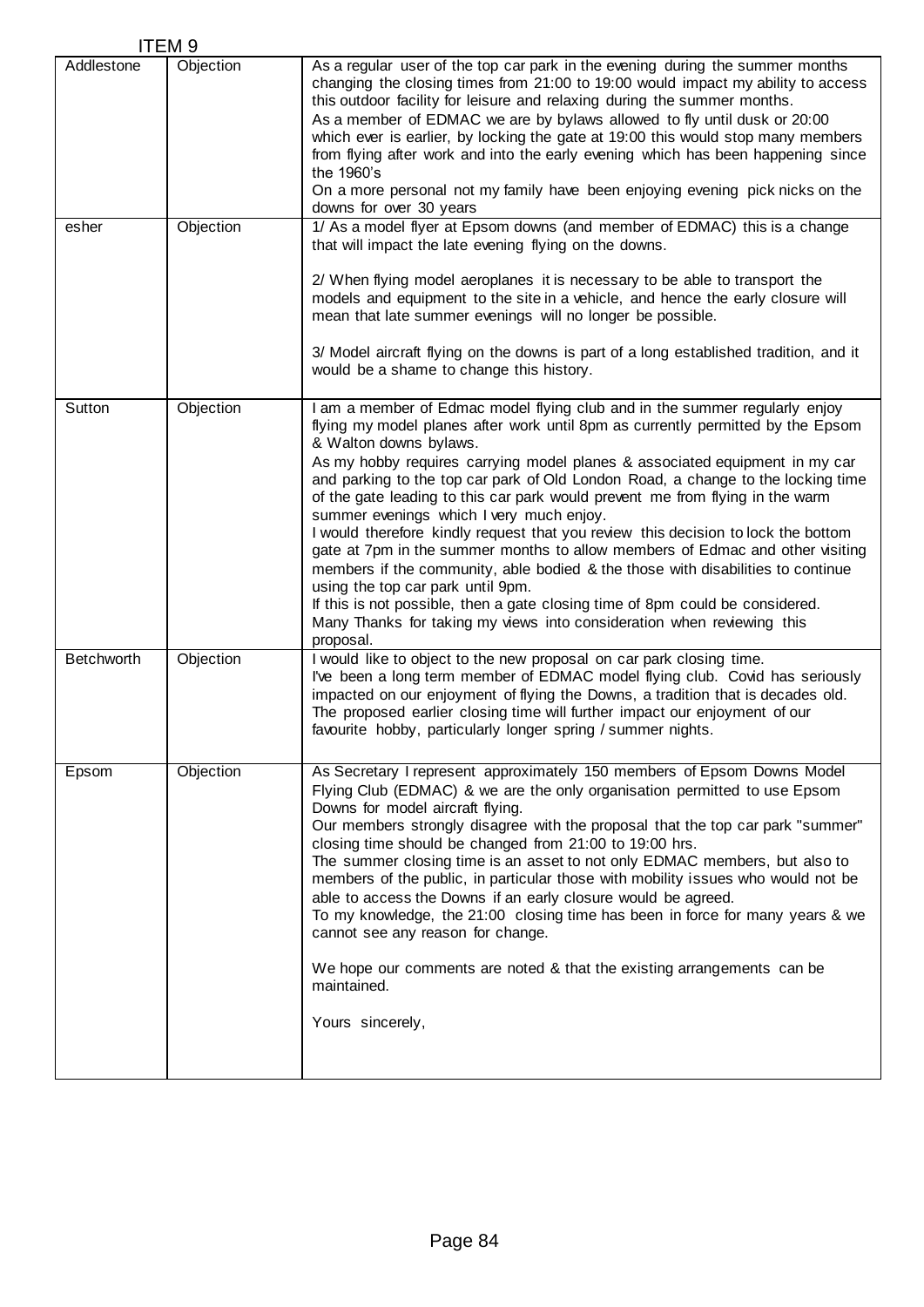| As a member of EDMAC flying club and regular flyer at Epsom Downs, I can<br>Ashtead<br>Objection<br>understand the proposal to close the road overnight and in the mornings until<br>12noon, in order to prevent night time vehicular access and help keep the race<br>horses safer on the gallops in the morning. But it is nowhere explained in your<br>online document entitled "Old London Road, Epsom - Prohibition of Vehicles<br>Proposal" or any url links within, the reasoning behind bringing forward the<br>summer closure by 2hrs<br>The proposal will remove the existing ability of EDMAC members to fly on warm<br>summer evenings after work, as it would not be possible to carry models and<br>flight boxes of equipment for over 800m from either the Tea Hut or Rubbing<br>House car parks. These distances increase to nearer 1km if the<br>bridleways/footpaths are used. The current distance from the nearest parking is<br>200m<br>EDMAC members to fly until 8pm in the summer evenings, by effectively<br>preventing access, see above.<br>The proposal will be contrary to Surrey County Council Policy towards disabled<br>people by removing their access to that part of the Downs on warm summer<br>evenings which they could previously enjoy, when the able bodied can walk the<br>extra 1km to get there.<br>Therefore, I would like to register my objection to bringing forward the summer<br>evening closure of the road to 7pm<br>Having lived a large part of my life close to Epsom Downs I have noticed a<br>Haywards<br>Objection<br>Heath<br>this public space.<br>all sorts of restrictions applied to this wonderful space, most of which I imagine<br>are for the benefit of the people responsible for looking after the downs rather<br>than the public.<br>The proposal to reduce the times at which the gates are locked to the top car<br>all who enjoy an evening on the downs, particularly in the summer months.<br>the car park.<br>I think we are all pretty fed up with lockdowns so please don't add to the misery.<br>I think the closing of the road from 7pm will restrict the access for myself, and<br>Crawley<br>Objection<br>need to stop flying earlier to pack the models away and leave the Downs.<br>Ewell<br>Objection<br>are being trained. I strongly object to the proposed gate closure time of 7pm<br>during the summer months.<br>the 12-noon opening time will more than likely reduce numbers further. Early<br>the top car park to fully enjoy the warm summer evenings over Epsom and<br>like many parks across Surrey?<br>the proposed gate closure time of 7pm.<br>Regards, |  | ITEM <sub>9</sub>                                                                                                                                                                                                                                                                                                                              |
|-----------------------------------------------------------------------------------------------------------------------------------------------------------------------------------------------------------------------------------------------------------------------------------------------------------------------------------------------------------------------------------------------------------------------------------------------------------------------------------------------------------------------------------------------------------------------------------------------------------------------------------------------------------------------------------------------------------------------------------------------------------------------------------------------------------------------------------------------------------------------------------------------------------------------------------------------------------------------------------------------------------------------------------------------------------------------------------------------------------------------------------------------------------------------------------------------------------------------------------------------------------------------------------------------------------------------------------------------------------------------------------------------------------------------------------------------------------------------------------------------------------------------------------------------------------------------------------------------------------------------------------------------------------------------------------------------------------------------------------------------------------------------------------------------------------------------------------------------------------------------------------------------------------------------------------------------------------------------------------------------------------------------------------------------------------------------------------------------------------------------------------------------------------------------------------------------------------------------------------------------------------------------------------------------------------------------------------------------------------------------------------------------------------------------------------------------------------------------------------------------------------------------------------------------------------------------------------------------------------------------------------------------------------------|--|------------------------------------------------------------------------------------------------------------------------------------------------------------------------------------------------------------------------------------------------------------------------------------------------------------------------------------------------|
|                                                                                                                                                                                                                                                                                                                                                                                                                                                                                                                                                                                                                                                                                                                                                                                                                                                                                                                                                                                                                                                                                                                                                                                                                                                                                                                                                                                                                                                                                                                                                                                                                                                                                                                                                                                                                                                                                                                                                                                                                                                                                                                                                                                                                                                                                                                                                                                                                                                                                                                                                                                                                                                                 |  |                                                                                                                                                                                                                                                                                                                                                |
|                                                                                                                                                                                                                                                                                                                                                                                                                                                                                                                                                                                                                                                                                                                                                                                                                                                                                                                                                                                                                                                                                                                                                                                                                                                                                                                                                                                                                                                                                                                                                                                                                                                                                                                                                                                                                                                                                                                                                                                                                                                                                                                                                                                                                                                                                                                                                                                                                                                                                                                                                                                                                                                                 |  |                                                                                                                                                                                                                                                                                                                                                |
|                                                                                                                                                                                                                                                                                                                                                                                                                                                                                                                                                                                                                                                                                                                                                                                                                                                                                                                                                                                                                                                                                                                                                                                                                                                                                                                                                                                                                                                                                                                                                                                                                                                                                                                                                                                                                                                                                                                                                                                                                                                                                                                                                                                                                                                                                                                                                                                                                                                                                                                                                                                                                                                                 |  | The proposal is inconsistent with The Epsom and Walton Downs bylaws allowing                                                                                                                                                                                                                                                                   |
|                                                                                                                                                                                                                                                                                                                                                                                                                                                                                                                                                                                                                                                                                                                                                                                                                                                                                                                                                                                                                                                                                                                                                                                                                                                                                                                                                                                                                                                                                                                                                                                                                                                                                                                                                                                                                                                                                                                                                                                                                                                                                                                                                                                                                                                                                                                                                                                                                                                                                                                                                                                                                                                                 |  |                                                                                                                                                                                                                                                                                                                                                |
|                                                                                                                                                                                                                                                                                                                                                                                                                                                                                                                                                                                                                                                                                                                                                                                                                                                                                                                                                                                                                                                                                                                                                                                                                                                                                                                                                                                                                                                                                                                                                                                                                                                                                                                                                                                                                                                                                                                                                                                                                                                                                                                                                                                                                                                                                                                                                                                                                                                                                                                                                                                                                                                                 |  |                                                                                                                                                                                                                                                                                                                                                |
|                                                                                                                                                                                                                                                                                                                                                                                                                                                                                                                                                                                                                                                                                                                                                                                                                                                                                                                                                                                                                                                                                                                                                                                                                                                                                                                                                                                                                                                                                                                                                                                                                                                                                                                                                                                                                                                                                                                                                                                                                                                                                                                                                                                                                                                                                                                                                                                                                                                                                                                                                                                                                                                                 |  | change in attitudes from the authorities who introduce restrictions to the uses of<br>During the sixties and seventies, the downs were thronging with people walking,<br>picnicking, flying kites, model aeroplanes and gliders. Since then there has been                                                                                     |
|                                                                                                                                                                                                                                                                                                                                                                                                                                                                                                                                                                                                                                                                                                                                                                                                                                                                                                                                                                                                                                                                                                                                                                                                                                                                                                                                                                                                                                                                                                                                                                                                                                                                                                                                                                                                                                                                                                                                                                                                                                                                                                                                                                                                                                                                                                                                                                                                                                                                                                                                                                                                                                                                 |  | park are the latest 'Insult to injury' measures which are a major inconvenience to<br>I still use the downs having family nearby and I'm also a member of EDMAC so I<br>would like to convey the strongest opposition to the early lockdown of the gates to                                                                                    |
|                                                                                                                                                                                                                                                                                                                                                                                                                                                                                                                                                                                                                                                                                                                                                                                                                                                                                                                                                                                                                                                                                                                                                                                                                                                                                                                                                                                                                                                                                                                                                                                                                                                                                                                                                                                                                                                                                                                                                                                                                                                                                                                                                                                                                                                                                                                                                                                                                                                                                                                                                                                                                                                                 |  | fellow Epsom Downs Model Aircraft Club members during the summer evenings,<br>when I may wish to fly my model aircraft. If the road is closed at 7pm then I would                                                                                                                                                                              |
|                                                                                                                                                                                                                                                                                                                                                                                                                                                                                                                                                                                                                                                                                                                                                                                                                                                                                                                                                                                                                                                                                                                                                                                                                                                                                                                                                                                                                                                                                                                                                                                                                                                                                                                                                                                                                                                                                                                                                                                                                                                                                                                                                                                                                                                                                                                                                                                                                                                                                                                                                                                                                                                                 |  | I can see the logic of restricting access to the Top car park while the race horses<br>The pandemic is virtually over, there are now far fewer visitors to the downs and<br>closure will discriminate against the elderly and the disabled who need access to<br>Walton Downs. Why can't the gates simply be closed half an hour before sunset |
|                                                                                                                                                                                                                                                                                                                                                                                                                                                                                                                                                                                                                                                                                                                                                                                                                                                                                                                                                                                                                                                                                                                                                                                                                                                                                                                                                                                                                                                                                                                                                                                                                                                                                                                                                                                                                                                                                                                                                                                                                                                                                                                                                                                                                                                                                                                                                                                                                                                                                                                                                                                                                                                                 |  | Sunset at the summer solstice is at about 9.30 pm, a good 2 and a half hour after                                                                                                                                                                                                                                                              |
|                                                                                                                                                                                                                                                                                                                                                                                                                                                                                                                                                                                                                                                                                                                                                                                                                                                                                                                                                                                                                                                                                                                                                                                                                                                                                                                                                                                                                                                                                                                                                                                                                                                                                                                                                                                                                                                                                                                                                                                                                                                                                                                                                                                                                                                                                                                                                                                                                                                                                                                                                                                                                                                                 |  |                                                                                                                                                                                                                                                                                                                                                |
|                                                                                                                                                                                                                                                                                                                                                                                                                                                                                                                                                                                                                                                                                                                                                                                                                                                                                                                                                                                                                                                                                                                                                                                                                                                                                                                                                                                                                                                                                                                                                                                                                                                                                                                                                                                                                                                                                                                                                                                                                                                                                                                                                                                                                                                                                                                                                                                                                                                                                                                                                                                                                                                                 |  | Page 85                                                                                                                                                                                                                                                                                                                                        |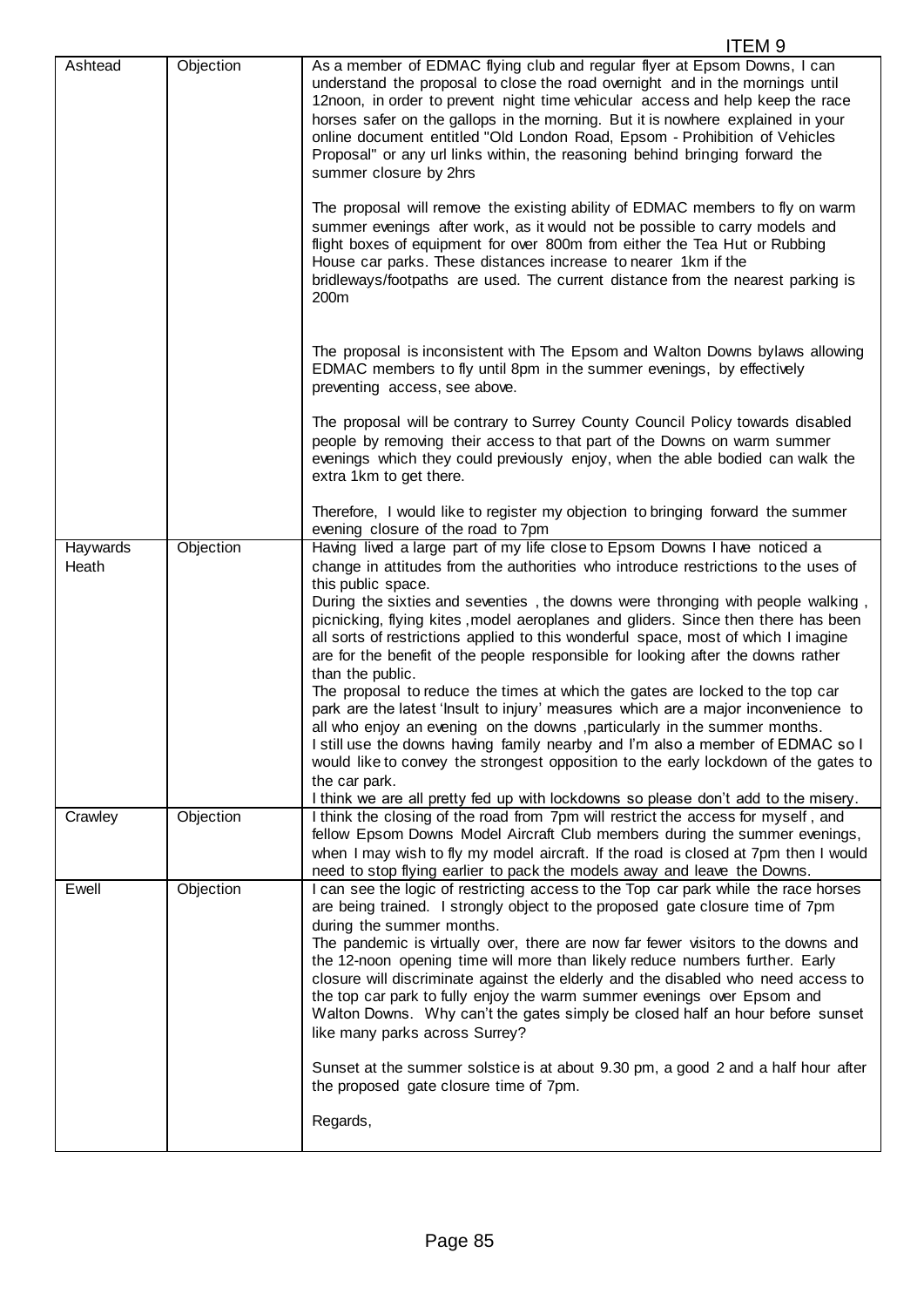|--|--|

|       | ITEM 9    |                                                                                                                                                                                                                                                                                                                                                                                                                                                                                                                                                                                                                                                                                                                         |
|-------|-----------|-------------------------------------------------------------------------------------------------------------------------------------------------------------------------------------------------------------------------------------------------------------------------------------------------------------------------------------------------------------------------------------------------------------------------------------------------------------------------------------------------------------------------------------------------------------------------------------------------------------------------------------------------------------------------------------------------------------------------|
| Epsom | Objection | I would like the gates to open earlier in the day preferably at 9.30 but certainly by<br>10.                                                                                                                                                                                                                                                                                                                                                                                                                                                                                                                                                                                                                            |
|       |           | I enjoy walking in the morning.<br>As I am in my seventies I don't have energy to walk up to the top footpaths which<br>are easily reached from the top car park as well as walking when I've got there.                                                                                                                                                                                                                                                                                                                                                                                                                                                                                                                |
|       |           | It is much nicer to walk away from the road. That is my reason for going to the<br>Downs and for the views from the top.                                                                                                                                                                                                                                                                                                                                                                                                                                                                                                                                                                                                |
|       |           | People with pushchairs will be disadvantaged.                                                                                                                                                                                                                                                                                                                                                                                                                                                                                                                                                                                                                                                                           |
|       |           | Older people from care homes or living with carers will not have time to walk<br>before their midday meal.                                                                                                                                                                                                                                                                                                                                                                                                                                                                                                                                                                                                              |
|       |           | In the summer when it's hot by midday it's too hot to walk comfortably especially<br>for older folk.                                                                                                                                                                                                                                                                                                                                                                                                                                                                                                                                                                                                                    |
|       |           | I realise that in lockdown the area was mistreated, often by incomers, but I think<br>it's time now to revert to the previous arrangements.                                                                                                                                                                                                                                                                                                                                                                                                                                                                                                                                                                             |
| Epsom | Objection | I object to the access and top car park being closed till midday as it is and ideal<br>place to park and go for a walk. I am [in my eighties] and I can have a nice<br>country walk on level ground from this car park.                                                                                                                                                                                                                                                                                                                                                                                                                                                                                                 |
| Epsom | Objection | I strongly object to the planned closure of the road and car park from 7pm. The<br>removal of the facility of this car park during this pandemic has been an<br>inconvenience and the failure to reopen the car park sooner than was the case<br>was unjustified, the only reason I heard of being financial. I find that<br>unacceptable.                                                                                                                                                                                                                                                                                                                                                                              |
|       |           | For those of us who regularly use the Downs as a facility to walk (with or without<br>dogs), the need to park in the car park by the entrance to this road or in the<br>vicinity of the Rubbing House has been frustrating as it limits the range of walks<br>one can undertake by adding the additional time needed to get that far into the<br>Downs. Added to this, my wife is still nearly 6 months after being infected by<br>Covid, suffering from "Long Covid' and any incline causes her breathing problems<br>- the facility of the car park in the centre of the Downs is beneficial to her for that<br>reason.                                                                                               |
|       |           | When the car park did eventually reopen it was only until 5pm which was contrary<br>to expectations and the indications given to me. In the summer the extent of the<br>use of the Downs meant that last summer it could be difficult to find space in the<br>other facilities, resulting in people parking on the verges which damaged these<br>and created safety issues.                                                                                                                                                                                                                                                                                                                                             |
|       |           | To my mind the Conservators are taking unnecessary advantage of the pandemic<br>to limit a facility which has been relied upon for as long as I can remember, and<br>well used, this without any valid explanation for their doing so. I accept that the<br>5pm closing in the winter period is appropriate, but this only for the period when<br>the clocks are linked to GMT rather than BST (i.e not from 1st October to 31<br>March). Because I walk with a dog I tend not to use the Downs until after 12<br>noon. While the closure of the road does not therefore impact on me, I still see it<br>as unjustified and likely to be objectionable from the perspective of those who do<br>use it during this time. |
|       |           |                                                                                                                                                                                                                                                                                                                                                                                                                                                                                                                                                                                                                                                                                                                         |
|       |           | Page 86                                                                                                                                                                                                                                                                                                                                                                                                                                                                                                                                                                                                                                                                                                                 |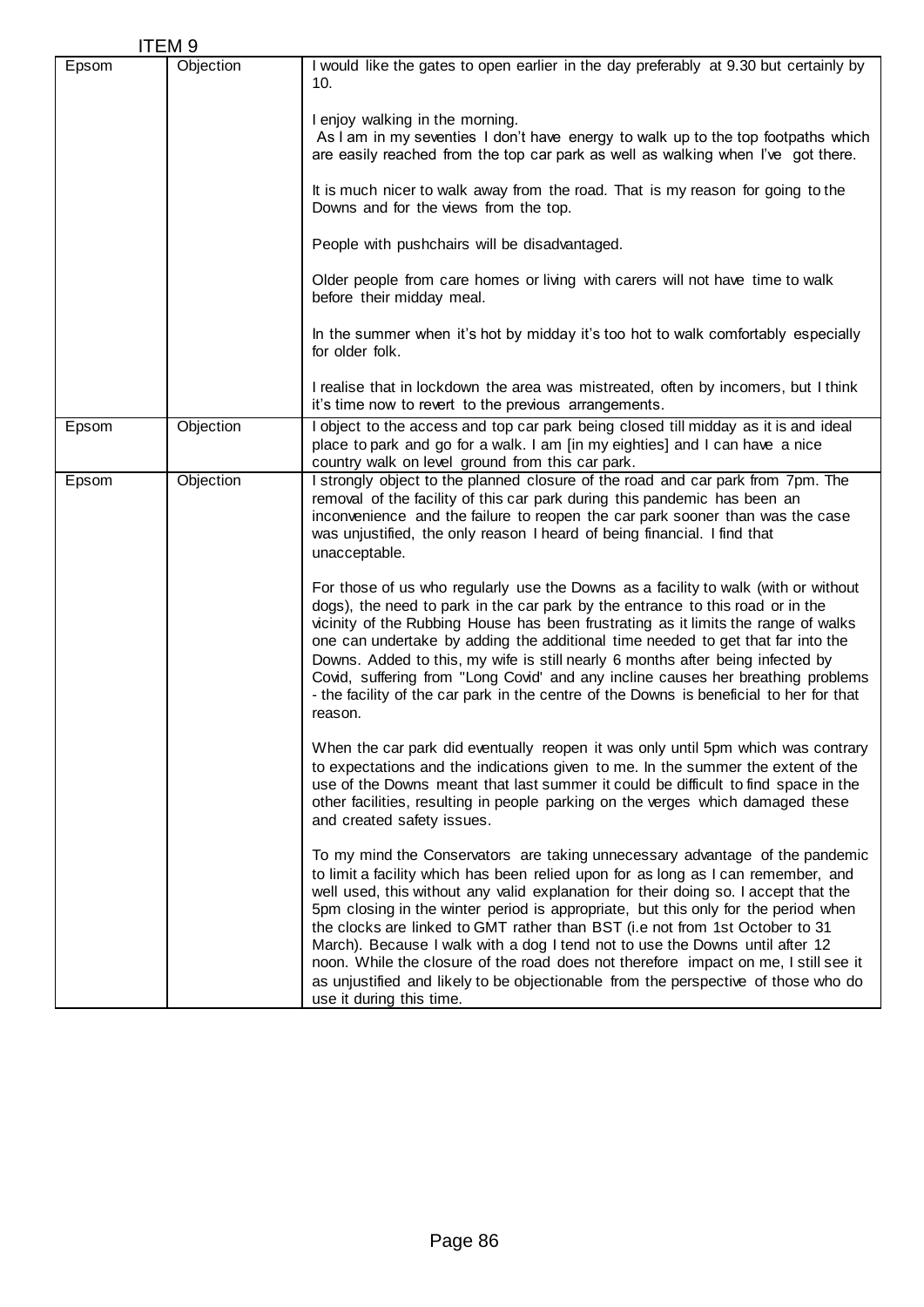|                 |           | ITEM 9                                                                                                                                                                                                                                                                                                                                                                                                                                                                                                                                                                           |
|-----------------|-----------|----------------------------------------------------------------------------------------------------------------------------------------------------------------------------------------------------------------------------------------------------------------------------------------------------------------------------------------------------------------------------------------------------------------------------------------------------------------------------------------------------------------------------------------------------------------------------------|
| <b>Banstead</b> | Objection | My family and I have visited Epsom Dow ns for air and exercise and recreation frequently since [the<br>1950s], even w hen we were living in Battersea and Streatham, from w hich the Downs were accessible<br>by train to Epsom Downs Station.                                                                                                                                                                                                                                                                                                                                   |
|                 |           | As a scout helper in Banstead I helped with scout activities over Epsom Downs and adjoining<br>countryside in the 1980s to early 2000s. We sometimes used as a base for such activities the car park<br>accessed from Old London Road w hen that road w as open.                                                                                                                                                                                                                                                                                                                 |
|                 |           | Old London Road, from Tattenham Corner Road to the Top Car Park is admitted by Surrey County<br>Council, as Highw ay Authority, to be a public carriageway. As such it should be kept open to vehicular<br>traffic 24 hours a day. Any closure, unless authorised by statute or by a statutory order, is illegal.                                                                                                                                                                                                                                                                |
|                 |           | When Old London Road w as closed I did not object as I did not appreciate until recently that Old<br>London Road is a public highw ay, specifically a public carriageway.                                                                                                                                                                                                                                                                                                                                                                                                        |
|                 |           | I now object to the proposal to legally close Old London Road (by w hich I mean the road from<br>Tattenham Corner Road to the Top Car Park) at specified times and especially on light evenings.                                                                                                                                                                                                                                                                                                                                                                                 |
|                 |           | The public have a right of access to the Dow ns for air and exercise. If people, through ignorance or<br>otherw ise, are abusing that right I cannot see how the abuse w ould be stopped by closing Old London<br>Road. In any event it cannot be right that the law -abiding and considerate members of the public<br>should have their rights restricted because of unlawful and anti-social behaviour by a very small, often<br>thoughtless or arrogant, minority of people.                                                                                                  |
|                 |           | I suggest that better signage and enforcement of the law, including the byelaws, if such are being<br>broken, w ould help.                                                                                                                                                                                                                                                                                                                                                                                                                                                       |
|                 |           | Closure of Old London Road and hence access to the Top Car Park means that people have to park<br>in the car park by the tea hut and cross Tattenham Corner Road. This can be hazardous, especially<br>as many motorists negotiating the roundabout near the tea hut refuse to give timely signals or any<br>signals at all.                                                                                                                                                                                                                                                     |
|                 |           | Even if closure of Old London Road w ould address the reported problems on the Downs, I fail to see<br>w hy the closures would be for time periods longer than Racehorse Training Times. Reference is made<br>to nighttime closures. In summer around the equinox night does not start until as late as about 10 p.<br>m. Why should closure of the road long before that time be envisaged? In particular, during summer<br>months closure from, say, half an hour after sunset w ould surely be more appropriate and less<br>inconvenient to the public than closure at 7 p.m. |
|                 |           | One particular gentleman of limited mobility I know was delighted w hen the access to the Top Car<br>Park w as restored as he could then park and enjoy the Dow ns within easy reach of the car park. I<br>know that on balmy summer evenings he w ould like to be able to use the Top Car Park.                                                                                                                                                                                                                                                                                 |
|                 |           | To test w hether closure of Old London Road w ould actually decrease the reported problems could not<br>the the road be closed (on specified days and at specified times) for a trial period with a temporary<br>traffic regulation order? Only then if the problems do decrease then a permanent order could be<br>considered.                                                                                                                                                                                                                                                  |
|                 |           | Have not previous closures, whether lawful or not, of Old London Road demonstrated w hether such<br>closures address the reported problems? If there is no evidence of such closures addressing the<br>reported problems, then there is clearly no merit in the legal closures now proposed.                                                                                                                                                                                                                                                                                     |
|                 |           | Much of w hat Surrey County Council state in their documentation is irrelevant and/or disingenuous.                                                                                                                                                                                                                                                                                                                                                                                                                                                                              |
|                 |           | The Statement of Reason states that Epsom and Ew ell Borough Council approved the advertisement<br>of a prohibition of traffic order in the late 1990s but gives no reason w hy such advertisement was<br>approved. No reason is given as to w hy the advertisement apparently did not occur. Perhaps Epsom<br>and Ew ell Borough Council decided not to proceed w ith the proposed order.                                                                                                                                                                                       |
|                 |           | The statement of Reason states that Old London Road has been closed overnight since the late<br>1990s. I think that this is being economical with the truth: I have seen the road closed in daytime, not<br>just overnight.                                                                                                                                                                                                                                                                                                                                                      |
|                 |           | The statement of reason states that overnight closure of the generally accepted by the local<br>community (w hatever exactly this is) as part and parcel of the operation of the Downs. No evidence<br>has been adduced to justify this statement. In any event, w hatever acceptance, if any, there has been<br>w as no doubt at least in part because people did not realise that the closure w as illegal.                                                                                                                                                                    |
|                 |           | Furthermore the Dow ns are used not only by the local community but by people from further afield.                                                                                                                                                                                                                                                                                                                                                                                                                                                                               |
|                 |           | References to Covid-19 are totally irrelevant. Whatever measures, legal or otherwise, were taken<br>because of coronavirus/Covid-19 would only have been considered temporary.                                                                                                                                                                                                                                                                                                                                                                                                   |
|                 |           | One w onders whether the proposed order is part of an unspoken objective to close the road<br>permanently at all times and to discourage public use of the downs at least in the vicinity of areas<br>used for racehorse training. Public use of the dow ns has already been discouraged by closure of the<br>public toilets, initially purportedly because of coronavirus but now seemingly permanent.                                                                                                                                                                          |
| Epsom           | Objection | I think the overnight closure is a good idea, but do not think it is reasonable for<br>the closure to extend through until lunchtime, as this precludes less able people<br>from using the Downs for much of the day.                                                                                                                                                                                                                                                                                                                                                            |
|                 |           | Would it not be posside and open the road at 8am instead?                                                                                                                                                                                                                                                                                                                                                                                                                                                                                                                        |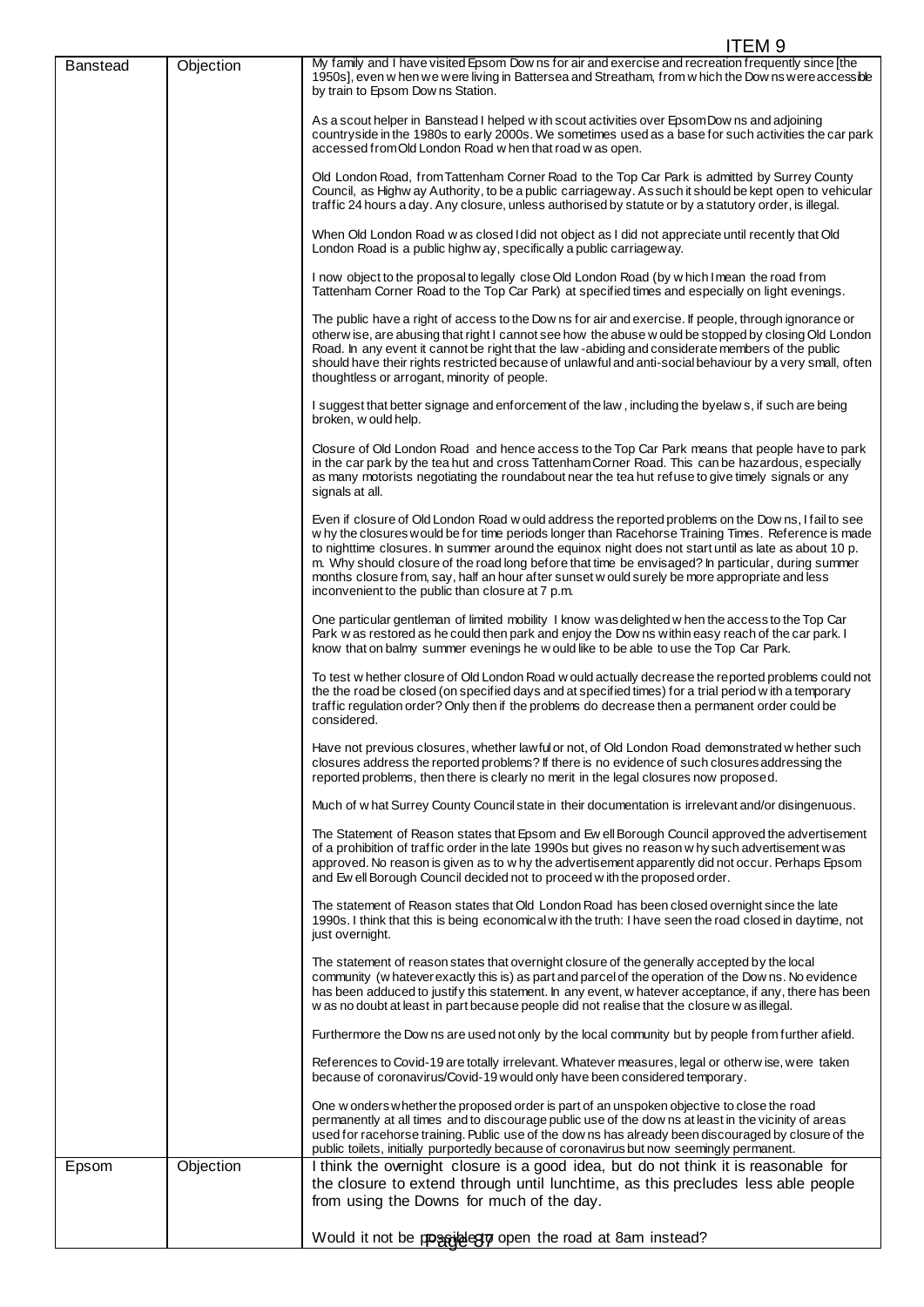|                 | ITEM 9    |                                                                                                                                                                                                                                                                                                                                                                                                                                                                                                                                                                                                                                                                                                                                                                                                                                                                                                                                                                                                                                                                                                                                                                                                                                                                                                                                                                                                                                                                                                                                                                                                                                                                                                                             |
|-----------------|-----------|-----------------------------------------------------------------------------------------------------------------------------------------------------------------------------------------------------------------------------------------------------------------------------------------------------------------------------------------------------------------------------------------------------------------------------------------------------------------------------------------------------------------------------------------------------------------------------------------------------------------------------------------------------------------------------------------------------------------------------------------------------------------------------------------------------------------------------------------------------------------------------------------------------------------------------------------------------------------------------------------------------------------------------------------------------------------------------------------------------------------------------------------------------------------------------------------------------------------------------------------------------------------------------------------------------------------------------------------------------------------------------------------------------------------------------------------------------------------------------------------------------------------------------------------------------------------------------------------------------------------------------------------------------------------------------------------------------------------------------|
| Leatherhead     | Objection | I 'am completely against this proposal. Once again my liberties are being cut. This<br>is the thin end of the wedge, just like a trogon horse one little cut after another.<br>And very soon the gate will be closed forever. That is the what is being attempted<br>here yet again.                                                                                                                                                                                                                                                                                                                                                                                                                                                                                                                                                                                                                                                                                                                                                                                                                                                                                                                                                                                                                                                                                                                                                                                                                                                                                                                                                                                                                                        |
| Epsom           | Objection | I don't understand why this is being brought in now, when people are returning to<br>work and lockdown was lifted months ago and there are far fewer people on the<br>Downs in the morning. Its a bit like closing the stable door once the horse has<br>bolted! When you closed the road completely last year it lead to considerable<br>congestion in the bottom car parks and kerb sides and social distancing became<br>even more difficult.<br>Apart from Saturday mornings when there may be more people using the top car                                                                                                                                                                                                                                                                                                                                                                                                                                                                                                                                                                                                                                                                                                                                                                                                                                                                                                                                                                                                                                                                                                                                                                                            |
|                 |           | park, I don't think the morning closures are necessary for weekdays. So I oppose<br>these proposals.                                                                                                                                                                                                                                                                                                                                                                                                                                                                                                                                                                                                                                                                                                                                                                                                                                                                                                                                                                                                                                                                                                                                                                                                                                                                                                                                                                                                                                                                                                                                                                                                                        |
| Ewell           | Objection | I am against the proposal.<br>A large number of people use the parking space next to the tea hut on top of Old<br>London Road on weekend morning.<br>Families and friends going for walks, I have been doing it for years.                                                                                                                                                                                                                                                                                                                                                                                                                                                                                                                                                                                                                                                                                                                                                                                                                                                                                                                                                                                                                                                                                                                                                                                                                                                                                                                                                                                                                                                                                                  |
|                 |           | The car park would be inaccessible until 0930am, where many people get there<br>earlier. Waiting until then will cause congestion and robb people of recreational<br>activities!                                                                                                                                                                                                                                                                                                                                                                                                                                                                                                                                                                                                                                                                                                                                                                                                                                                                                                                                                                                                                                                                                                                                                                                                                                                                                                                                                                                                                                                                                                                                            |
|                 |           | The Downs are there for everyone!                                                                                                                                                                                                                                                                                                                                                                                                                                                                                                                                                                                                                                                                                                                                                                                                                                                                                                                                                                                                                                                                                                                                                                                                                                                                                                                                                                                                                                                                                                                                                                                                                                                                                           |
|                 |           | Allow for traffic to resume by 8am!                                                                                                                                                                                                                                                                                                                                                                                                                                                                                                                                                                                                                                                                                                                                                                                                                                                                                                                                                                                                                                                                                                                                                                                                                                                                                                                                                                                                                                                                                                                                                                                                                                                                                         |
| epsom           | Objection | I would like to see the car park open till 8.30pm during the Summer months. It is<br>the only car park giving access to Six Mile Hill and is delightful place to be during<br>the hot summer evenings. It is the only car park that is suitable for the elderly,<br>disabled and wheelchair users to be able to access the Downs safely. All the<br>other car parks on Epsom Downs are not suitable for the elderly and disabled.<br>There is 50% less parking now then there was 25 years ago. There used to be<br>three more car parks that were open to the public. The large car park that runs<br>from the Grandstand to the Keepers Hut was open to the public during the<br>Summer and the two car parks surrounding Tattenham Corner were open all<br>year. round. For some reason The Conservators and The Racecourse seem to<br>want to reduce the public access to the Downs instead of providing the parking<br>that is required. Hence the Parking on the verges along the surrounding roads. I<br>suggest one should read Epsom and Walton Downs A Strategy for their<br>Management and Use. Published by The Epsom and Walton Downs<br>Conservators 2006. You will note that under Section 8 Car Parks it states The<br>Conservators will keep under review the number and location of car park spaces<br>required. Make available the number of spaces in appropriately surfaced car<br>parks.<br>This has not happened.<br>In Section 7 It states that they will maintain appropriate footpaths in a condition<br>facilitating access by the disabled to a variety of locations on the Downs.<br>This has not happened<br>The only car park that is suitable is the one you are trying to limit access to. |
| <b>Banstead</b> | Objection | It is unacceptable to restrict vehicular access to the middle of the downs as<br>individuals like myself with limited walking capacity will be unable to get to Walton<br>Downs during these hours. I would like to think that us locals respect the privilege<br>of being able to walk and enjoy this beautiful open space and treat it accordingly.                                                                                                                                                                                                                                                                                                                                                                                                                                                                                                                                                                                                                                                                                                                                                                                                                                                                                                                                                                                                                                                                                                                                                                                                                                                                                                                                                                       |
|                 |           |                                                                                                                                                                                                                                                                                                                                                                                                                                                                                                                                                                                                                                                                                                                                                                                                                                                                                                                                                                                                                                                                                                                                                                                                                                                                                                                                                                                                                                                                                                                                                                                                                                                                                                                             |
|                 |           | Page 88                                                                                                                                                                                                                                                                                                                                                                                                                                                                                                                                                                                                                                                                                                                                                                                                                                                                                                                                                                                                                                                                                                                                                                                                                                                                                                                                                                                                                                                                                                                                                                                                                                                                                                                     |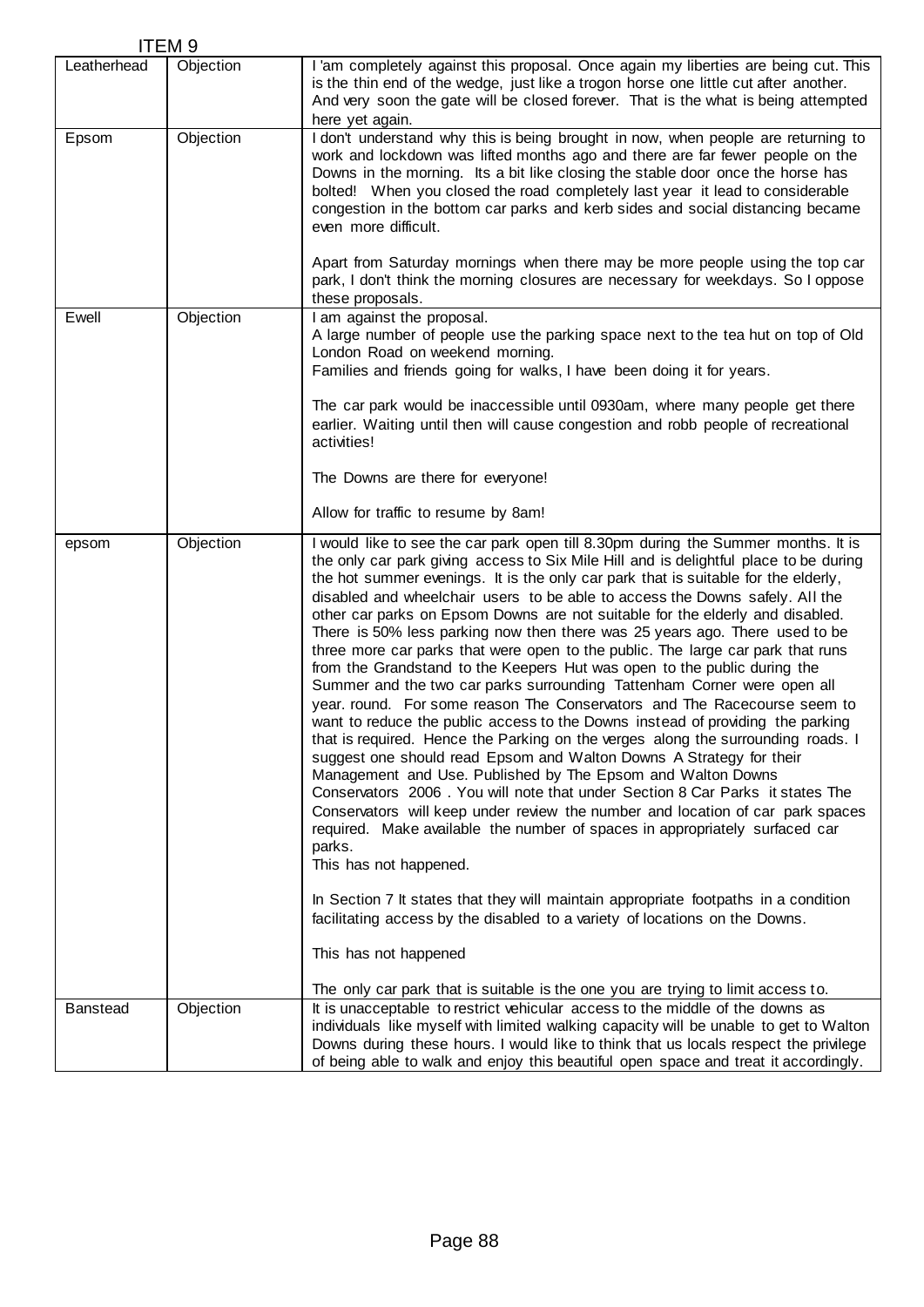|             |           | ITEM <sub>9</sub>                                                                                                                                                                                                                                                                                                                                                                                                                                                                                                                                                                                                                                                                      |
|-------------|-----------|----------------------------------------------------------------------------------------------------------------------------------------------------------------------------------------------------------------------------------------------------------------------------------------------------------------------------------------------------------------------------------------------------------------------------------------------------------------------------------------------------------------------------------------------------------------------------------------------------------------------------------------------------------------------------------------|
| Epsom       | Objection | To whom it may concern,                                                                                                                                                                                                                                                                                                                                                                                                                                                                                                                                                                                                                                                                |
|             |           | Since moving to Epsom almost four years ago, my family and I have enjoyed<br>daily morning dog walks on the Downs.<br>Being able to use the upper car park has been vital as it means all age groups<br>can benefit from easy access to the woodlands and open spaces beyond. There<br>are benches where people can enjoy the beautiful views, something my aged<br>mother has enjoyed immensely and there aren't any in the open area near the<br>lower car park.                                                                                                                                                                                                                     |
|             |           | The morning visitors to the upper car park cause no trouble and I cannot see why<br>closing it the mornings will be of any benefit,<br>indeed, it will only limit the freedom we currently enjoy. However, I do understand<br>that it would be a good idea to close the upper car park at 7 pm but then reopen<br>from 7.00 am for public use.                                                                                                                                                                                                                                                                                                                                         |
|             |           | During Lockdown we were only able to use the Lower Car park. It became very<br>full very quickly, especially in the summer months. My mother, myself and my<br>grandchildren could no longer make it as far as the woodlands and it felt very<br>restrictive<br>and that meant we were unable to enjoy the uplifting experiences as before.                                                                                                                                                                                                                                                                                                                                            |
|             |           | In the interests of all users of the Epsom Downs, I therefore implore you to<br>continue keeping the Upper Car Park open in the mornings so people can enjoy<br>the beauty this area has to offer. It means so much to us.                                                                                                                                                                                                                                                                                                                                                                                                                                                             |
|             |           | Yours sincerely,                                                                                                                                                                                                                                                                                                                                                                                                                                                                                                                                                                                                                                                                       |
| Leatherhead | Objection | As a member of EDMAC flying club and regular flyer at Epsom Downs, I can<br>understand the proposal to close the road overnight and in the mornings until<br>12noon, in order to prevent night time vehicular access and help keep the race<br>horses safer on the gallops in the morning. But it is nowhere explained in your<br>online document entitled "Old London Road, Epsom - Prohibition of Vehicles<br>Proposal" or any url links within, the reasoning behind bringing forward the<br>summer closure by 2hrs<br>The proposal will remove the existing ability of EDMAC members to fly on warm<br>summer evenings after work, as it would not be possible to carry models and |
|             |           | flight boxes of equipment for over 800m from either the Tea Hut or Rubbing<br>House car parks. These distances increase to nearer 1km if the<br>bridleways/footpaths are used. The current distance from the nearest parking is<br>200m                                                                                                                                                                                                                                                                                                                                                                                                                                                |
|             |           | The proposal is inconsistent with The Epsom and Walton Downs bylaws allowing<br>EDMAC members to fly until 8pm in the summer evenings, by effectively<br>preventing the existing access, see above.                                                                                                                                                                                                                                                                                                                                                                                                                                                                                    |
|             |           | The proposal will be contrary to Surrey County Council Policy towards disabled<br>people by removing their access to that part of the Downs on warm summer<br>evenings which they could previously enjoy, when the able bodied can walk the<br>extra 1km to get there.                                                                                                                                                                                                                                                                                                                                                                                                                 |
|             |           | Therefore, I would like to register my objection to bringing forward the summer<br>evening closure of the road to 7pm                                                                                                                                                                                                                                                                                                                                                                                                                                                                                                                                                                  |
| Ashtead     | Objection | People need parking for walking as my wife is registered disabled & sometimes<br>it's nice to park & go for a short walk                                                                                                                                                                                                                                                                                                                                                                                                                                                                                                                                                               |
|             |           |                                                                                                                                                                                                                                                                                                                                                                                                                                                                                                                                                                                                                                                                                        |
|             |           | Page 89                                                                                                                                                                                                                                                                                                                                                                                                                                                                                                                                                                                                                                                                                |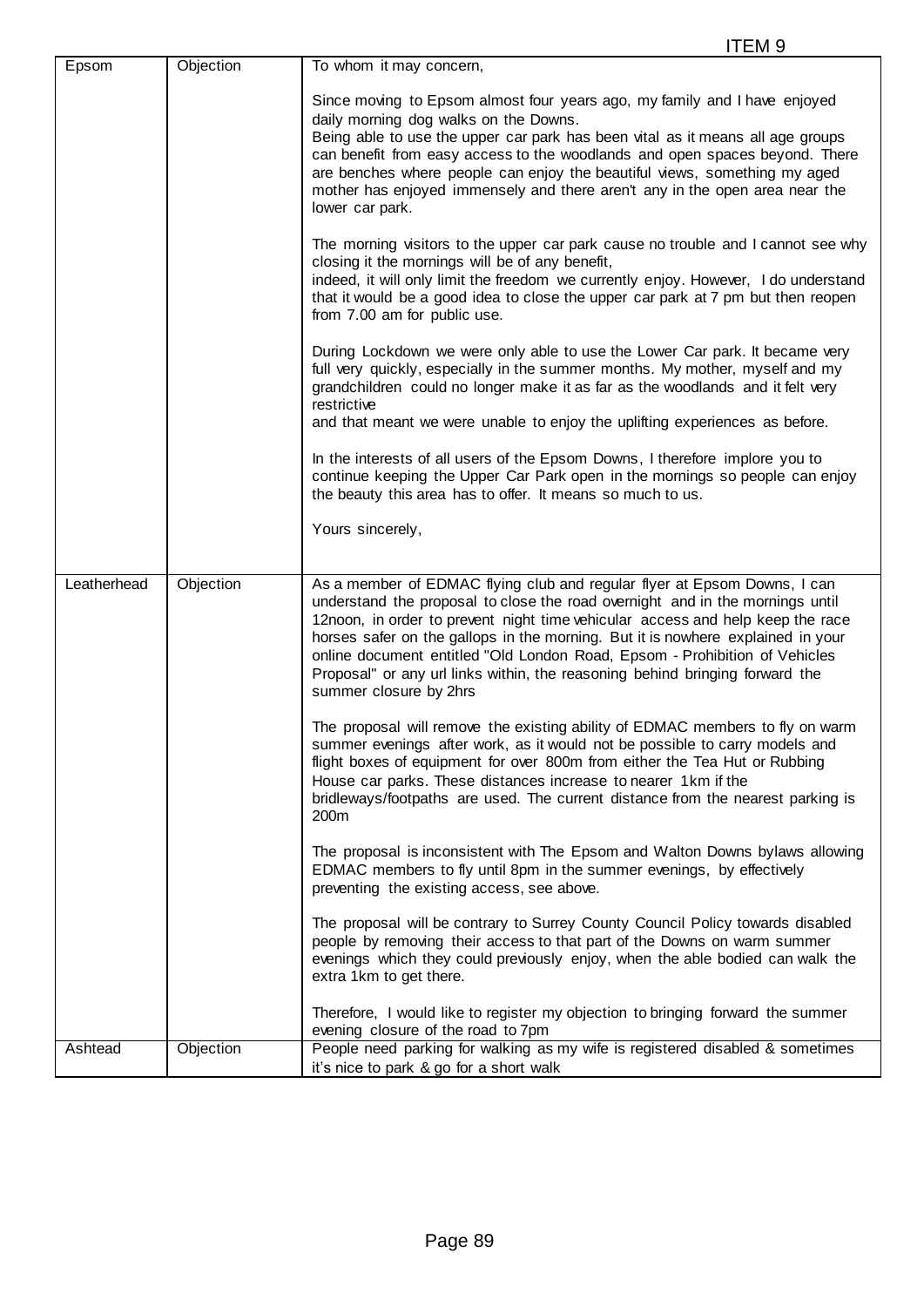|                 | ITEM <sub>9</sub> |                                                                                                                                                                                                                                                                                                                                                                                                                                                                                                                                                                                                                                                                                                                                                                                        |
|-----------------|-------------------|----------------------------------------------------------------------------------------------------------------------------------------------------------------------------------------------------------------------------------------------------------------------------------------------------------------------------------------------------------------------------------------------------------------------------------------------------------------------------------------------------------------------------------------------------------------------------------------------------------------------------------------------------------------------------------------------------------------------------------------------------------------------------------------|
| Epsom           | Objection         | To whom it may concern,                                                                                                                                                                                                                                                                                                                                                                                                                                                                                                                                                                                                                                                                                                                                                                |
|                 |                   | I am a new resident of Epsom. My wife and I have recently moved into the local<br>area and what attracted us to Epsom was the convenience to London and the<br>closeness of the countryside. We moved from a small terraced house with little<br>green space to a house with a small garden. Having the beautiful Epsom Downs<br>on our doorstep has made all the difference to us and our dogs during our time<br>here.                                                                                                                                                                                                                                                                                                                                                               |
|                 |                   | The morning closure of the top car park would have a significant effect on us as<br>we walk our dogs before work. Our walk consists of the many acres of woodland<br>next to the top car park and the fields leading down the Langley Vale. As a NHS<br>nurse working in a trauma unit at a leading London hospital this start to the day<br>provides my wife with a much needed contrast with what she has to face during<br>the rest of the day. The morning closure would really limit our walk to just the<br>open space opposite the grand stand because we won't be able to cover our<br>usual walk in the time we have. Although the field is beautiful not having the<br>option to walk from the upper carpark would really limit us and the walking<br>possibilities we have. |
|                 |                   | It is so uplifting to have that freedom and for that to be taken away from us would<br>have a big effect on our mental health. When driving up to the car park in the<br>morning we have complete respect for all the other users including slowing down<br>or stopping completely to allow the racehorses pass. We all have a symbiotic<br>respect for one another and the land which we use. I am sure I speak for many<br>people and kindly ask for this motion to be rejected. We would hate to lose the<br>freedom we currently enjoy and value so highly.                                                                                                                                                                                                                        |
|                 |                   | Kind regards,                                                                                                                                                                                                                                                                                                                                                                                                                                                                                                                                                                                                                                                                                                                                                                          |
| <b>Banstead</b> | Objection         | I object to the proposed hours of the road closure.                                                                                                                                                                                                                                                                                                                                                                                                                                                                                                                                                                                                                                                                                                                                    |
|                 |                   | From around the year 2000 until the first covid lockdown the road has been<br>closed overnight at 5 pm in the winter, and 9 pm in the summer. The road has<br>opened early the following day.                                                                                                                                                                                                                                                                                                                                                                                                                                                                                                                                                                                          |
|                 |                   | As a model flyer on the Downs I am able to fly until sunset, or 8pm, as per the<br>byelaws. The byelaws also stipulate that we must fly (r/c models) from the strip<br>near the top car park, so the only practical means to fly our models is by using<br>the Old London Road as access.                                                                                                                                                                                                                                                                                                                                                                                                                                                                                              |
|                 |                   | The summer closing at 9pm has never been a problem, but closing at 7pm will<br>significantly reduce the times we can fly. Closure of the road at 7pm would<br>effectively mean that we need to finish at the very latest at 6:45 pm to pack up<br>and be off the Downs by 7pm.                                                                                                                                                                                                                                                                                                                                                                                                                                                                                                         |
|                 |                   | The 5pm winter closure is also an issue in late March and early October, when<br>sunset is much later than the 5pm closure time - two and a half hours before<br>sunset in the last days of March, and over one and a half hours after sunset at<br>the start of October. I accept that this is unchanged in the current proposals, so<br>is not a new issue.                                                                                                                                                                                                                                                                                                                                                                                                                          |
|                 |                   | In the initial consultation in 1999 I suggested that the closure times should be<br>linked to the time of sunset - maybe 30 minutes after sunset. I believe Richmond<br>Park operated road closure hours on that basis back then, perhaps they still do?                                                                                                                                                                                                                                                                                                                                                                                                                                                                                                                               |
|                 |                   |                                                                                                                                                                                                                                                                                                                                                                                                                                                                                                                                                                                                                                                                                                                                                                                        |
|                 |                   |                                                                                                                                                                                                                                                                                                                                                                                                                                                                                                                                                                                                                                                                                                                                                                                        |
|                 |                   | Page 90                                                                                                                                                                                                                                                                                                                                                                                                                                                                                                                                                                                                                                                                                                                                                                                |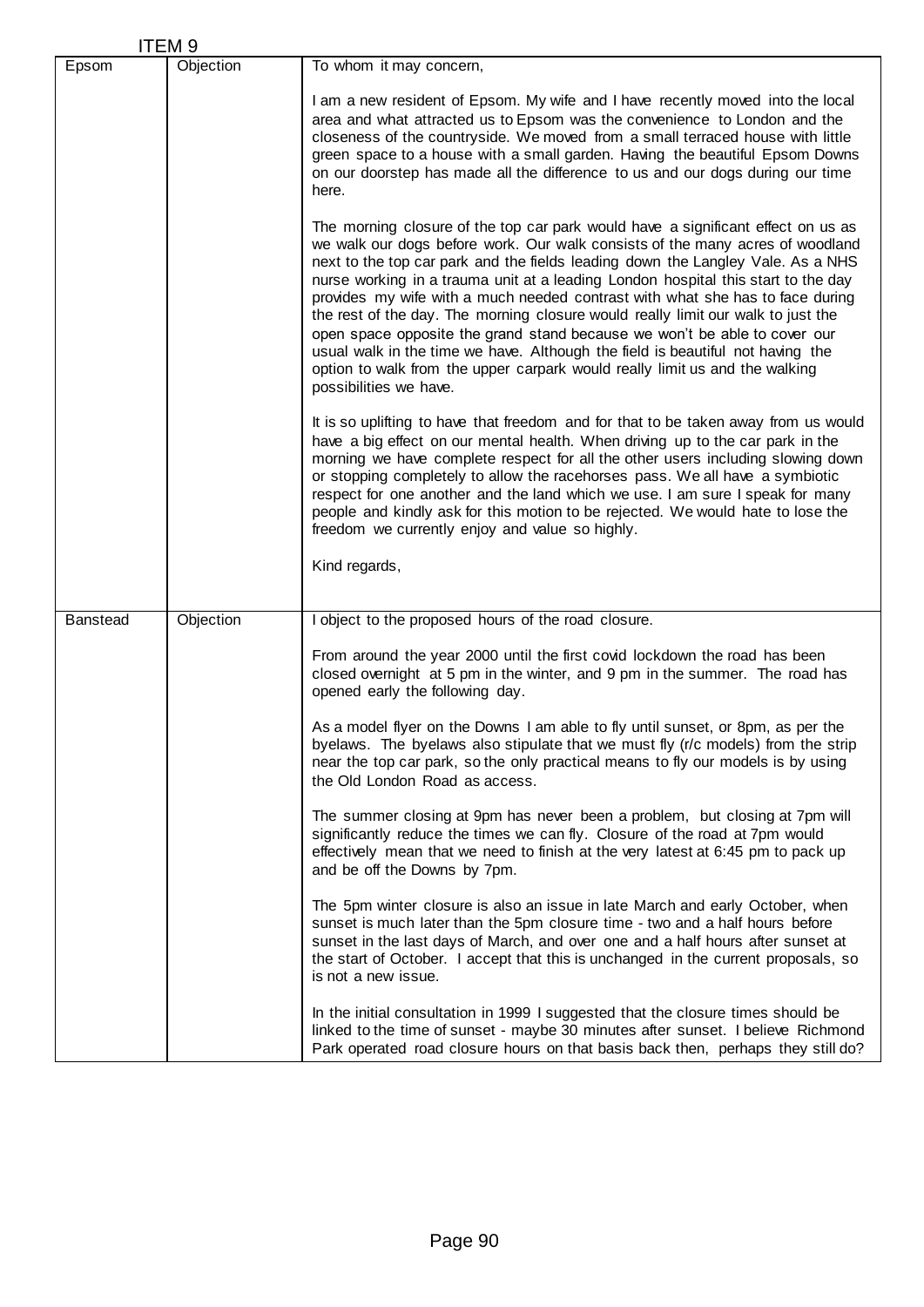|              |           | ITEM 9                                                                                                                                                                                                                                                                                                                                                                                                                                                                                                                                                                                                                                                     |
|--------------|-----------|------------------------------------------------------------------------------------------------------------------------------------------------------------------------------------------------------------------------------------------------------------------------------------------------------------------------------------------------------------------------------------------------------------------------------------------------------------------------------------------------------------------------------------------------------------------------------------------------------------------------------------------------------------|
|              | Objection | As a model flyer using The downs, the change to 7pm would be very restrictive<br>although we can fly till 8pm after that we still have an hour to pack our models up<br>and leave before the gates are locked. if it was 7pm we would have to pack up at<br>least by 6.30pm.                                                                                                                                                                                                                                                                                                                                                                               |
|              |           | Flying after work in the summer evenings is some of the best flying weather and<br>would be a shame to lose this for unconvincing reasons.                                                                                                                                                                                                                                                                                                                                                                                                                                                                                                                 |
|              |           | The influx of people using the downs due to covid was temporary, there seems a<br>rush to change rules through out the country using the excuse of covid.                                                                                                                                                                                                                                                                                                                                                                                                                                                                                                  |
| Epsom        | Objection | I agree with the closing of the car park in the morning until the racehorses have<br>finished training. However, 7pm closure in the summer month sis too early. The<br>summer time should b e 9pm as people like to use The Downs in the evening.                                                                                                                                                                                                                                                                                                                                                                                                          |
| Leatherhead  | Objection | Prior to the pandemic, the top car park was open every day from early morning<br>until 5pm in winter and 9pm in summer. This arrangement had been in place for<br>many years. I understand why temporary changes were introduced during the<br>pandemic because of the unusually high numbers of visitors. However visitor<br>numbers have now reduced again to pre-pandemic levels, and I see no reason<br>why the top car park should not revert to the previous opening hours.<br>The top car park is an important amenity to visitors especially those who are<br>disabled or have walking difficulties, and for parents with young children. It makes |
|              |           | the centre of the downs accessible, and avoids the need for the long steep uphill<br>walk from the car parks near the tea hut, which many visitors are unable to do.<br>The current proposals represent a significant reduction in the hours that this car<br>park is open, both in the mornings and in the summer evenings.                                                                                                                                                                                                                                                                                                                               |
|              |           | I consider that there is no longer any operational reason for reducing the car park<br>opening hours from those in place for many years prior to the pandemic. These<br>proposals would significantly reduce accessibility to the most attractive area of<br>the downs both in the mornings and in the summer evenings. It is regrettable that<br>the committee appears not to have considered the needs and rights of the<br>disabled, and of parents with young children when formulating these proposals<br>and I would urge them to think again.                                                                                                       |
| Tooting      | Objection | - EDMAC members (which I am one of them) would lose the opportunity to fly in<br>the late summer evenings after work                                                                                                                                                                                                                                                                                                                                                                                                                                                                                                                                       |
|              |           | - The Epsom and Walton Downs bylaws allow EDMAC members to fly until 8pm<br>in the summer evenings, a must since we can only fly from 12:00pm onwards.                                                                                                                                                                                                                                                                                                                                                                                                                                                                                                     |
|              |           | - Top car park access is essential due to the weight and amount of RC<br>equipment.                                                                                                                                                                                                                                                                                                                                                                                                                                                                                                                                                                        |
|              |           | - Disabled people rely on the top car park to enjoy summer evening walks on<br><b>Walton Downs</b>                                                                                                                                                                                                                                                                                                                                                                                                                                                                                                                                                         |
| <b>EPSOM</b> | Objection | Please could you reject the motion to close the top car park during the mornings.<br>This car park is essential for those who wish to walk and enjoy the Epsom Downs<br>and would be unable to do so if the car park was closed. It is entirely sensible to<br>close the access to the car park at night but please ensure that it opens in the<br>morning.                                                                                                                                                                                                                                                                                                |
|              |           |                                                                                                                                                                                                                                                                                                                                                                                                                                                                                                                                                                                                                                                            |
|              |           |                                                                                                                                                                                                                                                                                                                                                                                                                                                                                                                                                                                                                                                            |
|              |           |                                                                                                                                                                                                                                                                                                                                                                                                                                                                                                                                                                                                                                                            |
|              |           |                                                                                                                                                                                                                                                                                                                                                                                                                                                                                                                                                                                                                                                            |
|              |           |                                                                                                                                                                                                                                                                                                                                                                                                                                                                                                                                                                                                                                                            |
|              |           | Page 91                                                                                                                                                                                                                                                                                                                                                                                                                                                                                                                                                                                                                                                    |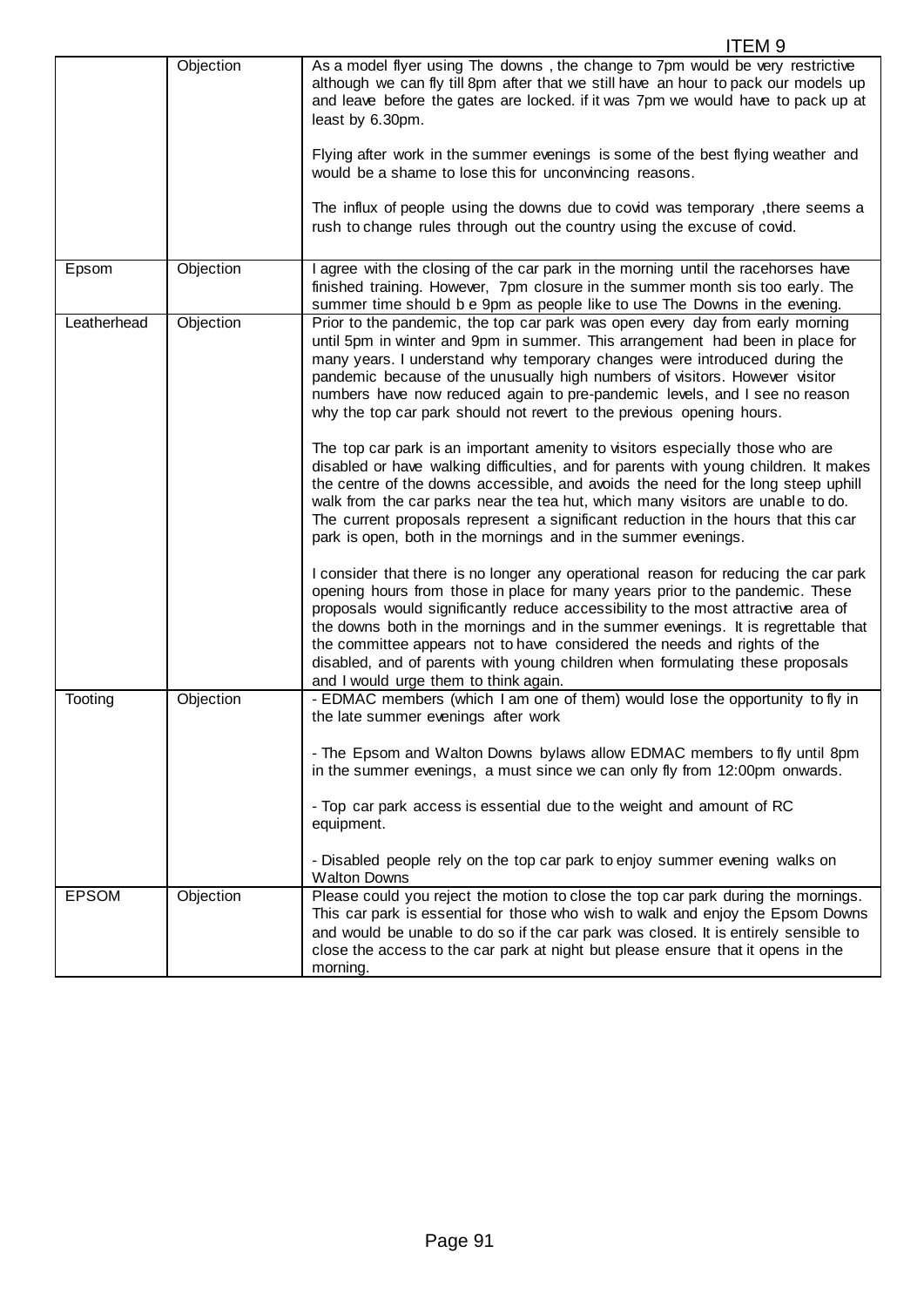|       | <b>ITEM9</b> |                                                                                                                                                                                                                                                                                                                                                                                                                                                                                                                                                                                                                                                                                                                                                                                                                                                                                                                                                                                                                                                                                                                                                                                                                                                                                                                                                                                                                                                                                                                                                                                                                                                                                                                                                                                                                                                                                                                                                                                                                                                                                                                                                                                                                                                                                                                                                                                                                                                                                                                                                                                                                                                                                                                                                                                                                                                                                                                                                                                                                                                                                                                                                                                                                                                                                                                                                                                                                                                                                                                                                                                                                                                                                                                                                                                                                                                                                                                                                                                                                                                                                                                                                                                                                                                                                                                                                                                                                                                                                                                                                                                                                                                                                                                                                                                                                                                                                                                                                                                                                                                                                                                      |
|-------|--------------|----------------------------------------------------------------------------------------------------------------------------------------------------------------------------------------------------------------------------------------------------------------------------------------------------------------------------------------------------------------------------------------------------------------------------------------------------------------------------------------------------------------------------------------------------------------------------------------------------------------------------------------------------------------------------------------------------------------------------------------------------------------------------------------------------------------------------------------------------------------------------------------------------------------------------------------------------------------------------------------------------------------------------------------------------------------------------------------------------------------------------------------------------------------------------------------------------------------------------------------------------------------------------------------------------------------------------------------------------------------------------------------------------------------------------------------------------------------------------------------------------------------------------------------------------------------------------------------------------------------------------------------------------------------------------------------------------------------------------------------------------------------------------------------------------------------------------------------------------------------------------------------------------------------------------------------------------------------------------------------------------------------------------------------------------------------------------------------------------------------------------------------------------------------------------------------------------------------------------------------------------------------------------------------------------------------------------------------------------------------------------------------------------------------------------------------------------------------------------------------------------------------------------------------------------------------------------------------------------------------------------------------------------------------------------------------------------------------------------------------------------------------------------------------------------------------------------------------------------------------------------------------------------------------------------------------------------------------------------------------------------------------------------------------------------------------------------------------------------------------------------------------------------------------------------------------------------------------------------------------------------------------------------------------------------------------------------------------------------------------------------------------------------------------------------------------------------------------------------------------------------------------------------------------------------------------------------------------------------------------------------------------------------------------------------------------------------------------------------------------------------------------------------------------------------------------------------------------------------------------------------------------------------------------------------------------------------------------------------------------------------------------------------------------------------------------------------------------------------------------------------------------------------------------------------------------------------------------------------------------------------------------------------------------------------------------------------------------------------------------------------------------------------------------------------------------------------------------------------------------------------------------------------------------------------------------------------------------------------------------------------------------------------------------------------------------------------------------------------------------------------------------------------------------------------------------------------------------------------------------------------------------------------------------------------------------------------------------------------------------------------------------------------------------------------------------------------------------------------------------------|
| Epsom | Objection    | Firstly, in the absence of any notices or other communication to explain these closure<br>proposals to users of the top car park, I do not see how this can be considered a valid<br>consultation that meets due legal process. Many of those most directly affected by the<br>proposals are likely to be completely unaware of them, so have not had the opportunity to<br>review and comment on them. Those that are aware (mainly horse riders, trainers,<br>racecourse owners and staff) have a vested interest in the outcome and are not<br>representative of all stakeholders.<br>Although the Downs is private land, access and usage are governed by the Epsom &<br>Walton Downs Regulation Act 1984 under which council tax papers contribute 60% of the<br>cost of the Downs Conservators. The consultation period should therefore be extended<br>and accompanied by a proper process to gain representative feedback from the general<br>public (notices, leaflets, meetings).<br>On the proposal specifically, SCC does not appear to have developed its own thinking on<br>the need for a change in closure times, but instead refers to a request from the<br>Conservators, itself based mainly on a request from the racehorse Training Grounds<br>Management Board. The case made by the Conservators for longer closure of the Old<br>London Road and top car park is not convincing. In particular:<br>(a) the report quotes a letter from the Training Grounds Management Board (an interested<br>party with a clear agenda) claiming that changes are needed because of a 'considerable<br>increase' in public use of the Downs, but without providing evidence for that statement or<br>quantifying the absolute numbers of public users involved. If there has been such an<br>increase (outside of COVID lockdowns - see below), it needs to be evidenced by way of<br>hard numbers rather than assertion, and demonstrated to be the source of the problems<br>identified. The Conservators also need show that having Old London Rd open during<br>training hours is a significant source of the increase in numbers.<br>(b) the report quotes a 'Health and Safety Expert' as saying that the risks of the current<br>arrangements are "high", but the report itself has not been produced to back up the<br>assertion. Again, the link between the problem identified by the expert and access via Old<br>London Rd has not been convincingly made.<br>(c) a number of incidents and concerns (e.g. of the police) are cited, but they relate to<br>periods of lockdown in 2020, when usage of the Downs was exceptional and Old London<br>Rd was actually closed anyway using powers under COVID regulations. Those specific<br>circumstances no longer apply, and the incidents referred to are therefore not relevant to<br>the case for closure now. However, what they do show is that the proposed road closure<br>arrangements will not solve the problems that have been cited (as they occurred despite<br>the top car park being shut – and the other car parks as well for part of the time).<br>It is clearly important that all users of the Downs act responsibly and keep dogs/children<br>under control - at all times, not just when there are racehorses about. Since the Downs is<br>an open area with manyaccess points, the problem of dangerous and anti-social<br>behaviour will need to be dealt with primarily through education, notices and on-the-ground<br>policing by the Downskeepers. Road closure should not the first choice option.<br>Before SCC considers this case further, it should ask the Conservators to provide<br>compelling evidence for their closure proposals based on<br>1. census data covering usage (e.g. electronic data covering the number and speed of<br>vehicles at relevant times of day); and<br>2. incidentlogs (keptby the Downskeepers and/or trainers) showing conclusively that<br>there are real health and safety issues that would be mitigated specifically by closing Old<br>London Road to traffic during training hours. General statements, such as those in the<br>Conservators' report noting "regular tensions" should not be accepted without factual<br>corroboration.<br>SCC should also review the potential impact of closure of Old London Road on other roads<br>around the Downs, since it will displace parking into areas that are not well suited to higher<br>volumes (e.g. Langley Vale, especiallynear to the primary school) and onto verges (as<br>happened when it was closed for COVID reasons - as set out in the Conservators report).<br>There is also the potential for congestion causing traffic delays through bunching of<br>arrivals at noon when the road would be re-opened.<br>Without such evidence and review, there is insufficient reason for SCC to overturn an<br>arrangement that seems to have worked well for many decades previously (including<br>periods when there were far more horses in training on the Downs).<br>I am therefore OBJECTING to the proposal. |
|       |              |                                                                                                                                                                                                                                                                                                                                                                                                                                                                                                                                                                                                                                                                                                                                                                                                                                                                                                                                                                                                                                                                                                                                                                                                                                                                                                                                                                                                                                                                                                                                                                                                                                                                                                                                                                                                                                                                                                                                                                                                                                                                                                                                                                                                                                                                                                                                                                                                                                                                                                                                                                                                                                                                                                                                                                                                                                                                                                                                                                                                                                                                                                                                                                                                                                                                                                                                                                                                                                                                                                                                                                                                                                                                                                                                                                                                                                                                                                                                                                                                                                                                                                                                                                                                                                                                                                                                                                                                                                                                                                                                                                                                                                                                                                                                                                                                                                                                                                                                                                                                                                                                                                                      |
|       |              | Page 92                                                                                                                                                                                                                                                                                                                                                                                                                                                                                                                                                                                                                                                                                                                                                                                                                                                                                                                                                                                                                                                                                                                                                                                                                                                                                                                                                                                                                                                                                                                                                                                                                                                                                                                                                                                                                                                                                                                                                                                                                                                                                                                                                                                                                                                                                                                                                                                                                                                                                                                                                                                                                                                                                                                                                                                                                                                                                                                                                                                                                                                                                                                                                                                                                                                                                                                                                                                                                                                                                                                                                                                                                                                                                                                                                                                                                                                                                                                                                                                                                                                                                                                                                                                                                                                                                                                                                                                                                                                                                                                                                                                                                                                                                                                                                                                                                                                                                                                                                                                                                                                                                                              |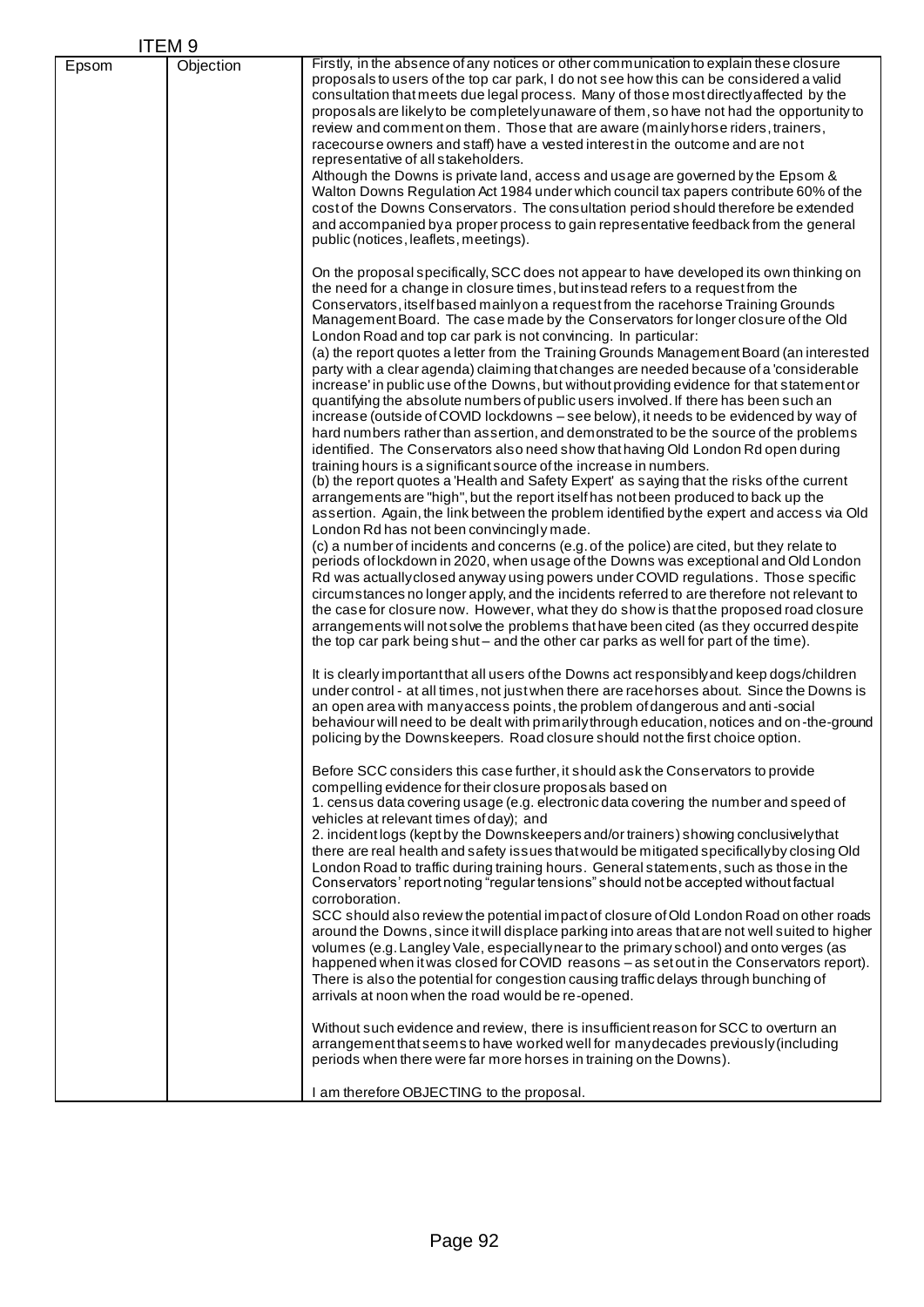|                |                        | <b>ITEM9</b>                                                                                                                                                                                                                                                                                                                                                                                                                                                                                                                                                                                                                                                                                                                                                                                                                                                                                                                                                                                                                                                                                                                                                                                                                                                                                                                                                                                                                                                                                                                                                                                                                                                                                                                                                                                                                                                                                                                                                                                                                                                                                                                                                                                                                                                                                                                                                                                                                                                                                                                                                                                                                                                                                                                                                                                                                                                                                                                                                                                                                                                                                                                                                                                                                                                                                                                                                                                                                                                                                                                                                                                                                                                                                                                                                                                                                                                                                                                                                                                                                                                                                                                                             |
|----------------|------------------------|----------------------------------------------------------------------------------------------------------------------------------------------------------------------------------------------------------------------------------------------------------------------------------------------------------------------------------------------------------------------------------------------------------------------------------------------------------------------------------------------------------------------------------------------------------------------------------------------------------------------------------------------------------------------------------------------------------------------------------------------------------------------------------------------------------------------------------------------------------------------------------------------------------------------------------------------------------------------------------------------------------------------------------------------------------------------------------------------------------------------------------------------------------------------------------------------------------------------------------------------------------------------------------------------------------------------------------------------------------------------------------------------------------------------------------------------------------------------------------------------------------------------------------------------------------------------------------------------------------------------------------------------------------------------------------------------------------------------------------------------------------------------------------------------------------------------------------------------------------------------------------------------------------------------------------------------------------------------------------------------------------------------------------------------------------------------------------------------------------------------------------------------------------------------------------------------------------------------------------------------------------------------------------------------------------------------------------------------------------------------------------------------------------------------------------------------------------------------------------------------------------------------------------------------------------------------------------------------------------------------------------------------------------------------------------------------------------------------------------------------------------------------------------------------------------------------------------------------------------------------------------------------------------------------------------------------------------------------------------------------------------------------------------------------------------------------------------------------------------------------------------------------------------------------------------------------------------------------------------------------------------------------------------------------------------------------------------------------------------------------------------------------------------------------------------------------------------------------------------------------------------------------------------------------------------------------------------------------------------------------------------------------------------------------------------------------------------------------------------------------------------------------------------------------------------------------------------------------------------------------------------------------------------------------------------------------------------------------------------------------------------------------------------------------------------------------------------------------------------------------------------------------------------|
| Epsom<br>Epsom | Objection<br>Objection | The numbers of people on the Downs during Covid was unprecedented as the<br>report says but has returned to normal levels now. The car park was closed for<br>approx 18 months while other parks and walking areas reopened after lockdown.<br>It took public pressure to get the gates opened again (rumour said they were not<br>going to!) but with a new restriction on the time to 5pm. Before covid, in the<br>Summer months it was a 9pm close. The new proposal is for 7pm. If you restrict<br>times in that way, all you do is make more people gather in a smaller area as was<br>evident during the lockdown. The closure of the top car park made people park<br>on the grass verges along the Grandstand Road and put pressure on the roads<br>around it. It was a danger and a nuisance. Opening the top car park would have<br>prevented that and allowed people to use the back of the Downs and spread out<br>more. When the parking restriction in the Downskeepers car park was lifted, it<br>was a joke and overcrowded; so much for social distancing! Hopefully we will<br>never be in that position again. There was a comment from one of the trainers<br>that he had to warn members of the public. Of course that's wrong but it was<br>probably visitors not from the area and unaware of the training. The signage is<br>not that good! There are also two Rangers focused on the training areas for that<br>purpose from 6.30am to 12pm Mon-Sat and til 9.30 Sundays. I have seen them<br>making people aware of their wrong doings. All this proposal does is penalise<br>local residents and regular considerate users of the Downs and is unfair. Those<br>abusing the rules should be asked to leave. During lockdown I heard of a<br>disabled resident that was unable access the top of the Downs while the Old<br>London Road car park was closed. He had a mobility scooter that could not<br>manage the hilly track to the top to enjoy his usual route on a flat even<br>surface! I agree with closing the gate at night 5pm Winter and 9pm Summer as<br>has been the norm for many years; I dont think anyone would object to that, but I<br>do object strongly to the new hours proposed. Ps. who elects the<br>Conservators?!!<br>I am a new to Epsom. My husband and I chose to move here [recently] because<br>of the convenience to London and the close proximity of the countryside. Epsom<br>Downs was one of the main attractions to the area, we have two dogs and enjoy<br>taking them for walks at the Downs every day.<br>The morning closure of the top car park would make it very difficult for us as we<br>walk our dogs before work. Our walk consists of the many acres of woodland next<br>to the top car park and the fields leading down the Langley Vale. As a NHS nurse<br>working in one of the busiest emergency and trauma departments in London, my<br>walks at the Downs are an extremely important distraction from the high pressure<br>and difficult job I do. The morning closure would really limit our walk to just the<br>open space opposite the grand stand because we won't be able to cover our<br>usual walk in the time we have. Although the field is also lovely, not having the<br>option to walk from the upper carpark would really limit us and the walking<br>possibilities we have.<br>We would be deeply upset to loose this freedom and time to enjoy the<br>countryside each morning. When driving up to the car park in the morning, we<br>have complete respect for all the other users including slowing right down or<br>stopping completely to allow the racehorses pass. We also have a nervous dog<br>so using the top car park which is slightly quieter really helps him to relax and<br>enjoy his walk. We always have our dogs on the lead even at the times we don't<br>need to as we respect the rules set by the jockey club. We ensure we are<br>extremely calm and quiet when any horses are nearby and also when any horses<br>are running, we stop in our tracks, keep quiet and ensure we are far away so as<br>not to scare the horses. |
|                |                        | I am sure I speak for many people and kindly ask for this motion to be rejected.<br>We would hate to lose the freedom we currently enjoy and value so highly.                                                                                                                                                                                                                                                                                                                                                                                                                                                                                                                                                                                                                                                                                                                                                                                                                                                                                                                                                                                                                                                                                                                                                                                                                                                                                                                                                                                                                                                                                                                                                                                                                                                                                                                                                                                                                                                                                                                                                                                                                                                                                                                                                                                                                                                                                                                                                                                                                                                                                                                                                                                                                                                                                                                                                                                                                                                                                                                                                                                                                                                                                                                                                                                                                                                                                                                                                                                                                                                                                                                                                                                                                                                                                                                                                                                                                                                                                                                                                                                            |
| Epsom          | Objection              | I oppose the proposals. Living here for over two decades and spending most<br>mornings in the top car park on the Downs, watching horses train and being a<br>responsible dog owner - it would be more than a shame to take this early morning<br>experience away from anybody; those with limited physical capacity themselves<br>or struggling with older dogs, being denied access, is quite frankly, appalling. We<br>have supported the Downs, as have most local residents, for years and it is totally<br>unjust to penalise us.                                                                                                                                                                                                                                                                                                                                                                                                                                                                                                                                                                                                                                                                                                                                                                                                                                                                                                                                                                                                                                                                                                                                                                                                                                                                                                                                                                                                                                                                                                                                                                                                                                                                                                                                                                                                                                                                                                                                                                                                                                                                                                                                                                                                                                                                                                                                                                                                                                                                                                                                                                                                                                                                                                                                                                                                                                                                                                                                                                                                                                                                                                                                                                                                                                                                                                                                                                                                                                                                                                                                                                                                                  |
|                |                        |                                                                                                                                                                                                                                                                                                                                                                                                                                                                                                                                                                                                                                                                                                                                                                                                                                                                                                                                                                                                                                                                                                                                                                                                                                                                                                                                                                                                                                                                                                                                                                                                                                                                                                                                                                                                                                                                                                                                                                                                                                                                                                                                                                                                                                                                                                                                                                                                                                                                                                                                                                                                                                                                                                                                                                                                                                                                                                                                                                                                                                                                                                                                                                                                                                                                                                                                                                                                                                                                                                                                                                                                                                                                                                                                                                                                                                                                                                                                                                                                                                                                                                                                                          |
|                |                        | Page 93                                                                                                                                                                                                                                                                                                                                                                                                                                                                                                                                                                                                                                                                                                                                                                                                                                                                                                                                                                                                                                                                                                                                                                                                                                                                                                                                                                                                                                                                                                                                                                                                                                                                                                                                                                                                                                                                                                                                                                                                                                                                                                                                                                                                                                                                                                                                                                                                                                                                                                                                                                                                                                                                                                                                                                                                                                                                                                                                                                                                                                                                                                                                                                                                                                                                                                                                                                                                                                                                                                                                                                                                                                                                                                                                                                                                                                                                                                                                                                                                                                                                                                                                                  |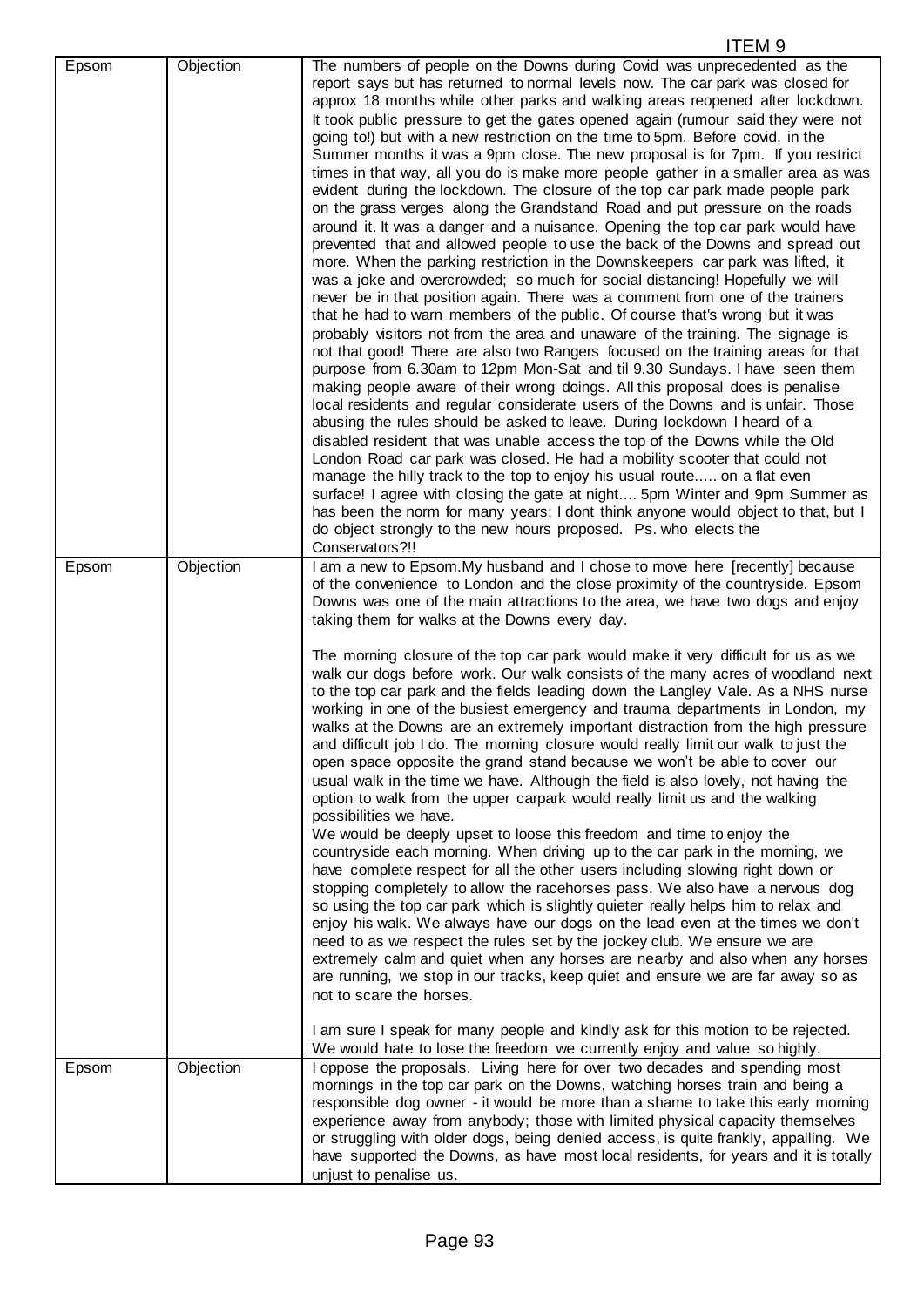| ITEM 9<br>Neither objections nor messages of support |       |                                                                                                                                                                                                                                                                                                                                                                                                                                                                                                                                                                                                                                                                                                                                                                                                                                                                                                                                                                                                                                                                                                                                                                                                                                                                                            |
|------------------------------------------------------|-------|--------------------------------------------------------------------------------------------------------------------------------------------------------------------------------------------------------------------------------------------------------------------------------------------------------------------------------------------------------------------------------------------------------------------------------------------------------------------------------------------------------------------------------------------------------------------------------------------------------------------------------------------------------------------------------------------------------------------------------------------------------------------------------------------------------------------------------------------------------------------------------------------------------------------------------------------------------------------------------------------------------------------------------------------------------------------------------------------------------------------------------------------------------------------------------------------------------------------------------------------------------------------------------------------|
| Ewell                                                |       |                                                                                                                                                                                                                                                                                                                                                                                                                                                                                                                                                                                                                                                                                                                                                                                                                                                                                                                                                                                                                                                                                                                                                                                                                                                                                            |
|                                                      | Other | I would prefer an earlier opening time if possible.                                                                                                                                                                                                                                                                                                                                                                                                                                                                                                                                                                                                                                                                                                                                                                                                                                                                                                                                                                                                                                                                                                                                                                                                                                        |
| Worcester<br>Park                                    | Other | I am all in favour of a ban relating to overnight use but would question the need to<br>ban morning use on a permanent basis.                                                                                                                                                                                                                                                                                                                                                                                                                                                                                                                                                                                                                                                                                                                                                                                                                                                                                                                                                                                                                                                                                                                                                              |
|                                                      |       | The carpark involved is a useful starting point for access to the adjoining woods<br>and for very enjoyable walks along the Downs and within the woods                                                                                                                                                                                                                                                                                                                                                                                                                                                                                                                                                                                                                                                                                                                                                                                                                                                                                                                                                                                                                                                                                                                                     |
| <b>EPSOM</b>                                         | Other | Support, including the extended hours.<br>However, the proposal appears defective. First, the order would apply to Old<br>London Road from its junction with bridleway 127 at either end. This would leave<br>Old London Road between the junction with bridleway 127 and the mini-<br>roundabout with Tattenham Corner Road (a distance of perhaps 30m)<br>unregulated — why is this part left out? As the existing (illegal) barrier is<br>maintained at the roundabout, it also would leave the barrier in the wrong place.<br>There is a further barrier about 30m east of the junction with bridleway 127 on the<br>southern side of the racecourse. Again, the order appears to leave that barrier<br>unprovided for. What is the justification for excluding vehicles from this section of<br>road if the order makes no express provision for it?<br>Finally, the proposal refers to excluding 'vehicles'. However, it should refer either<br>to 'motor vehicles' or to vehicles not including cycles. There is no justification to<br>exclude cycles from either Old London Road or bridleway 127 at any time and no<br>case has been put forward that they should be.                                                                                                            |
| Epsom                                                | Other | I appreciate the need to safeguard racehorses and their riders and consider it is a<br>good compromise solution to keep the car park on the far side of the Downs and<br>the access road to it closed until 12 noon each day when training finishes.                                                                                                                                                                                                                                                                                                                                                                                                                                                                                                                                                                                                                                                                                                                                                                                                                                                                                                                                                                                                                                       |
|                                                      |       | However, I find the closing times proposed far too early, especially during the<br>summer months when it is light until 9pm or later. This car park is by far the<br>safest for dog owners and also horse boxes, being well away from the main<br>roads, and offers visitors the best views of the Grandstand. Additionally, working<br>people with or without dogs like to have evening walks during the summer<br>months, particularly during the hours of 7-9pm.                                                                                                                                                                                                                                                                                                                                                                                                                                                                                                                                                                                                                                                                                                                                                                                                                        |
|                                                      |       | Why cannot the closing time for this car park be nearer to the time of sunset<br>throughout the year?                                                                                                                                                                                                                                                                                                                                                                                                                                                                                                                                                                                                                                                                                                                                                                                                                                                                                                                                                                                                                                                                                                                                                                                      |
| Carshallton                                          | Other | The proposed closure times are not the times which were unofficially accepted. In<br>summer the road was closed from 9pm NOT 7pm. That 2 hours a day makes a<br>huge differance to dog walkers who have enjoyed an evening walk on the downs<br>be it either people who get home from work and walk the dog at the end of the<br>day to unwind, people with restricted mobility who can park in the top car park<br>and be in the middle of the downs with their on summer evenings watching the<br>sun going down. I have been the former but now unfortunately am the latter.<br>From 7pm to 9pm makes a huge differance. On weekday it is impossible to travel<br>to the downs by car from 3pm to 7pm without getting stuck in a traffic jam from<br>school pick ups to rush hours.<br>I ask you to amend the summer opening times to close the road at 9pm, I feel this<br>discrimination for people like me. I suggest you take a camping chair and walk 50<br>meters from the lower car park, sit down and admire the view, then do the same<br>from the top car park, you will see the differance this makes. I feel this will impact<br>on the mental wellbeing of many owners and dogs.<br>Please make the downs closing hours to what it was before lockdown and close<br>at 9pm |
| Epsom                                                | Other | It's not clear if this applies to walkers? To many elderly around here their<br>morning walk on the Downs is vital and it would be a great loss if we are all to be<br>banned.<br>Afternoons the energy often goes and it's not so good for walking.<br>Thank you for clarifying                                                                                                                                                                                                                                                                                                                                                                                                                                                                                                                                                                                                                                                                                                                                                                                                                                                                                                                                                                                                           |
| ashtead                                              | Other | Being involved with horse racing (I own a small share in a horse) I know that the<br>trainers have long been concerned with the increased numbers of joggers and<br>dog walkers on the downs in the early part of the day since COVID and people<br>working from home. I understand their worries but dont see why the road needs<br>to be closed overnight? This seems excessive and is just making life more<br>difficult for those who live towards Tadworth/Walton if coming from Ashtead as<br>they have to go out of their way?<br>Page 94                                                                                                                                                                                                                                                                                                                                                                                                                                                                                                                                                                                                                                                                                                                                           |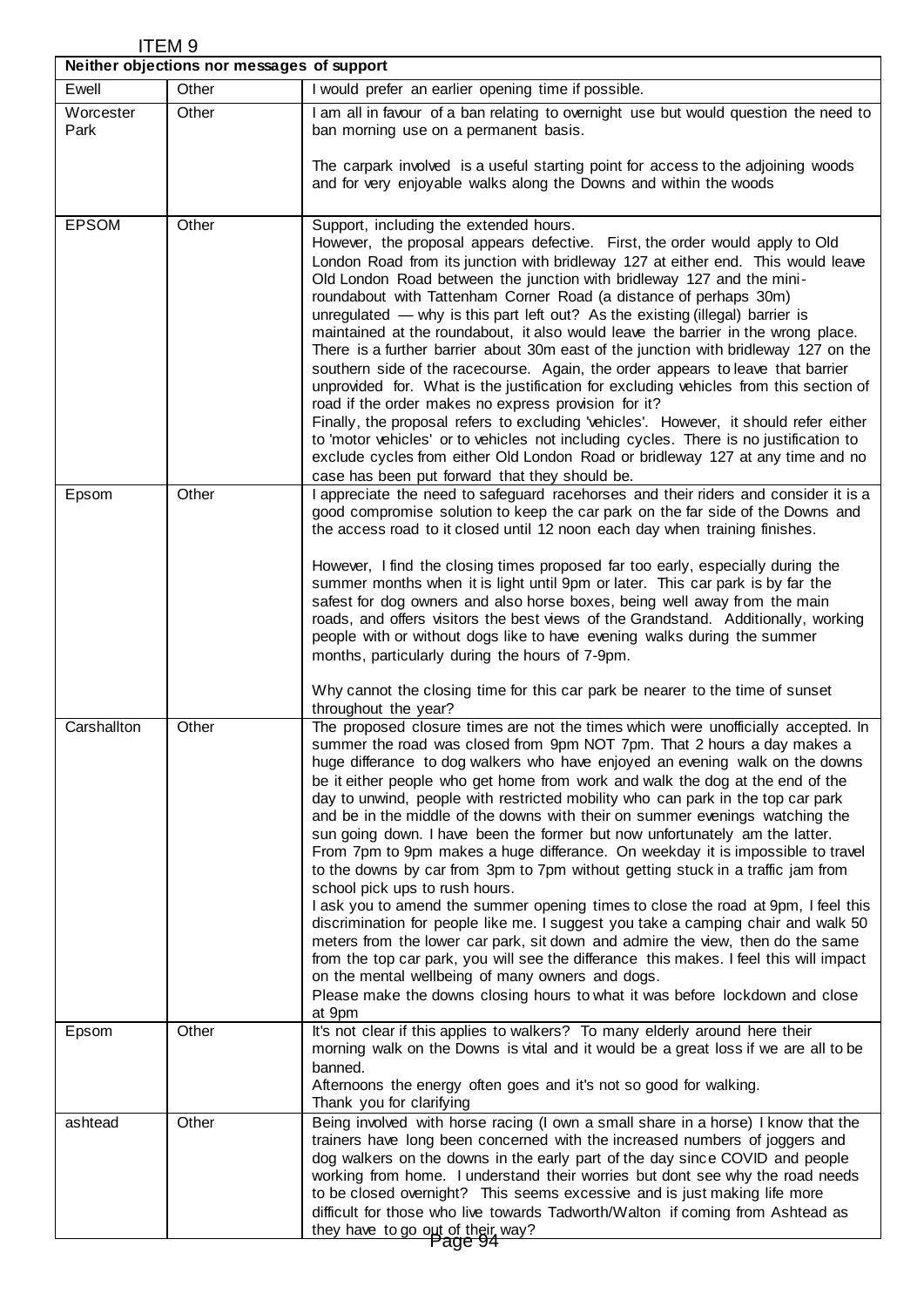|                 |       | ITEM <sub>9</sub>                                                                                                                                                                                                                                                                                                                                                                                                                                                                                                                                                                                                                                                                                                                                                                                                                                                                                                                          |
|-----------------|-------|--------------------------------------------------------------------------------------------------------------------------------------------------------------------------------------------------------------------------------------------------------------------------------------------------------------------------------------------------------------------------------------------------------------------------------------------------------------------------------------------------------------------------------------------------------------------------------------------------------------------------------------------------------------------------------------------------------------------------------------------------------------------------------------------------------------------------------------------------------------------------------------------------------------------------------------------|
| <b>Banstead</b> | Other | They should close the road until 6am. 12 noon is harsh on locals that like using<br>the downs early in the morning. By all means close overnight I see the problems<br>that occur in the hours of darkness. But don't punish those that use the area with<br>respect.                                                                                                                                                                                                                                                                                                                                                                                                                                                                                                                                                                                                                                                                      |
| Epsom<br>Downs  | Other | This seems a very short space of time to be allowed to use the car park.<br>Does it mean that there will be parked cars all over the place, like earlier in the<br>pandemic when the road was closed and the car park shut?<br>I hope this has been thoroughly considered given how awkward it made driving<br>around the area with potential for accidents and road rage incidents.                                                                                                                                                                                                                                                                                                                                                                                                                                                                                                                                                       |
|                 | Other | As a local of over 35 yes and almostly daily user of the downs I see now real<br>issue                                                                                                                                                                                                                                                                                                                                                                                                                                                                                                                                                                                                                                                                                                                                                                                                                                                     |
|                 | Other | I am happy for the road to be closed overnight and until 9.30a.m. on each<br>morning.I understand the rationale for this.<br>I think it is very important to keep the road open during the day, and until 9.00<br>p.m. in the summer months for the following reasons;<br>1) For the elderly or those with a disability to be able to feel'part'<br>of the downs by being able to reach (by being driven) the top of the downs to sit,<br>easy access for a wheel chair or an aided walk to a chair<br>2). To have the safety of being close enough to grass and opening<br>the car to let out dogs to go for a walk.<br>The latter being a life line personally as I have arthritis in my hands and<br>putting a lead on, walking two dogs to a safe place to let them off is near<br>impossible at the bottom car park, at the top I can park within two feet of the<br>grass and let pets out in total safety.<br>My personal thoughts. |
| Epsom           | Other | I do agree on restricting the top car park overnight.<br>I do not agree to closing the car park during the morning.<br>If the decision is to close the top car park in the morning then it would only be<br>right, to open the road linking the top car park later in the day to compensate the<br>morning restrictions as it used to be prior to covid. This would give everyone the<br>opportunity to enjoy the open space the downs offers and not to be restricted to<br>only a few hours in the afternoon. I believe that if this is not allowed, the parking<br>would be a problem. With too many cars and not enough spaces to park. I can for<br>see people parking on the road and causing more of a hazard to both motorists<br>and pedestrians.<br>I hope this of use for your consideration.<br>Regards                                                                                                                        |
| Epsom           | Other | I am very happy that the road is closed from dusk until 10 a.m. the next morning<br>on the day's indicated excluding Saturdays when it should be opened at 9 a.m.<br>whilst people need to observe the regulations about keeping dogs under control<br>while the racehorses are around until noon I feel it is important for people to be<br>able to exercise as freely as possible in daylight hours.                                                                                                                                                                                                                                                                                                                                                                                                                                                                                                                                     |
|                 |       | Page 95                                                                                                                                                                                                                                                                                                                                                                                                                                                                                                                                                                                                                                                                                                                                                                                                                                                                                                                                    |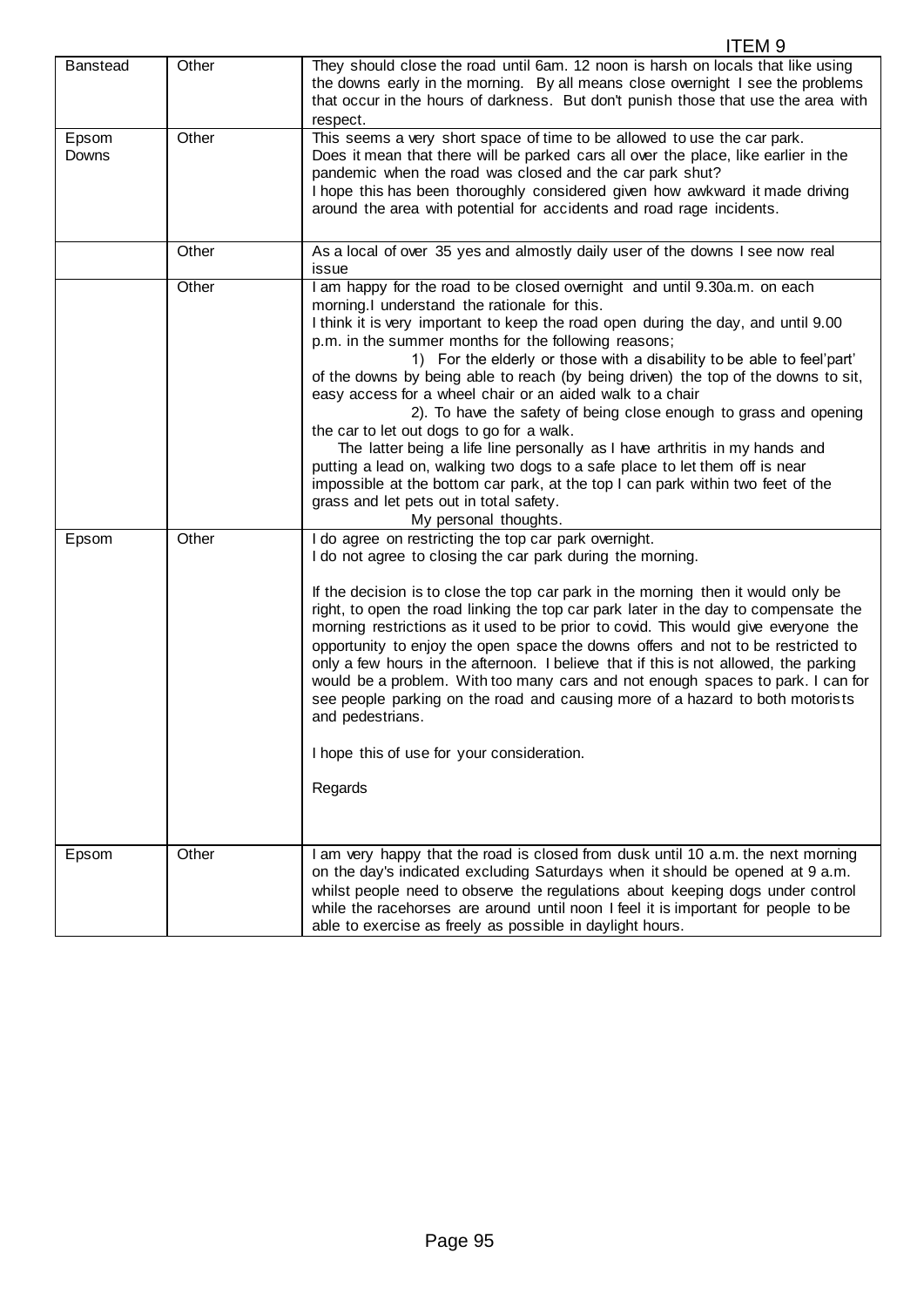|                            | ITEM 9  |                                                                                                                                                                                                                                                                                                                                                                                                                                                                                                                                                                                                      |
|----------------------------|---------|------------------------------------------------------------------------------------------------------------------------------------------------------------------------------------------------------------------------------------------------------------------------------------------------------------------------------------------------------------------------------------------------------------------------------------------------------------------------------------------------------------------------------------------------------------------------------------------------------|
| <b>Messages of support</b> |         |                                                                                                                                                                                                                                                                                                                                                                                                                                                                                                                                                                                                      |
| Epsom<br>Downs             | Support | An excellent proposal, many motorists driving to the car park seem to use this<br>section of road with no regard to speed restrictions, or to other users.<br>During the pandemic lockdown when this road was not accessible the Downs<br>were much more pleasant and safe for the race horses in training, hacks and for<br>the general public.<br>There is ample car parking by the Conservators hut and the tea hut at Tattenham<br>Corner for users of the Downs within the time frame of this proposal.<br>We fully support this proposal and hope it is passed and actioned ASAP.<br>Thankyou. |
| Epsom                      | Support | I fully support the proposals. Racehorse training and the racecourse are a vital<br>part of Epsom's history and economy. Safety is of paramount importance for<br>training and for the public, and the proposed closure will help both.<br>Many people are now visiting the Downs from further afield, and do not<br>understand the issues faced by the industry. The proposals will also stop<br>antisocial behaviour.                                                                                                                                                                              |
| Tottenham<br>Corner        | Support | I favour Closure of Old London Rd every morning. This would be the safest,<br>easiest to control and most easy for the public to understand.                                                                                                                                                                                                                                                                                                                                                                                                                                                         |
| Epsom                      | Support | I am in favour of this proposal.                                                                                                                                                                                                                                                                                                                                                                                                                                                                                                                                                                     |
|                            |         | I walk on the Downs at least 2 or 3 times a week, but always after the horses<br>have finished training. There are plenty of signs around informing people of the<br>times that racehorses have priority. I think that if the top car park is closed it will<br>make this even clearer.                                                                                                                                                                                                                                                                                                              |
| Epsom                      | Support | As a regular walker on the Downs I fully support the proposal to close this section<br>of road. During lockdown when the road was closed that area was as peaceful as<br>the rest of the Downs and I regularly saw Kestrels hunting and perching near the<br>furlong car park, and in spring of 2021 Skylarks were seen and heard in that<br>area also.<br>There is ample parking at Tattenham Corner by the tea hut and by the Downs<br>rangers hut and this proposal must surely be welcomed by the racehorse riders,<br>trainers and hacks.                                                       |
| Epsom                      | Support | I am in favour of the Old London Road being closed until 12.00 midday. This<br>would increase the opportunity for horses to train on the downs, with possibly less<br>harassment from dogs.                                                                                                                                                                                                                                                                                                                                                                                                          |
| Epsom                      | Support | I support the proposals, which I regard as very sensible                                                                                                                                                                                                                                                                                                                                                                                                                                                                                                                                             |
| Epsom                      | Support | I support the proposals                                                                                                                                                                                                                                                                                                                                                                                                                                                                                                                                                                              |
| Epsom                      | Support | I support the application. It will reduce anti social behaviour in the top car park in<br>the evenings.                                                                                                                                                                                                                                                                                                                                                                                                                                                                                              |
| Epsom                      | Support | I fully support the proposed closure as submitted.<br>There is ample parking close by and there have been past instances of motorists<br>endangering horses and riders who use the Downs.                                                                                                                                                                                                                                                                                                                                                                                                            |
| Epsom                      | Support | I have previously submitted my support for this application.<br>I wanted to add that there have been instances of flytipping at the top car park<br>and an overnight closure will also help to prevent this.                                                                                                                                                                                                                                                                                                                                                                                         |
| Tadworth                   | Support | Comply support this proposal!! Irresponsible walkers and dog owners put the<br>lives and safety of horses and their riders at risk through not following rules.<br>That said, closing the car park access won't prevent people crossing towards the<br>gallops, so it'll be pointless in the end                                                                                                                                                                                                                                                                                                     |
| <b>Banstead</b>            | Support | I would like to see the top car park permanently closed                                                                                                                                                                                                                                                                                                                                                                                                                                                                                                                                              |
| Epsom                      | Support | I support the proposal to close Old London Road leading to the top (Seven<br>Furlong) car park on Epsom Downs overnight and during racehorse training<br>hours.                                                                                                                                                                                                                                                                                                                                                                                                                                      |
|                            |         | Page 96                                                                                                                                                                                                                                                                                                                                                                                                                                                                                                                                                                                              |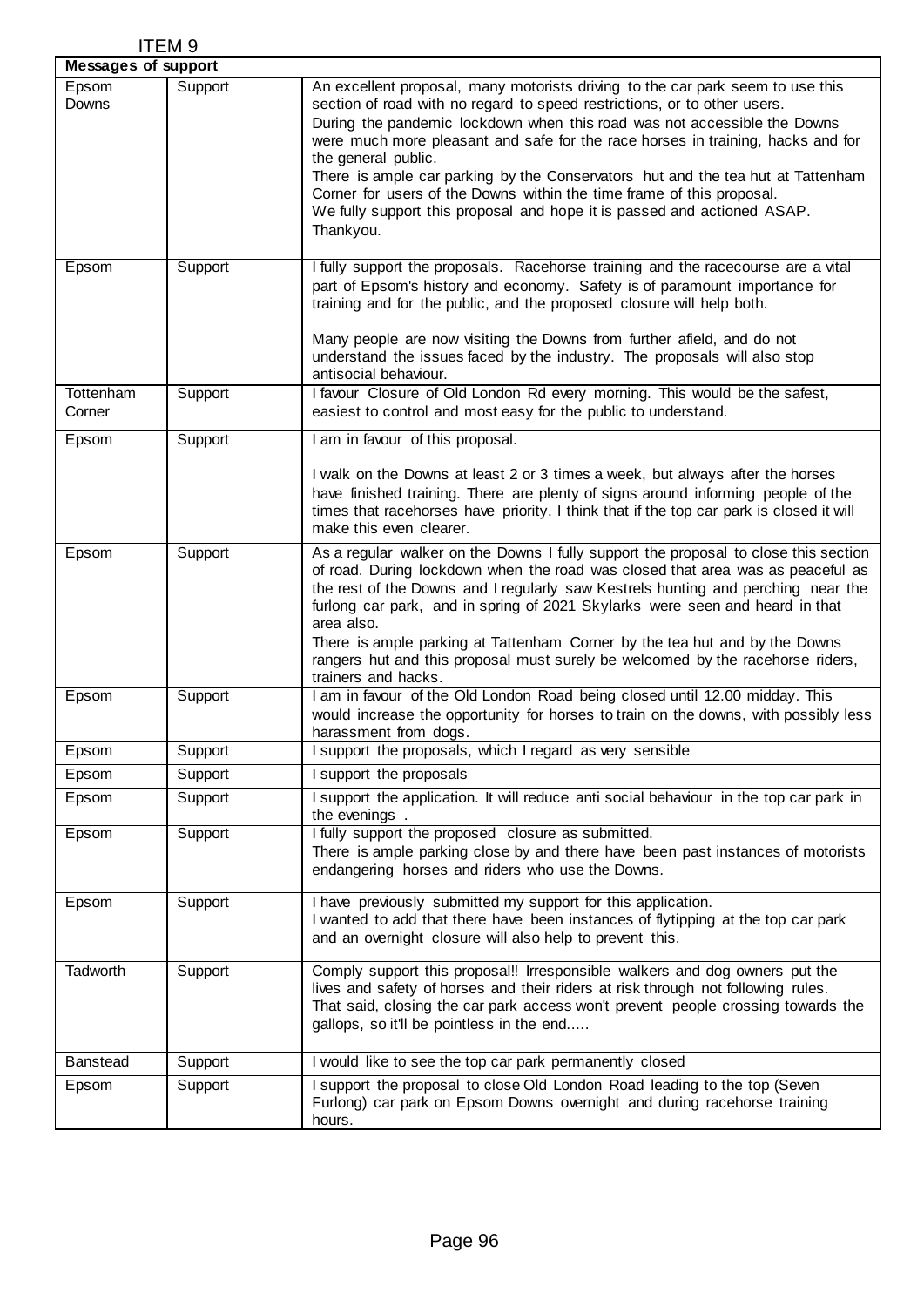|              |         | ITEM 9                                                                                                                                                                                                                                                                                                                                                                                                                                                                                                   |
|--------------|---------|----------------------------------------------------------------------------------------------------------------------------------------------------------------------------------------------------------------------------------------------------------------------------------------------------------------------------------------------------------------------------------------------------------------------------------------------------------------------------------------------------------|
| <b>EPSOM</b> | Support | I think that this is a sound proposal.                                                                                                                                                                                                                                                                                                                                                                                                                                                                   |
|              |         | The Downs are private property (most visitors are unaware of this status) and<br>racehorse training must have a priority, not least for safety reasons.                                                                                                                                                                                                                                                                                                                                                  |
|              |         | Furthermore, since the Covid situation, and especially during the first lockdown, I<br>have noticed increasing anti-social behaviour (BBQs-some on the course; hack<br>riders on the lower parts of 6 Mile Hill; BBQs/drug-taking/"ghetto blaster"<br>gatherings in the woods near the large interior car park, on 6MH and Juniper Hill;<br>mountain bikes on 6MH; electric bikes on 6MH; "wheel-spinning" car activity in<br>said car park; associated littering).                                      |
|              |         | During the lockdown, the BBQs etc. on Juniper Hill were from groups coming<br>from the Preston Hawe Estate-the littering was appalling.                                                                                                                                                                                                                                                                                                                                                                  |
|              |         | The proposals may not address all the anti-social activity if it arises after the<br>cutoff time (i.e. the PM).                                                                                                                                                                                                                                                                                                                                                                                          |
|              |         | I am a resident/user since the 1960s                                                                                                                                                                                                                                                                                                                                                                                                                                                                     |
| Epsom        | Support | I support the proposed restrictions of access for the following reasons.                                                                                                                                                                                                                                                                                                                                                                                                                                 |
|              |         | I use the Downs regularly for recreation (cycling and walking) and also as a<br>driving route when travelling further afield.                                                                                                                                                                                                                                                                                                                                                                            |
|              |         | The historic Epsom Downs landscape is adapted by the needs of horse racing<br>and provides extensive views with multiple view-points. This is unlike other parts<br>of the un-grazed Downs where views are rapidly deteriorating due to the rise of<br>scrub and trees. I support partial er-wilding but I belive we should also keep open<br>downland for humanbenifit too.<br>High quality research has confirmed the common-sense that access to distant<br>views contributes to wellbeing in humans. |
|              |         | I have noted the concerns of the the horse-training community and their important<br>role in preserving this landscape. I have also noticed that the high numbers of<br>Downs users has continued through the 2nd year of the pandemic and believe<br>that this is likely to continue as people seek the refreshment from their<br>increaaingly digitally-based worko lives.                                                                                                                             |
|              |         | I saw the increased notices about social distancing, but this is now largely<br>discredited/over zealous. Those relating to horse risks were insufficient to change<br>behaviour in many with little real-life countryside experience or to deal with the<br>H+S concerns of the horse trainers. Sufficient to meet these needs will end upin<br>loss of visual amenity, costly fencing or uninsurable risks leading to the potential<br>loss of training and its funding for the landscape.             |
|              |         | Sadly, I have concluded that ongoing access restriction to the highest risk area is<br>needed.                                                                                                                                                                                                                                                                                                                                                                                                           |
| Epsom        | Support | I support the proposal. I walk on the downs regularly and have seen thoughtless<br>driving first hand and the race horses and their riders need to be protected.<br>Both car parks at the entrance to the Downs provide plenty of parking.                                                                                                                                                                                                                                                               |
|              | Support | Just crack on                                                                                                                                                                                                                                                                                                                                                                                                                                                                                            |
| Epsom        | Support | I fully agree with them as this will help safeguard the racehorses that train on the<br>Downs, many of which use this road to return to their stabling yards at Tattenham<br>Corner.<br>Furthermore, the night time closure will help prevent nefarious activity, examples<br>of which I probably do not need to elaborate on.                                                                                                                                                                           |
| Epsom        | Support | I am writing in support of the proposals. My road is within 200 yards of the Downs<br>and we have recently been aware of motorcycles using this access road for<br>"racing" purposes after dark. The motor vehicle traffic prohibition order will help to<br>prevent this and other antisocial behaviour which seems to have been starting up<br>recently at night.                                                                                                                                      |
|              |         | Page 97                                                                                                                                                                                                                                                                                                                                                                                                                                                                                                  |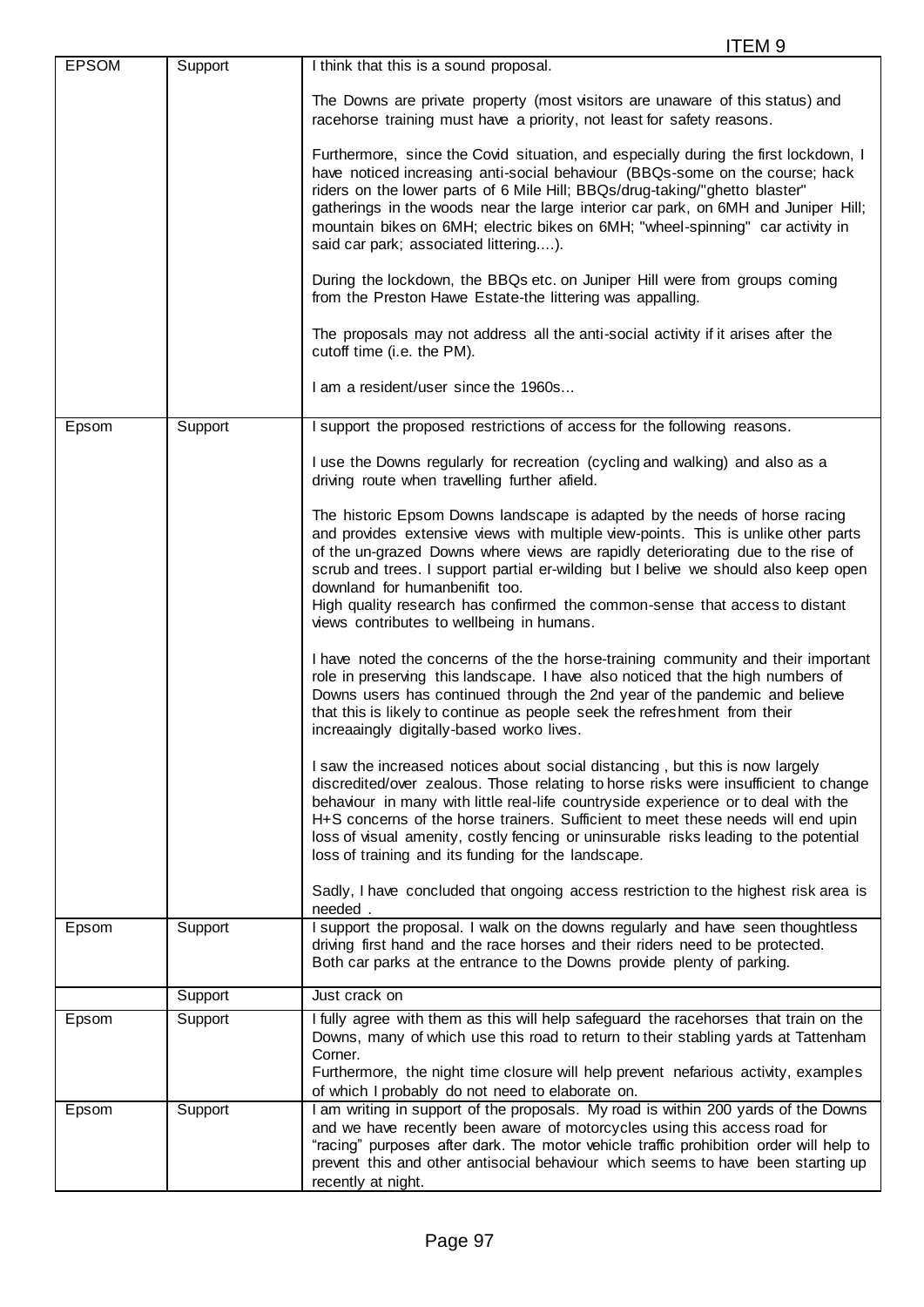|                   | ITEM 9  |                                                                                                                                                                                                                                                                                                                                                                                                                                               |  |  |
|-------------------|---------|-----------------------------------------------------------------------------------------------------------------------------------------------------------------------------------------------------------------------------------------------------------------------------------------------------------------------------------------------------------------------------------------------------------------------------------------------|--|--|
| <b>EPSOM</b>      | Support | I approve.                                                                                                                                                                                                                                                                                                                                                                                                                                    |  |  |
|                   |         | As a runner, dog walker and horse rider on the Downs, I see how irresponsible so<br>many of the users are on a daily basis. One of the major issues is dog walkers<br>who have no recall and persist in allowing their dogs off leash; I have had two<br>incidents where dogs have attacked my horse. It's dangerous.                                                                                                                         |  |  |
|                   |         | If this helps to discourage users during racehorse training hours, and to keep<br>nighttime anti-social behaviour down, then I'm all for the night/morning road<br>closures.                                                                                                                                                                                                                                                                  |  |  |
|                   |         | There are two alternative car parks for use during these hours, and all of those<br>who require the centre car park will still be able to access it when it's safer to do<br>SO.                                                                                                                                                                                                                                                              |  |  |
| Epsom             | Support | Supported.                                                                                                                                                                                                                                                                                                                                                                                                                                    |  |  |
|                   |         | The overnight closure has been in place many years, local people & users of the<br>Downs accept this position & does not affect the use of the Downs as other<br>parking exists. If anything it prevents use of the car park for other activities<br>overnight.                                                                                                                                                                               |  |  |
|                   |         | The extension of hours until after the horses have ceased training is reasonable<br>to enable the horses & riders to train more safely. Users who would have parked<br>in the upper car park can se the parking near the Conservators hut or the car<br>park over the road by the tea hut.                                                                                                                                                    |  |  |
| Worcester<br>Park | Support | I agree with the proposals.                                                                                                                                                                                                                                                                                                                                                                                                                   |  |  |
| Epsom             | Support | I support the proposal                                                                                                                                                                                                                                                                                                                                                                                                                        |  |  |
| Epsom             | Support | I support them. We are fortunate to have this amazing space; the racehorses<br>remind us of the rich tradition of racing and it would be sad day if the trainers<br>were unable to train as required. But the horses need their own space and<br>someone will be hurt if rules are not observed.                                                                                                                                              |  |  |
| Cheam             | Support | I am 100% in favour of the proposal and the times and days specified in the<br>consultation. There is plenty of car parking otherwise available, and limiting<br>vehicle movement at the times specified would helpful for walkers and riders.                                                                                                                                                                                                |  |  |
| Epsom             | Support | Although I would be personally disappointed with the extended closure of Old<br>London Road (and therefore the car park), there are other ways to access the<br>Downs during those times and the safety of the racehorses and trainers (and<br>those who inadvertently can get in their way) must come first. I would therefore<br>broadly support this proposal                                                                              |  |  |
| Epsom             | Support | I support the proposals.                                                                                                                                                                                                                                                                                                                                                                                                                      |  |  |
| Epsom             | Support | I am in favour of the new suggested road closure times.                                                                                                                                                                                                                                                                                                                                                                                       |  |  |
| Epsom             | Support | They are sensible                                                                                                                                                                                                                                                                                                                                                                                                                             |  |  |
| epsom             | Support | I support the extended closing hours for Old London Road.<br>By closing the road during at sunset hours, when there is no particular need to be<br>over there it will help reduce any anti-social behavior.                                                                                                                                                                                                                                   |  |  |
| Epsom             | Support | I definitely think the top car park should be closed overnight.<br>A very small number of individuals do not appreciate having full access to the<br>Downs.<br>I have personally watched vehicle's being skidded around on the grassed area<br>near the<br>Grandstand in the past leaving<br>a churned up mess behind.<br>I notice that this same section is now not used to park in !<br>In favour of sensible rules that protect the Downs. |  |  |
| Epsom<br>Downs    | Support | The road was closed all day during the first Covid crisis. This resulted in a better<br>environment for walkers on the Epsom Downs.<br>I would support the closure as planned but would prefer the road to be<br>permanently closed to motor vehicles as part of the strategy to encourage<br>walking and cycling.                                                                                                                            |  |  |
| Epsom             | Support | In support of the road closures.                                                                                                                                                                                                                                                                                                                                                                                                              |  |  |
| <b>ASHTEAD</b>    | Support | Agree                                                                                                                                                                                                                                                                                                                                                                                                                                         |  |  |
| Page 98           |         |                                                                                                                                                                                                                                                                                                                                                                                                                                               |  |  |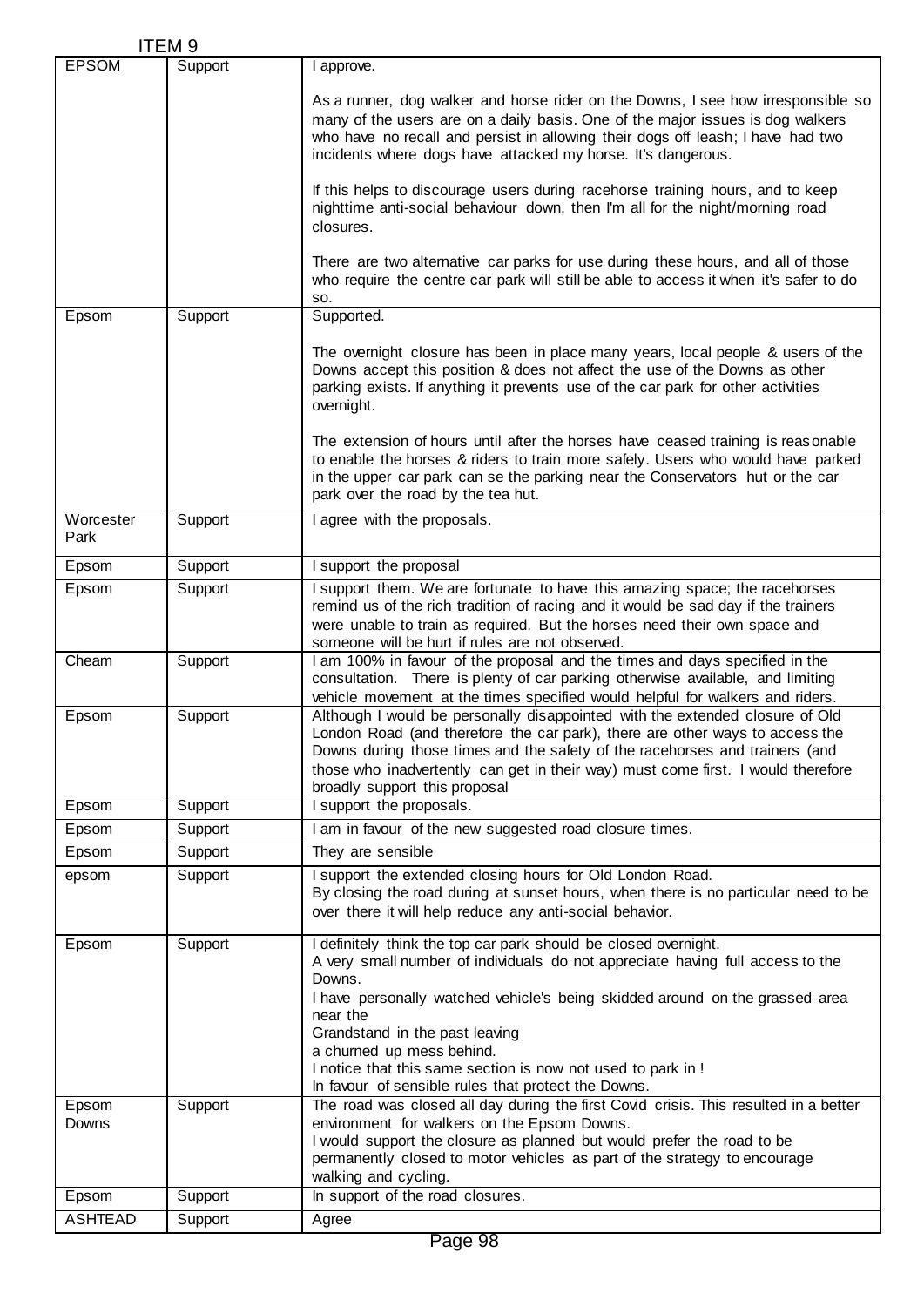|                 |         | ITEM <sub>9</sub>                                                                                                                                                                                                                                                                                                                                                                                                                                                                                                                                                                                                                                                                                                                                                                                                                                                                                                                                                                                                 |
|-----------------|---------|-------------------------------------------------------------------------------------------------------------------------------------------------------------------------------------------------------------------------------------------------------------------------------------------------------------------------------------------------------------------------------------------------------------------------------------------------------------------------------------------------------------------------------------------------------------------------------------------------------------------------------------------------------------------------------------------------------------------------------------------------------------------------------------------------------------------------------------------------------------------------------------------------------------------------------------------------------------------------------------------------------------------|
| <b>Banstead</b> | Support | I support them.<br>One question. Does the wording need to mention that the times are BST or GMT<br>depending on which is applicable?                                                                                                                                                                                                                                                                                                                                                                                                                                                                                                                                                                                                                                                                                                                                                                                                                                                                              |
| Epsom<br>Downs  | Support | Excellent idea! I have lived her for over forty years. I loved using the downs but<br>since lockdown I keep away and walk elsewhere. It has become like a local park<br>full of dog walkers, business and private. Unruly public with no regard to anybody<br>except themselves . I feel sorry for the horse racing community.                                                                                                                                                                                                                                                                                                                                                                                                                                                                                                                                                                                                                                                                                    |
| Ewell           | Support | I totally agree with the proposals and in addition believe that when the road os<br>open there should be a 10mph speed limit to reduce danger to pedestrians and<br>dogs                                                                                                                                                                                                                                                                                                                                                                                                                                                                                                                                                                                                                                                                                                                                                                                                                                          |
| <b>EPSOM</b>    | Support | I personally think it should be closed at all times. The downs is a nicer place with<br>it closed off, no worry with children or dogs being run over, less pollution etc, so I<br>have no problem with the proposed changes, I'd go further and just have it closed<br>totally.                                                                                                                                                                                                                                                                                                                                                                                                                                                                                                                                                                                                                                                                                                                                   |
| Epsom           | Support | I agree with the proposal of closing the road. I dogwalk on the Downs<br>each morning. The number of vehicles parked at bottom of the Downs is always<br>below the 2 car park capacity in my opinion.<br>I don't therefore see the need to have the Road open, nor have the numerous<br>walkers, cyclists and of course racehorses, to navigate cars unnecessarily.                                                                                                                                                                                                                                                                                                                                                                                                                                                                                                                                                                                                                                               |
| Epsom<br>Downs  | Support | I agree the road should be closed.<br>It would better to close the road permanently.                                                                                                                                                                                                                                                                                                                                                                                                                                                                                                                                                                                                                                                                                                                                                                                                                                                                                                                              |
| Epsom           | Support | I totally agree with the proposed road closures and the schedules proposed.                                                                                                                                                                                                                                                                                                                                                                                                                                                                                                                                                                                                                                                                                                                                                                                                                                                                                                                                       |
| Langley Vale    | Support | As. Resident at the top of Rosebery Road I am aware that there is concern that<br>the closure of this road will increase parking at this end of Rosebery Road for<br>access to the Downs. I do NOT share this view and agree with the closure of the<br>road to the central car park during the morning when the horses are training.<br>With the new visitor centre under construction to the Centenary wood anyone<br>wanting to walk south from the Downs car park will begin to park there.<br>We have always had a few dog walkers parking here and I do not see this will<br>increase. More important that the horses and their riders are safe on the Downs.                                                                                                                                                                                                                                                                                                                                               |
| Epsom<br>Downs  | Support | Fully support the proposal, making the following observations :<br>Making The Hill a safer place for racehorses training and other riders in the<br>mornings, as it should be.<br>Improving Epsom Downs attraction to horse trainers.<br>Preventing unsocial behaviour during the summer evenings, litter and noise<br>(racing cars).<br>Making evening walking, family outings/activities and dog walking safer for<br>everyone to enjoy.<br>Complications may be similar to those experienced when The Hill was closed<br>during COVID lockdown: parking overflowed the one car park by the Rangers<br>Hut, onto the main road from Tattenham Corner to the Stand. With families<br>parking up against the rail and then accessing their vehicle on the roadside,<br>causing impact on the flow of traffic and numerous opportunities for a serious<br>collision to occur. Propose an extension of the current carpark, to the west, with<br>a new entrance, away from the round-about, with a pay and display? |
| Epsom           | Support | I would be extremely happy for the road to be closed permanently;<br>Safer for walkers, horse riders, cyclists.<br>Although I feel there should better Road crossing facilities from the car park at the<br>Sandwich box, and yellow lines marked on all surrounding roads to discourage<br>people parking in the marked cycle lanes.                                                                                                                                                                                                                                                                                                                                                                                                                                                                                                                                                                                                                                                                             |
|                 |         | I fully support the proposal.                                                                                                                                                                                                                                                                                                                                                                                                                                                                                                                                                                                                                                                                                                                                                                                                                                                                                                                                                                                     |